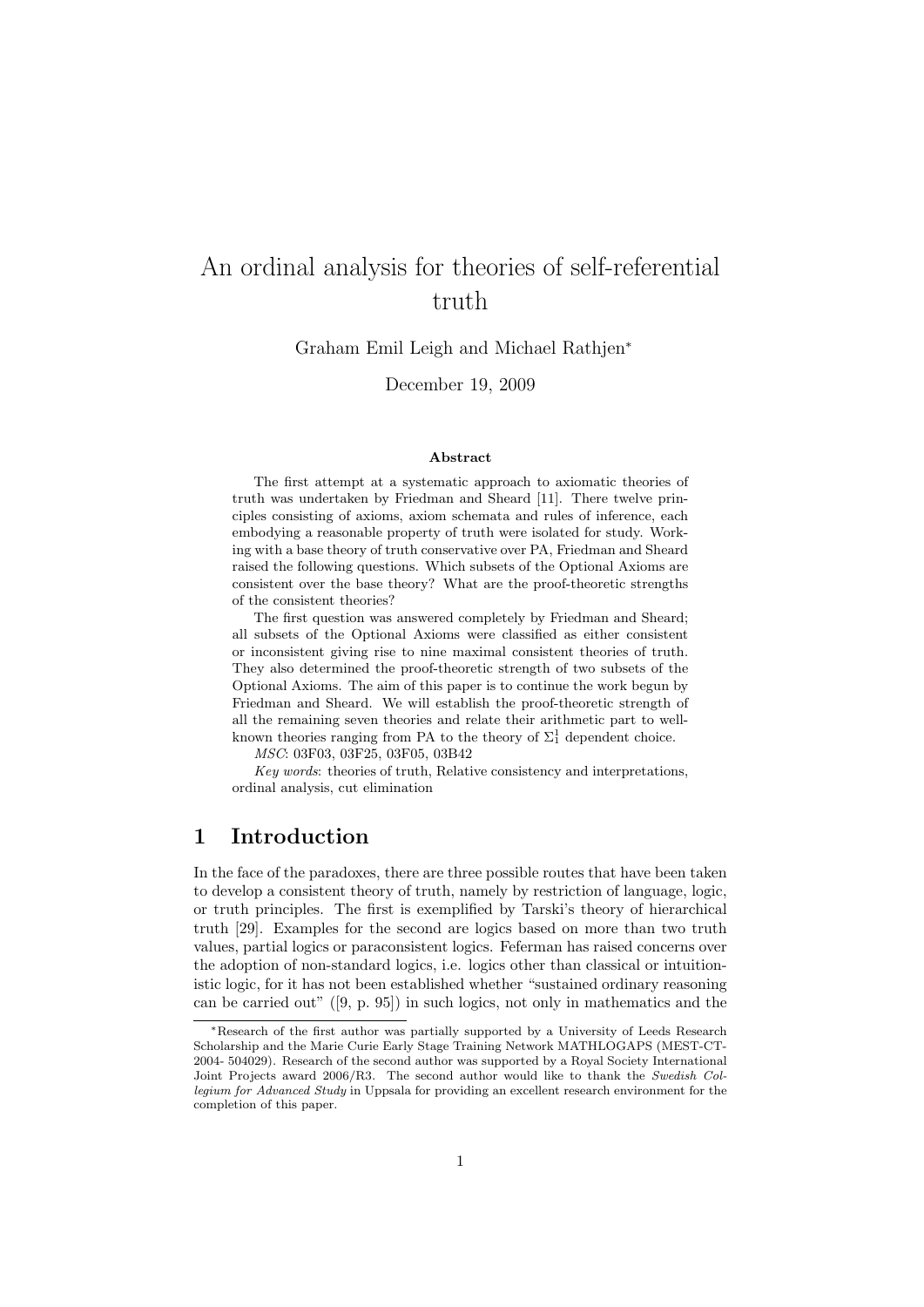sciences but also in everyday reasoning. This paper will be concerned with the third type of theories, more precisely non-hierarchical axiomatic theories of truth which intend to capture the notion of truth within one language. They allow for self-referential applications of a truth predicate  $T$  while assuming that the underlying logic is classical logic.<sup>1</sup> Of course, the axiomatic approach does not commit us to the interpretation of  $T$  as truth. "One may reasonably take the attitude that what we are really exploring here is the axiomatic properties of concepts which lie somewhere between 'provability' (which is well understood but somehow insufficient) and full 'truth' (which is mysterious and perhaps inherently unstable). Possible interpretations of T might be 'intuitively provable' or 'knowably true'."  $([11, p. 3]).$ 

All axiomatic truth theories considered here will be extensions of Peano Arithmetic, PA. The addition of a truth predicate 'T' to the language of PA, together with a menu of reasonable axioms about  $T$ , but avoiding the faulty  $A \leftrightarrow T(\ulcorner A \urcorner)$ . As in [11], we take a philosophically neutral standpoint and are not concerned with how well each theory resembles our intuitive understanding of truth, but instead how accepting the various axioms of truth enriches the theory we work in.<sup>2</sup> Theories of truth will be compared directly with some well known mathematical systems to reveal possibly surprising connections.

The first attempt at a systematic approach to axiomatic theories of truth was undertaken by Friedman and Sheard [11]. There twelve principles (called Optional Axioms) consisting of axioms, axiom schemata and rules of inference, each embodying a reasonable property of truth were isolated for study. Working with a base theory of truth conservative over PA, Friedman and Sheard raised the following questions. Which subsets of the Optional Axioms are consistent over the base theory? What are the proof-theoretic strengths of the consistent theories?

The first question was answered completely by Friedman and Sheard; all subsets of the Optional Axioms were classified as either consistent or inconsistent giving rise to nine maximal consistent theories of truth (Theorem 2.6). Section 7 of [11] provides the beginnings of an answer to their second question. They determined the proof-theoretic strength of two subsets of the Optional Axioms showing one proves the same arithmetical consequences as  $ID_1$ , the theory of one inductive definition. This work was subsequently extended by Cantini [6] and Halbach [14] with the result that the proof-theoretic strength of two of the nine theories was settled.

The aim of this paper is to continue the work begun by Friedman and Sheard. We will establish the proof-theoretic strength of the remaining seven theories. For three this will be simply a matter of formalising the model constructions found in [11]; however, in order to provide upper bounds for the other four we shall need to employ the techniques of infinitary proof theory, namely perform cut elimination for an infinitary proof system in which our finite theories of truth can be embedded. We show that the strengths of the remaining theories vary from being a conservative extension of PA to the strength of the  $\Sigma^1_1$  dependent choice axiom, i.e., the theory  $\Sigma_1^1$ -DC<sub>0</sub>.

<sup>&</sup>lt;sup>1</sup>The other canonical choice would have been intuitionistic logic. It seems that nobody has explored this natural route so far.

<sup>2</sup>Some of the truth theories can also be viewed as reflective closures of PA by means of a truth predicate the aim of which is to spell out what principles one might want to accept after a certain reflective process if one accepts the basic notions and principles of PA.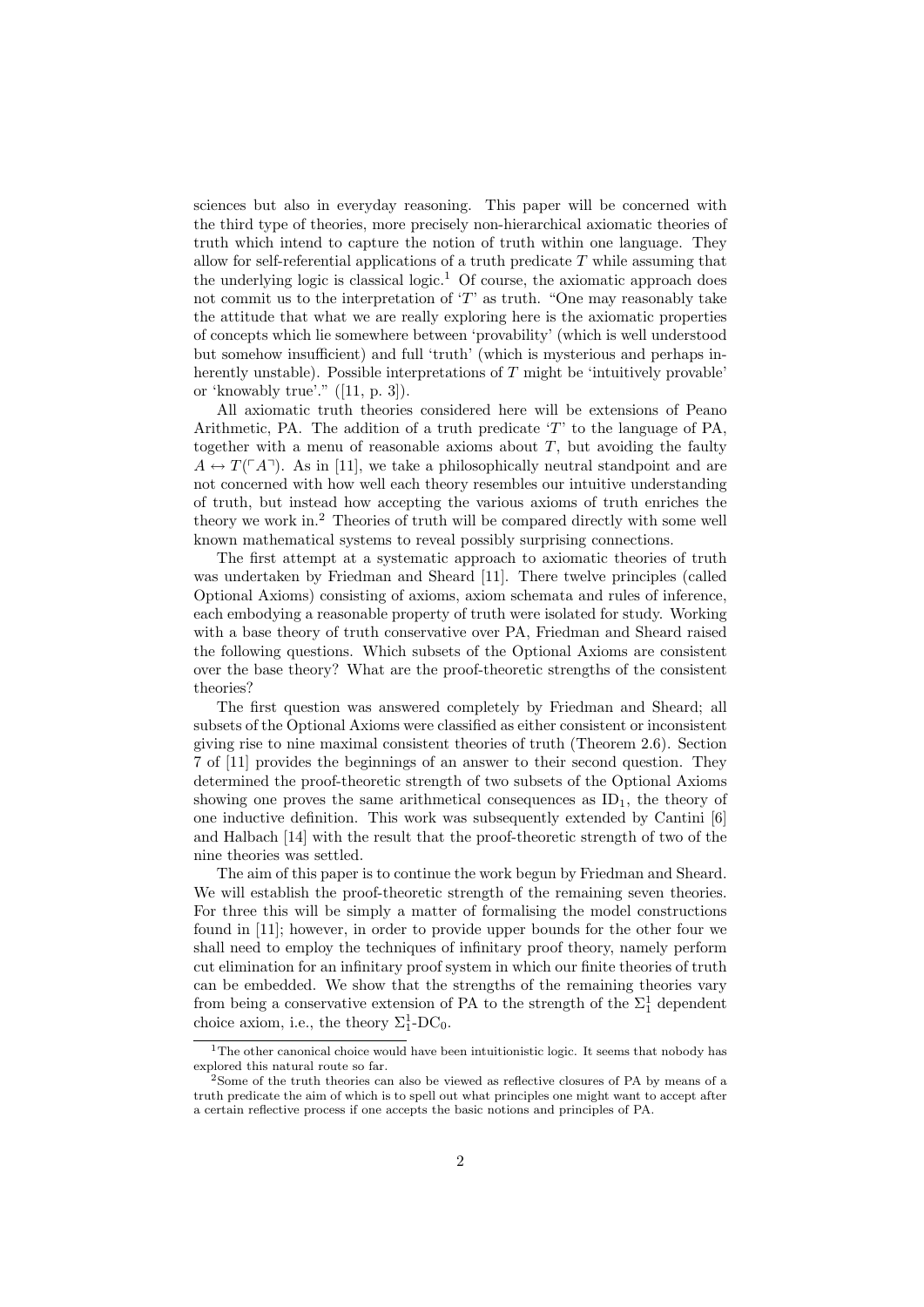We shall assume the reader is familiar with the notation and definitions of [11].

### 1.1 Preliminaries

Let  $\mathcal L$  be the language of Peano Arithmetic,  $\mathcal L_T$  be  $\mathcal L$  augmented by an additional predicate symbol 'T', and  $\mathcal{L}^2$  be the language of second-order arithmetic. We use the symbols  $A, B$ , etc. to range over formulae and  $s, t$ , etc., to range over terms which are built up in the usual way.  $n, m, k, l$ , etc. range over natural numbers. If n is a natural number then we denote by  $\bar{n}$  the corresponding numeral. An  $\mathcal{L}_T$ -formula A is called *arithmetical* if  $A \in \mathcal{L}$ , that is, if A does not contain the predicate T.

We may assume that we have a fixed primitive recursive Gödel numbering  $\ulcorner$  of terms and formulae of  $\mathcal{L}_T \cup \mathcal{L}^2$ , a pairing function  $\langle . \rangle : \mathbb{N}^2 \to \mathbb{N}$ , with projections  $\pi_k : \mathbb{N} \to \mathbb{N}$  for  $k < 2$  such that  $\langle \pi_0(x), \pi_1(x) \rangle = x$ . We extend the pairing function and its inverses to encode sequences of natural numbers as follows. Define  $\langle \rangle = 0$ , let  $\langle x_0, \ldots, x_n \rangle$  denote  $\langle x_0, \langle x_1, \ldots, x_n \rangle$ , and let  $(\langle x_0, \ldots, x_n \rangle)_k = x_k$  if  $k \leq n$ . We may also define a primitive recursive function *lh* so that  $lh(\langle x_0, \ldots, x_n \rangle) = n + 1$ .

Furthermore, we may assume we have, for each logical connective and the predicate  $T$ , a primitive recursive function symbol, **imp**, **neg**,  $T$ , etc., such that for all formulae A, B,  $\text{imp}(\ulcorner A \urcorner, \ulcorner B \urcorner) = \ulcorner A \rightarrow B \urcorner$ ,  $\text{neg}(\ulcorner A \urcorner) = \ulcorner \neg A \urcorner$ ,  $\mathbf{T}(x) = T(x)$ , etc.. It is assumed that the above functions (except for T) will only output codes for formulae if all of the arguments are codes of formulae; for example,  $\text{imp}(x, y)$  is the code of an  $\mathcal{L}_T$ -formula only if both x and y are codes for  $\mathcal{L}_T$ -formulae. Also present is a function sub such that, for each term t and formula  $A(x)$  with at least x free,  $\text{sub}(\ulcorner A(x)\urcorner, \ulcorner x\urcorner, \ulcorner t\urcorner) = \ulcorner A(t)\urcorner$ , that is, the Gödel number of the formula obtained from  $A$  by replacing each occurrence of the free variable  $x$  by the term  $t$ . As with the previous functions it is assumed that sub is defined so that if either  $x$  is not the Gödel number of a formula,  $y$ is not the code of a variable or  $z$  is not the code of a term of the language then  $\mathbf{sub}(x, y, z)$  is not the code of an  $\mathcal{L}_T$ -formula. We use the convention that  $\ulcorner A(\dot y)\urcorner$ abbreviates  $\text{sub}(\ulcorner A(x) \urcorner, \ulcorner x \urcorner, \text{num}(y))$ , where  $\text{num}(y)$  is the Gödel number of  $\bar{y}$ . Finally ucl is a primitive recursive function which takes the Gödel number of a formula and outputs the G¨odel number of its universal closure. For more details we refer the reader to [27].

Let  $\text{Sent}_\mathcal{L}(x)$  denote that 'x is the Gödel number of a sentence of the language  $\mathcal{L}^{\prime}$  and Prov<sub>S</sub>(x) denote that 'x is the Gödel number of a formula provable in the theory  $S'$ .

We append '.' to a quantifier to denote it having the largest possible scope. For example,  $\forall x A \rightarrow B$  is to be read as  $(\forall x A) \rightarrow B$  whereas  $\forall x. A \rightarrow B$  is to read as  $\forall x(A \rightarrow B)$ .

Let  $\Delta_0^0$  be the smallest set containing the atomic formulae in  $\mathcal L$  and closed under logical connectives and bounded quantification, that is if  $A \in \Delta_0^0$  then  $(\forall x. x < t \rightarrow A(x)) \in \Delta_0^0$  and  $(\exists x. x < t \wedge A(x)) \in \Delta_0^0$  for any term t of the language.  $\Pi_0^0$  and  $\Sigma_0^0$  also denote the set  $\Delta_0^0$ . Define recursively the sets  $\Pi_{n+1}^0$ and  $\Sigma_{n+1}^0$  by  $A \in \Pi_{n+1}^0$  ( $\Sigma_{n+1}^0$ ) if A is of the form  $\forall x A_0(x)$  ( $\exists x A_0(x)$ ) for some formula  $A_0 \in \Sigma_n^0$  ( $\Pi_n^0$ ).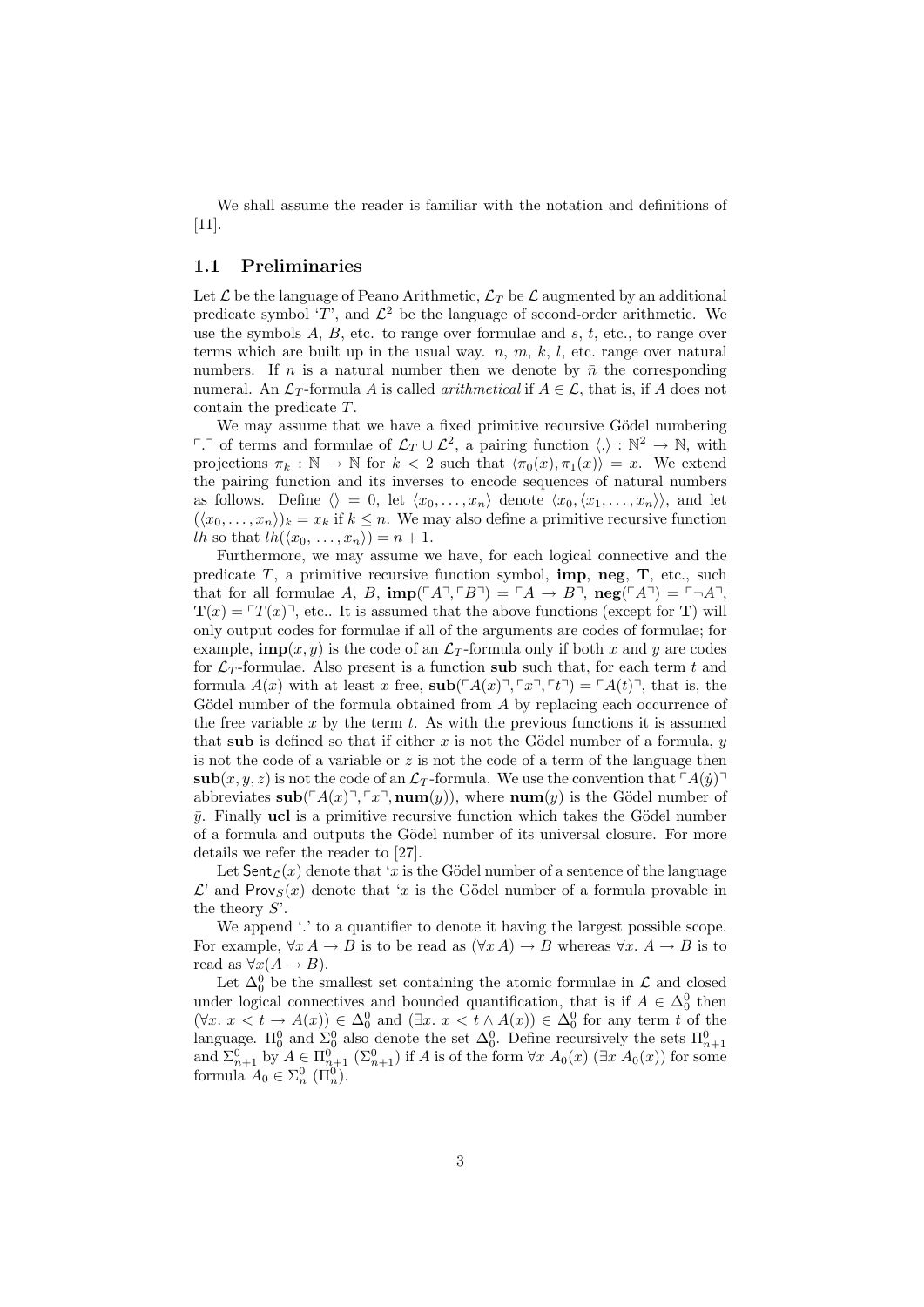# 2 Theories of truth

### 2.1 A base for truth

We denote by  $PA_T$  the theory PA formulated in the language  $\mathcal{L}_T$ . That is, with the induction schema extended to all formulae of  $\mathcal{L}_T$ .

2.1 DEFINITION Let Base<sub>T</sub> be the theory containing  $PA_T$  with the additional axioms

(1) 
$$
\forall x \forall y. (T(x) \land T(\text{imp}(x, y))) \to T(y)
$$

(2) 
$$
\forall x. \text{ val}(x) \rightarrow T(\text{ucl}(x))
$$

(3)  $\forall x. \mathsf{Ax}_{\text{PRA}}(x) \rightarrow T(\text{ucl}(x))$ 

where val(x) expresses 'x is the Gödel number of a logically valid (in first order predicate logic) formula of  $\mathcal{L}_T$ ' and  $\mathsf{Ax}_\text{PRA}(x)$  denotes that x is (the Gödel number of) an axiom of PRA, the theory of primitive recursive arithmetic, that is x is the code of a true equation involving constants, free variables and primitive recursive function symbols.

2.2 PROPOSITION Suppose  $Base_T \vdash T \ulcorner A_1 \wedge A_2 \wedge \ldots \wedge A_n \urcorner$  and that B follows from  $A_1, A_2, \ldots, A_n$  in predicate logic. Then  $Base_T \vdash T \ulcorner B \urcorner$ .

PROOF Since B follows from  $A_1, A_2, \ldots, A_n$  in predicate logic it follows that  $(A_1 \wedge A_2 \wedge \cdots \wedge A_n) \rightarrow B$  is a tautology. Thus Axiom 2 implies  $Base_T$   $\vdash$  $T\left(A_1 \wedge A_2 \wedge \ldots \wedge A_n\right) \to B^{\dagger}$  from which Axiom 1 yields the required conclusion.

It is preferable to introduce some notation for the purpose of quantifying over (Gödel numbers of) formulae and sentences.

2.3 NOTATION Let  $\forall \forall A \exists B(\forall A \exists)$  and  $\exists \forall A \exists B(\forall A \exists)$  be abbreviations for the formulae  $\forall y$ . Sent $_{\mathcal{L}_T}(y) \to B(y)$  and  $\exists y$ . Sent $_{\mathcal{L}_T}(y) \wedge B(y)$  respectively. We also have a need to quantify over formulae with free variables for which we introduce  $\forall \ulcorner A(x) \urcorner B(\ulcorner A \urcorner)$  to denote the formula  $\forall y$ . Sent $_{\mathcal{L}_T}(\mathbf{sub}(y, \ulcorner x \urcorner, \ulcorner 0 \urcorner)) \rightarrow B(y)$ and  $\exists \Box A(x) \Box B(\Box A\Box)$  to denote  $\exists y$ . Sent<sub> $\mathcal{L}_T$ </sub>(sub(y,  $\Box x \Box, \Box$ ))∧B(y) respectively.

### 2.2 Axioms of truth

We now consider possible extensions to our base theory. As remarked before we will work with a list of twelve axioms, axiom schemata and rules of inference as proposed in [11]. These Optional Axioms, as they shall be referred to, are listed in Table 1 below. Each Optional Axiom embodies some intuitive property that one may desire our interpretation of truth to satisfy.

2.4 REMARK First, a note on T-Completeness: We could take in its place the unrestricted (and arguably more natural) version  $\forall x. T(x) \lor T(\mathbf{neg}(x))$ , and suppose that if x is not the code of an  $\mathcal{L}_T$  sentence then  $\mathbf{neg}(x) = \bar{0} = \bar{0}$ . This would not affect any of the results involving T-Completeness (both here and in  $[11]$ ), however, for the purposes of Section 3 this definition of neg would unnecessarily complicate matters and so it is preferable to take T-Completeness in the form given in Table 1.

Second, the rules of inference stated above are given in parametric form, however for the purposes of our investigation they could just as well be given in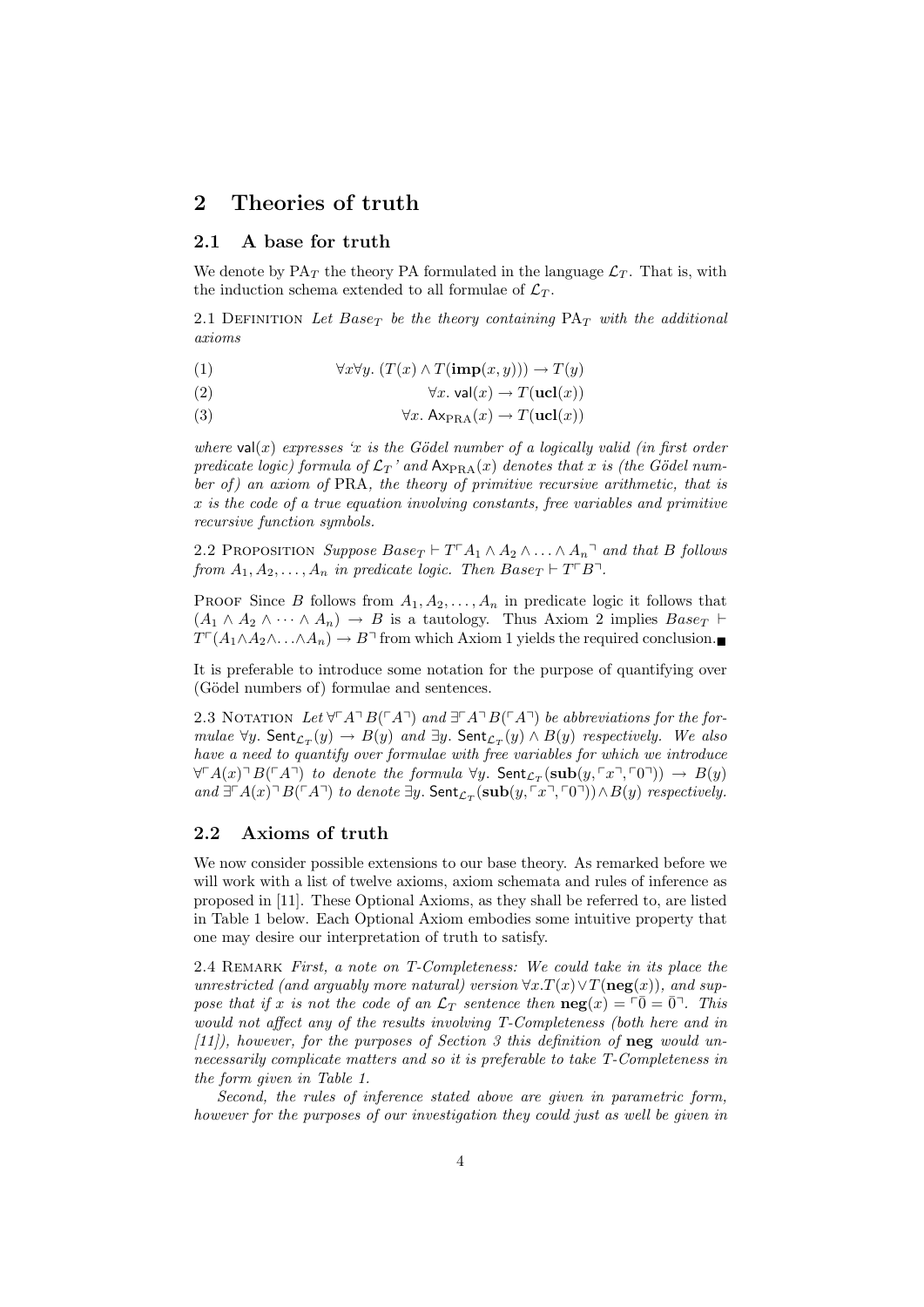| Name                            | Axiom Schemata                                                                                                               |
|---------------------------------|------------------------------------------------------------------------------------------------------------------------------|
| $T-In$                          | $\forall x. A(x) \rightarrow T \ulcorner A(\dot{x})$                                                                         |
| T-Out                           | $\forall x. T^{\sqsubset} A(\dot{x})^{\sqcap} \to A(x)$                                                                      |
|                                 |                                                                                                                              |
| Name                            | Axioms                                                                                                                       |
| T-Rep(etition)                  | $\forall x. T(x) \rightarrow T^{\dagger}T(\dot{x})$                                                                          |
| T-Del(etion)                    | $\forall x. T^{\sqsubset}T(\dot{x})^{\sqcap} \to T(x)$                                                                       |
| T-Cons(istency)                 | $\forall x \neg (T(x) \land T(\mathbf{neg}(x)))$                                                                             |
| T-Comp(leteness)                | $\forall \Box A \Box T \Box T \Box A \Box \lor T \Box A \Box$                                                                |
| $\forall$ -Inf(erence)          | $\forall \ulcorner A(x) \urcorner. \forall nT \ulcorner A(n) \urcorner \rightarrow T \ulcorner \forall x A(x) \urcorner$     |
| $\exists$ -Inf(erence)          | $\forall \ulcorner A(x) \urcorner$ . $T \urcorner \exists x A(x) \urcorner \rightarrow \exists n T \urcorner A(n) \urcorner$ |
|                                 |                                                                                                                              |
| Name                            | Rules of inference                                                                                                           |
| T-Intro(duction)                | From $A(x)$ infer $T^{\dagger}A(\dot{x})$                                                                                    |
| $T\text{-Elim}(\text{ination})$ | From $T^{\dagger}A(\dot{x})^{\dagger}$ infer $A(x)$                                                                          |
| $\neg$ T-Intro(duction)         | From $\neg A(x)$ infer $\neg T \neg A(x)$                                                                                    |
| $\neg$ T-Elim(ination)          | From $\neg T \ulcorner A(\dot{x}) \urcorner$ infer $\neg A(x)$ .                                                             |

Table 1: List of Optional Axioms

closed form (e.g. from A infer  $T \uparrow A$ ). For T-Introduction,  $\neg$ T-Introduction and T-Elimination this is a given by the converses to ∀-Inference and ∃-Inference being provable in  $Base_T$  (Lemma 2.24) and (in the case of T-Elimination) since all the theories we consider that extend  $Base_T$  will comprise  $\forall$ -Inference. ¬T-Elimination is derivable from its nonparametric form and ∃-Inference, but not all the theories we consider closed under ¬T-Elimination will contain ∃- Inference. However we find that those problematic theories are, in fact, vacuously closed under  $\neg$  T-Elimination, and thus the closed and parametric forms are equivalent.

2.5 NOTATION If  $\Gamma$  is a set of formulae and  $R_0, \ldots, R_n$  a collection of Optional Axioms the theory  $\Gamma + R_0 + \cdots + R_n$  is defined as theory containing  $\Gamma \cup \{R_i: R_i \,\,\hbox{is an axiom}\}$  and closed under all rules  $R_j$  and natural deduction simultaneously.

It should be noted that under this definition the theory  $\Gamma + R + S$  need not coincide with  $(\Gamma + R) + S$ . This may occur if R is a rule of inference and S is an axiom. A set of Optional Axioms  $\Delta = \{D_0, \ldots, D_n\}$  is said to be *consistent* over the theory S if the theory  $S + D_0 + \cdots + D_n$  is consistent and inconsistent otherwise.

In [11] all subsets of the Optional Axioms were classified as either consistent or inconsistent over the base theory  $Base_T$ :

2.6 THEOREM (Friedman and Sheard, [11]) The following are the only maximal consistent subsets of the Optional Axioms, over  $Base_T$ .

- A. T-In, T-Del, ∀-Inf, ∃-Inf, T-Intro, T-Rep, ¬T-Elim, T-Comp.
- B. T-Rep, T-Cons, T-Comp, ∀-Inf, ∃-Inf.
- C. T-Del, T-Cons, T-Comp, ∀-Inf, ∃-Inf.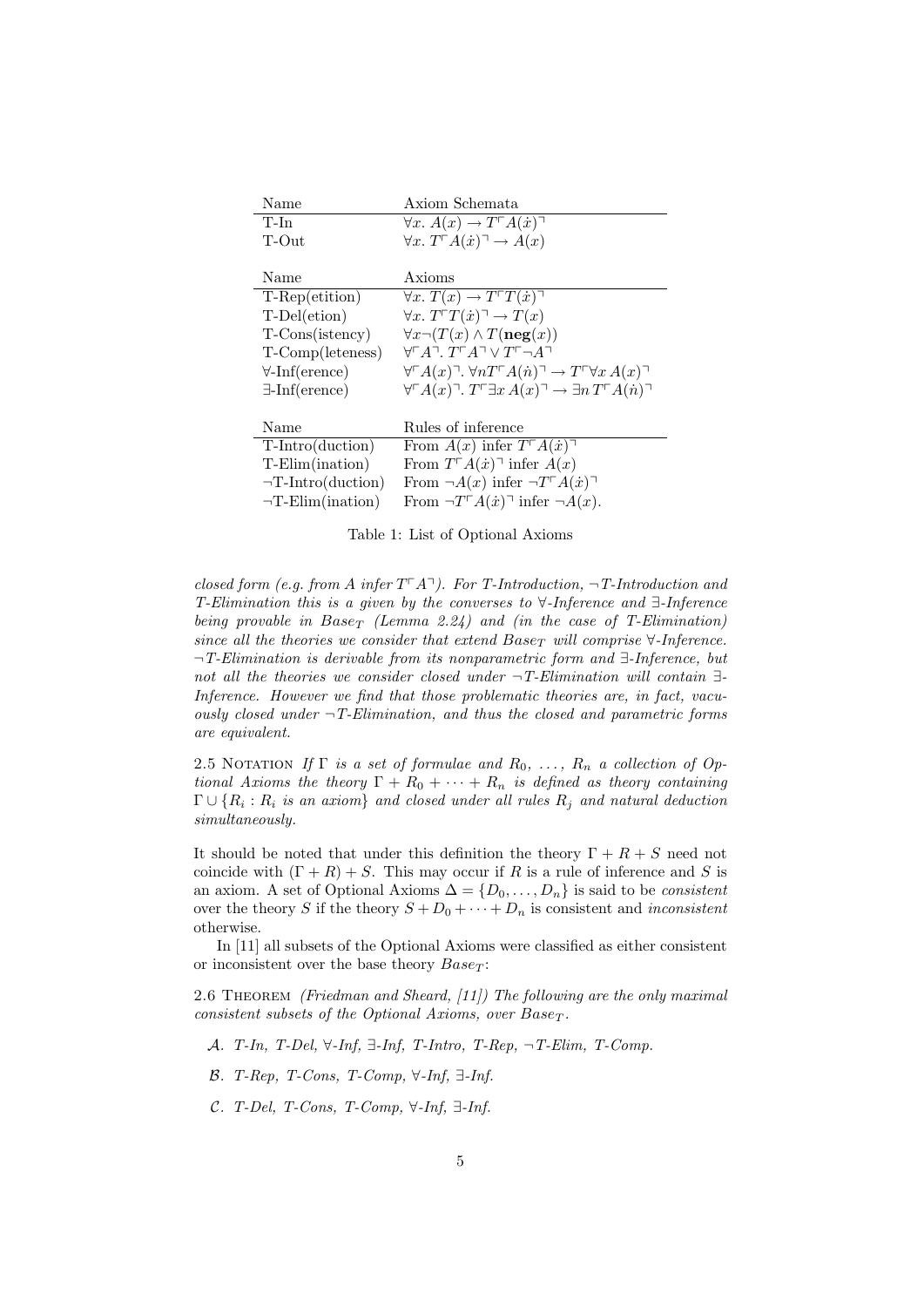- D. T-Intro, T-Elim, T-Cons, T-Comp, ∀-Inf, ∃-Inf, ¬T-Elim, ¬T-Intro.
- $E.$  T-Intro, T-Elim, T-Del,  $\forall$ -Inf, T-Cons,  $\neg$ T-Intro.
- $F.$  T-Intro, T-Elim, T-Del,  $\forall$ -Inf,  $\neg$ T-Elim.
- $G.$  T-Intro, T-Elim, T-Rep,  $\forall$ -Inf,  $\neg$ T-Elim.
- H. T-Out, T-Rep, ∀-Inf, T-Elim, T-Del, ¬T-Intro, T-Cons.
- $I.$  T-Rep, T-Del, T-Elim,  $\forall$ -Inf,  $\neg$ T-Elim.

Although in [11] the question of consistency was answered, the proof-theoretic strength of these theories remained largely unknown. Friedman and Sheard showed that the theory  $H$  without T-Repetition has the strength of one inductive definition and later Cantini [6] has shown that the inclusion of this axiom provides no additional strength. In addition, the theory  $\mathcal D$  is known to have the same arithmetical theorems as the system  $RA_{\leq \omega}$  [14]. We will now consider each of the remaining theories in turn and analyse them for their proof-theoretic strength.

# 2.3  $\mathcal{A}$ : T-In, T-Del,  $\forall$ -Inf,  $\exists$ -Inf, T-Intro, T-Rep,  $\neg$ T-Elim, T-Comp

Define an interpretation  ${}^*$ :  $\mathcal{L}_T \rightarrow \mathcal{L}$  as follows

$$
p^* = p \quad \text{for } p \text{ an atomic formula.}
$$

$$
(\neg A)^* = \neg (A^*)
$$

$$
(A \Box B)^* = A^* \Box B^* \quad \text{for } \Box \in \{\vee, \wedge\}
$$

$$
(QxA(x))^* = Qx(A(x))^* \quad \text{for } Q \in \{\forall, \exists\}
$$

$$
(T(s))^* = (s = s).
$$

2.7 PROPOSITION For any formula C if  $A \vdash C$  then  $PA \vdash C^*$ .

**PROOF** By induction on the length of proof of  $C$ . If  $C$  is an axiom of the system A, then C is either an axiom of  $Base_T$ , one of T-In, T-Deletion, T-Completeness ∀-Inference, ∃-Inference, or already an axiom of PA. In each of these cases it is clear that PA  $\vdash C^*$ . If C is not an axiom then there must be a formula B such that  $A \vdash B$  and  $A \vdash B \rightarrow C$ . Then by the induction hypothesis (and definition of \*)  $PA \vdash B^* \land (B^* \rightarrow C^*)$ , and hence by modus ponens  $PA \vdash C^*$ , as required.

2.8 COROLLARY A is a conservative extension of PA. Moreover this can be established in PA.

PROOF If B is a formula in the language of PA then  $B^* = B$ . Thus by Proposition 2.7 any arithmetical theorem of  $A$  is a theorem of PA. The fact that this can be carried out within PA is a consequence of the fact that the interpretation ∗ is primitive recursive allowing the argument in Proposition 2.7 to be carried out within PA.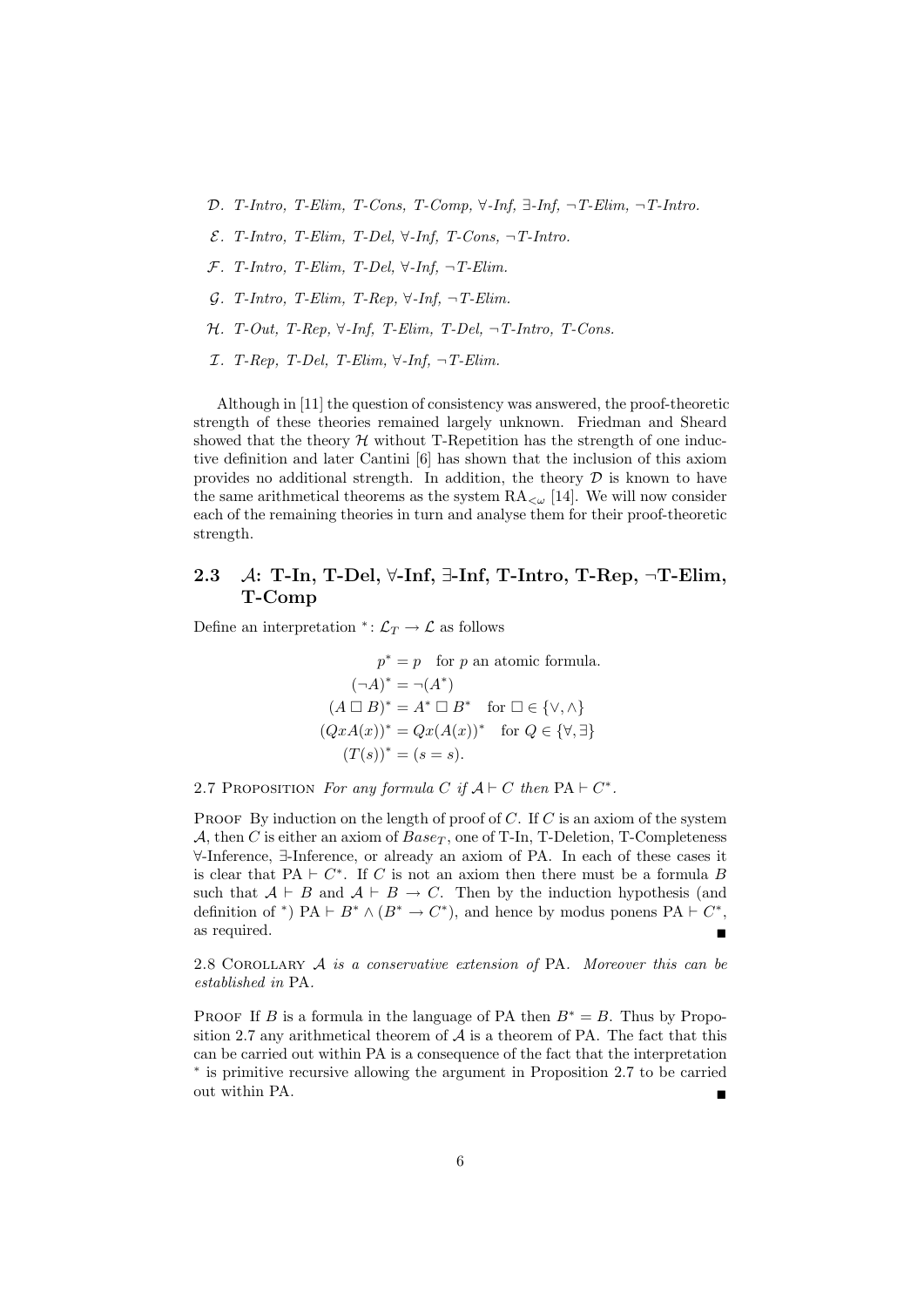# 2.4  $\beta$ : T-Rep, T-Cons, T-Comp,  $\forall$ -Inf,  $\exists$ -Inf and C: T-Del, T-Cons, T-Comp, ∀-Inf, ∃-Inf

2.9 NOTATION Let  $S_0$  denote the theory  $Base_T + \forall$ -Inf. Also let Con(S) denote the sentence  $\neg$ Prov<sub>S</sub>( $\ulcorner \bar{0} = \bar{1} \urcorner$ ).

2.10 PROPOSITION  $Base_T + T\text{-Cons} \vdash \forall \ulcorner A \urcorner \neg T \ulcorner A \wedge \neg A \urcorner.$ 

PROOF As a consequence of Proposition 2.2  $Base_T \vdash \forall \forall A \forall \forall B \exists T \land \forall B \exists \leftrightarrow$  $T\overline{ }A\overline{ } \wedge T\overline{ }B$ . We now argue informally within  $Base_T$ . Suppose otherwise, so  $T\overline{A} \wedge \neg A$ <sup> $\neg$ </sup> for some sentence A. Then we have  $T\overline{A} \wedge T\overline{A} \wedge T$ , contradicting T-Consistency.

2.11 PROPOSITION (i). For all arithmetical formulae  $A(x_1, \ldots, x_r)$  whose free variables are among those exhibited,

$$
S_0 \vdash A(x_1, \ldots, x_r) \to T \ulcorner A(x_1 \ldots, x_r) \urcorner.
$$

(*ii*).  $S_0 \vdash \forall x [\text{Prov}_{\text{PA}_T}(x) \land \text{Sent}_{\mathcal{L}_T}(x) \rightarrow T(x)].$ 

PROOF (i) is shown by meta induction on the complexity of  $A(x_1, \ldots, x_r)$  and (ii) is shown by induction within  $S_0$ . See, for example, [25, Proposition 2.3].

If we add T-Cons to  $S_0$ , we obtain equivalence in Proposition 2.11 (ii).

2.12 COROLLARY For all arithmetical formulae  $A(x_1, \ldots, x_r)$  whose free variables are among those exhibited,

$$
S_0 + \text{T-Cons} \vdash A(x_1, \ldots, x_r) \leftrightarrow T \ulcorner A(x_1 \ldots, x_r) \urcorner.
$$

PROOF Suppose  $T \cap A(x_1, \ldots, x_r)$ . As  $S_0 \vdash \neg A(x_1, \ldots, x_r) \rightarrow T \neg A(x_1, \ldots, x_r)$ , T-Cons yields  $A(x_1, \ldots, x_r)$ .

2.13 COROLLARY Con(PA) is a theorem of  $\beta$  and  $\beta$ .

The theories  $\beta$  and  $\beta$ , though, are much stronger than PA + Con(PA). They prove the same arithmetical statements as the subsystem ACA of second order arithmetic which has arithmetical comprehension and the full induction scheme for all formulae of second order arithmetic. The proof-theoretic ordinal of ACA is  $\varepsilon_{\varepsilon_0}$  (see [22], Theorem 23.4). Our first step will be to show that the model construction for both  $\beta$  and  $\beta$  provided in [11] can be carried out inside ACA. This is achieved by formalizing arithmetical truth in ACA.

2.14 PROPOSITION One can formalise a truth predicate  $T_{arith}$  of complexity  $\Pi_1^1$ in ACA such that for all arithmetical formulae  $A(x_1, \ldots, x_r)$ ,

$$
ACA \vdash A(x_1, \ldots, x_r) \leftrightarrow T_{arith} \ulcorner A(x_1 \ldots, x_r) \urcorner.
$$

PROOF This is shown in [28], CH.3, §18, in particular Theorem 18.13. The theory  $S<sup>1</sup>$  used there is a subsystems of ACA wherein induction is restricted to  $\Pi_1^1$  formulae.

2.15 PROPOSITION Every arithmetical statement provable in  $\beta$  or  $\mathcal C$  is provable in ACA.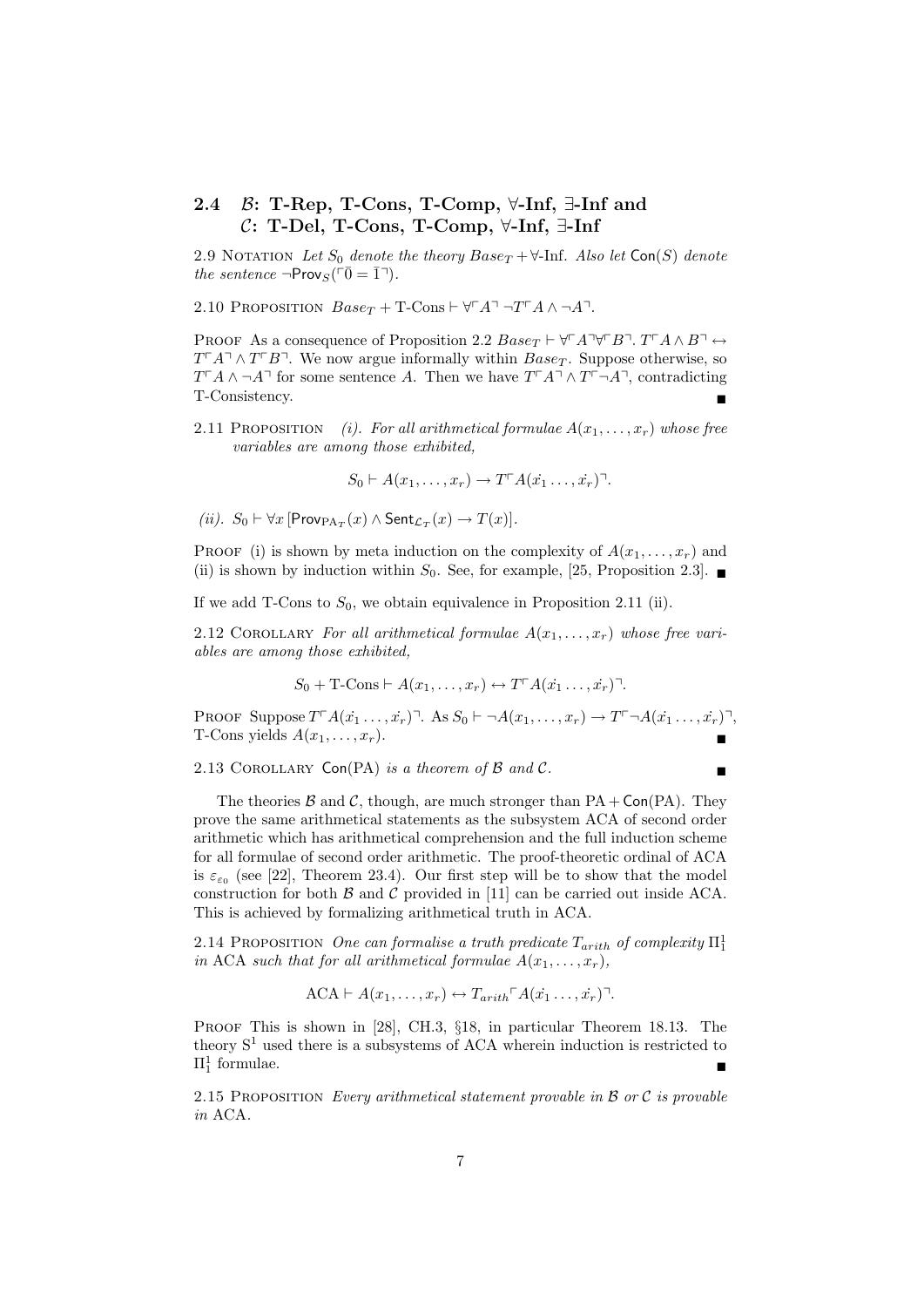PROOF For  $\mathcal{B}$ , we extend the predicate  $T_{arith}$  to a truth predicate for sentences C of  $\mathcal{L}_T$  by letting  $T_{arith}^{\mathcal{B}}(\ulcorner C \urcorner) := T_{arith}(\ulcorner C^{b} \urcorner)$  where  $C^b$  arises from C by replacing every subformula  $T(s)$  of C by  $s = s$ . Define an interpretation \*:  $\mathcal{L}_T \rightarrow \mathcal{L}_2$  as follows

$$
p^* = p \text{ for } p \text{ arithmetical.}
$$

$$
(\neg A)^* = \neg A^*
$$

$$
(A \Box B)^* = A^* \Box B^* \text{ for } \Box \in \{\vee, \wedge\}
$$

$$
(QxA(x))^* = Qx(A(x))^* \text{ for } Q \in \{\forall, \exists\}
$$

$$
(T(s))^* = T_{arith}^B(s).
$$

One then shows as in [11] that  $\mathcal{B} \vdash C$  implies  $ACA \vdash C^*$ .

Similarly, for C one uses the extension  $T_{arith}^{\mathcal{C}}(F B^{\neg}) := T_{arith}(F B^{c\neg})$  of the truth predicate where  $B<sup>c</sup>$  arises from a formula  $\overline{B}$  by replacing every subformula  $T(s)$  of B by  $s \neq s$ , and defines an interpretation \*\* :  $\mathcal{L}_T \to \mathcal{L}_2$  in the same vein as  $*$ , using  $T_{arith}^{\mathcal{C}}$  instead of  $T_{ar}^{\mathcal{B}}$  $\alpha$ rith.

#### 2.16 THEOREM  $\beta$  and  $\beta$  prove the same arithmetical theorems as ACA.

PROOF In view of the previous result it suffices to give an interpretation of ACA in both  $\beta$  and  $\beta$ , which preserves arithmetical formulae. We will use sets of the form  $\{x \mid T(\ulcorner A(\dot{x})\urcorner)\}$  to interpret the second order quantifiers. To avoid clashes of variables we will assume that  $X_0, X_2, X_4, \ldots$  is the list of set variables and  $x_1, x_3, x_5, \ldots$  is the list of numerical variables of  $\mathcal{L}_2$ . Let subn $(n, m)$  be a primitive recursive function such that  $\text{subn}(\ulcorner A(x) \urcorner, m) = \ulcorner A(\bar{m}) \urcorner$  if x is the only variable which occurs free in the formula  $A(x)$ . If n is not the Gödel number of a formula with exactly one free variable let  $\text{subn}(n, m) = \bar{0} = \bar{1}$ . The translation <sup>‡</sup> :  $\mathcal{L}_2 \rightarrow \mathcal{L}_T$  leaves first order atomic formulae untouched and commutes with propositional connectives and numerical quantifiers. ( $t \in$  $(X_i)^{\ddagger} := T(\textbf{subn}(x_i, t))$  and  $(\forall X_i B(X_i))^{\ddagger} := \forall x_i (B(X_i))^{\ddagger}$ . Note that  $(t \in$  $X_i \vee \neg t \in X_i$ <sup>†</sup> is  $T(\textbf{subn}(x_i, t)) \vee \neg T(\textbf{subn}(x_i, t))$ , which is provable in both target theories owing to T-Comp. ‡ translates instances of induction axioms into (other) instances of induction axioms and arithmetical statements without set variables remain unchanged. So only the translations of the arithmetical comprehension axioms need verifying. Let  $A(u, \vec{v}, \vec{X})$  be without set quantifiers and with all free variables exhibited. By induction on the length of A one produces a term  $s_A(\vec{v}, \vec{x})$  such that

(1) 
$$
\forall u \left[ T(\textbf{subn}(s_A(\vec{v}, \vec{x}), u) \leftrightarrow (A(u, \vec{v}, \vec{X}))^{\ddagger} \right]
$$

holds provably in  $\beta$  and  $\beta$ . This is obvious for atomic formulae either by design in the case of a formula  $t \in X_i$  or by Corollary 2.12 for arithmetical atoms. In the case of complex formulae it follows easily from the following equivalences which are provable with the help of E-Inf, T-Cons and T-Comp:

$$
\forall \ulcorner A \urcorner, \ulcorner B \urcorner [T(\ulcorner \neg A \urcorner) \leftrightarrow \neg T(\ulcorner A \urcorner)],
$$
\n
$$
\forall \ulcorner A \urcorner, \ulcorner B \urcorner [T(\ulcorner A \wedge B \urcorner) \leftrightarrow T(\ulcorner A \urcorner) \wedge T(\ulcorner B \urcorner)],
$$
\n
$$
\forall \ulcorner A(y) \urcorner [T(\ulcorner \exists y A(y) \urcorner) \leftrightarrow \exists y T(\ulcorner A(y) \urcorner)].
$$

(1) yields  $\exists x_j \forall u[(u \in X_j)^{\ddagger} \leftrightarrow (A(u, \vec{v}, \vec{X}))^{\ddagger}]$ , thus verifies the translation of arithmetical comprehension.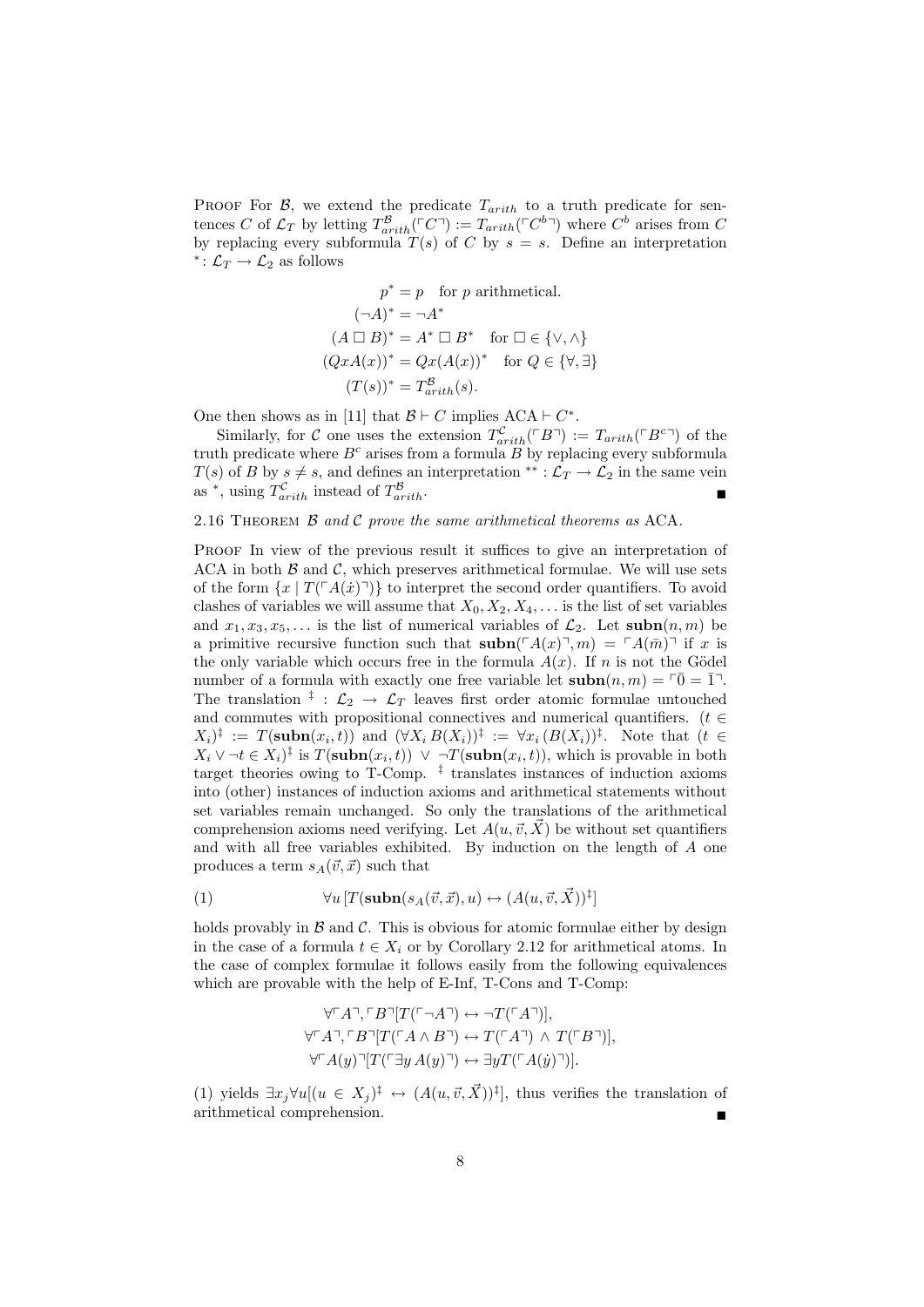# 2.5 D: T-Intro T-Elim, T-Cons, T-Comp, ∀-Inf, ∃-Inf, ¬T-Elim, ¬T-intro

Of the nine theories,  $D$  appears to have received the most attention. Friedman and Sheard proved that the theory  $\mathcal D$  without  $\forall$ -Inference is a conservative extension of Peano Arithmetic and later, in [14], Halbach showed  $D$  is equiconsistent to the theory  $RT_{\leq \omega}$ , the system of  $\omega$ -times iterated truth. Sheard [25] showed that  $D$  proves the same arithmetical theorems as its sub-theory  $Base_T +$  $\forall$ -Inf + T-Elim. We shall provide a direct proof that  $\mathcal D$  is equi-consistent with the second-order theory  $ACA_0^+$ , the theory  $ACA_0$  together with the assertion that for every set X the  $\omega$ -th Turing jump of X exists.

2.17 REMARK  $ACA<sub>0</sub><sup>+</sup>$  is sufficiently strong for the development of some interesting countable combinatorics. The Auslander/Ellis theorem of topological dynamics is provable in  $ACA_0^+$  as is Hindman's Theorem (cf. [26, X.3]). The latter says that if the natural numbers are coloured with finitely many colours then there exists an infinite set  $X$  such that all finite sums of elements of  $X$ have the same colour.

We also note that  $ACA_0^+$  is a theory that bears interesting connections to the bar rule and parameter free bar induction [21].

2.18 DEFINITION Let  $\mathfrak A$  be an *L*-structure and  $X \subseteq \text{dom } \mathfrak A$ . The pair  $\langle \mathfrak A, X \rangle$ can be viewed as an extension of  $\mathfrak A$  to the language  $\mathcal L_T$  in the following way

- If A is arithmetical then  $\langle \mathfrak{A}, X \rangle \models A$  if and only if  $\mathfrak{A} \models A$ .
- $\langle \mathfrak{A}, X \rangle \models T(x)$  if and only if  $x \in X$ .
- In all other cases follow the standard inductive definition of satisfaction for  $\langle \mathfrak{A}, X \rangle$ .

Define by recursion a sequence of  $\mathcal{L}_T$ -structures

$$
\mathfrak{M}_0 = \langle \mathbb{N}, \emptyset \rangle ,
$$
  

$$
\mathfrak{M}_{n+1} = \langle \mathbb{N}, \{ \ulcorner A \urcorner : \mathfrak{M}_n \models A \} \rangle
$$

and define  $\text{Th}_{\infty} = \{A : \exists k \forall n > k \colon \mathfrak{M}_n \models A\}.$  In [11] it was shown that  $\text{Th}_{\infty}$  is then a consistent theory containing D.

2.19 NOTATION We denote by  $j(X)$  the Turing jump of the set X, that is,

$$
j(X) := \{ \langle e, x \rangle : \{e\}^X(x) \downarrow \}.
$$

where  $\{e\}^X(x) \downarrow$  denotes the formula stating "the eth recursive function with oracle X is defined on input x". Define the n-th jump of X as follows  $j_0(X) =$  $X, j_{n+1} = j(j_n(X))$  and the  $\omega$ -jump of  $X, j_\omega(X)$ , to be  $\{\langle n, x \rangle : x \in j_n(X)\}.$ If Y is a set then  $(Y)_n := \{x : \langle n, x \rangle \in Y\}$  is the n-th section of Y. If A and B are sets then  $A \leq_T B$  denotes that A is Turing reducible to B i.e. the characteristic function of A is computable with the oracle B.

2.20 DEFINITION  $ACA_0^+$  is the theory of  $ACA_0$  together with the axiom

$$
\forall X \exists Y ((Y)_0 = X \land \forall n (Y)_{n+1} = j((Y)_n)).
$$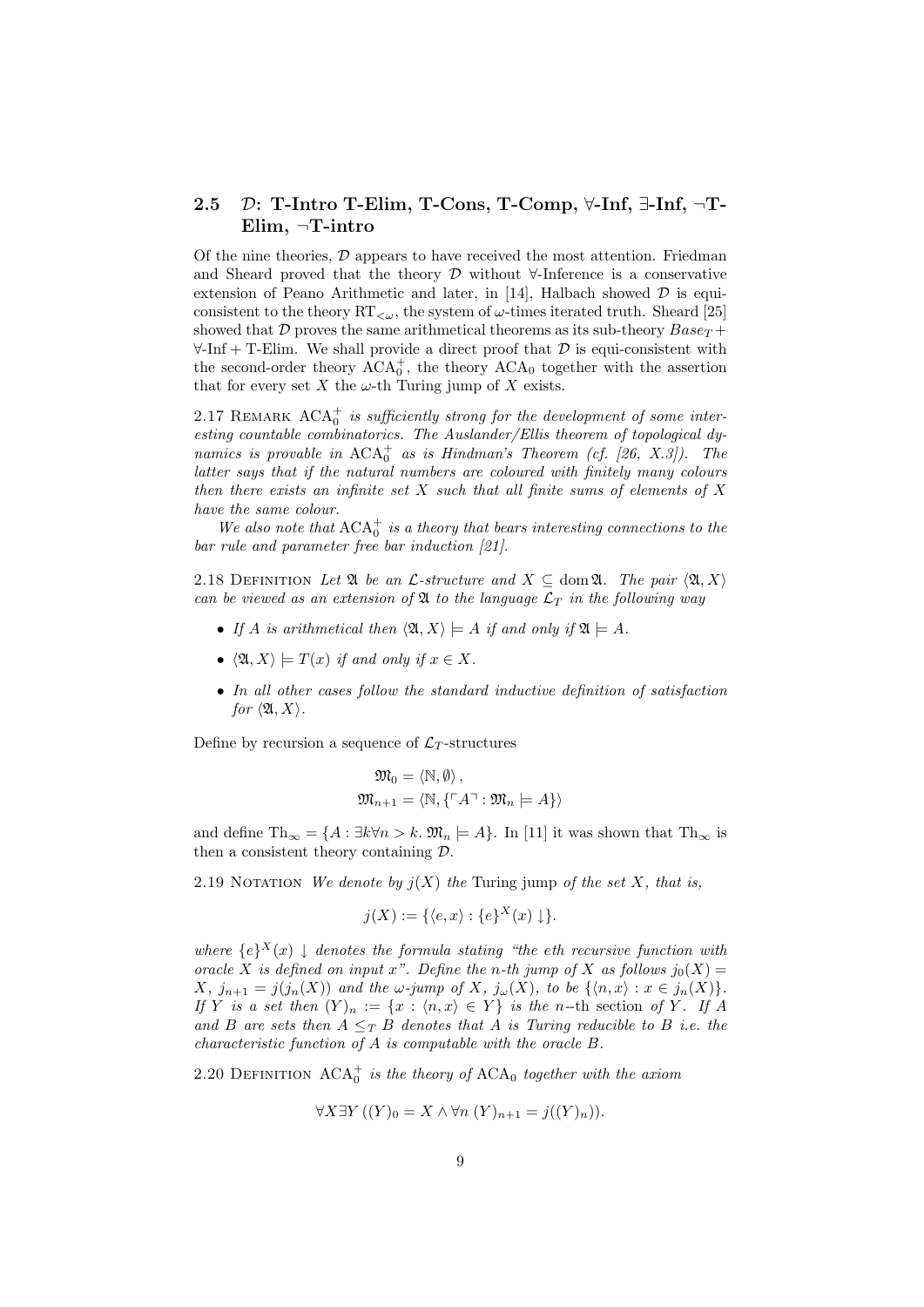2.21 PROPOSITION  $ACA_0^+$  proves, given a set X, the existence of the set

 $S^X := \{ \ulcorner A \urcorner : A \text{ is an } \mathcal{L}_T \text{ sentence which is true} \}$ when  $T'$  is interpreted by  $X$ }

PROOF  $ACA_0^+$  is equivalent to the schema of  $\omega$ -times iterated arithmetical comprehension (follows from [1, Lemma 3.4]), i.e. for every arithmetical formula  $A(u, U)$  and set X there exists Y such that  $(Y)_0 = X$  and

$$
\forall n \forall x \left[ x \in (Y)_{n+1} \leftrightarrow A(x, (Y)^n) \right]
$$

where  $(Y)^n$  denotes the set  $\{ \langle k, x \rangle : k \leq n \wedge x \in (Y)_k \}.$  Define  $Z^X = \{x :$  $\overrightarrow{Ax}_{\text{PRA}}(x) \vee \exists z \in X \ (x = \ulcorner T(\dot{z})\urcorner)$  and pick  $\overrightarrow{AX}(x, U)$  to be the formula

$$
\exists \ulcorner B \urcorner, \ulcorner C \urcorner < x \ (x = \ulcorner B \land C \urcorner \land \ulcorner B \urcorner \in (U)_{|B|} \land \ulcorner C \urcorner \in (U)_{|C|}) \lor \exists \ulcorner B \urcorner < x \ (x = \ulcorner \neg B \urcorner \land \ulcorner B \urcorner \notin (U)_{|B|}) \lor \exists \ulcorner B(x) \urcorner < x \ (x = \ulcorner \forall y B(y) \urcorner \land \forall n \ulcorner B(n) \urcorner \in (U)_{|B(\bar{0})|}).
$$

In the above |A| represents the complexity of A (with  $|T(s)| = 0$ ) which is primitive recursive in  $\ulcorner A \urcorner$ . We now argue informally within  $\text{ACA}_0^+$ . By the observation above there then exists a set  $Y^X$  such that  $(Y)_0 = Z^X$  and  $(Y)_{n+1} =$  ${x : A<sup>X</sup>(x, (Y)<sup>n</sup>)}.$  By induction we verify that  $\langle n, \ulcorner A \urcorner \rangle \in Y$  if and only if A is an  $\mathcal{L}_T$  sentence with complexity n and which is true when 'T' is interpreted by X. Finally, pick  $S^X = \{x : \exists n \ x \in (Y)_n\}$ . Then since Y is known to exist  $S^X$ also exists and we are done.

# 2.22 THEOREM Every arithmetical theorem of  $D$  is a theorem of  $ACA_0^+$ .

PROOF We shall use the model construction for  $D$  in [11] to show that  $D$  is reducible to  $ACA_0^+$ . Let  $\mathfrak M$  be an arbitrary model of  $ACA_0^+$ . Then  $\mathfrak M$  is isomorphic to a model  $\langle \mathfrak{A}, \mathfrak{X} \rangle \models ACA_0^+$  where  $\mathfrak{A} \models PA$  and  $\mathfrak{X} \subseteq \text{Pow}(\text{dom } \mathfrak{A})$  (the power set of the domain of  $\mathfrak{A}$ ). We argue informally within  $\mathfrak{M}$ . We begin by constructing an hierarchy of models within  $ACA_0^+$ .

$$
\mathfrak{A}_n = \langle \mathfrak{A}, S_n \rangle
$$

where  $S_0 = \emptyset$  and  $S_{n+1} = S^{S_n}$  as defined in Proposition 2.21. There was also demonstrated that each step in the hierarchy is definable within  $\mathfrak{M}$ . Now let  $\text{Th}_{\infty} = \{A : \exists n \forall k > n \; \mathfrak{A}_k \models A\}.$  We shall show that  $A \in \text{Th}_{\infty}$  whenever  $\mathcal{D} \vdash A$ . If  $Base_T \vdash A$  or A is one of T-Consistency, T-Completeness,  $\forall$ -Inference or ∃-Inference then  $\mathfrak{A}_k \models A$  for all  $k > 0$  and so  $A \in Th_{\infty}$ . If  $A \in Th_{\infty}$  then there is an n such that for all  $k > n$ ,  $\mathfrak{A}_k \models A$ . Thus  $\ulcorner A \urcorner \in S_{k+1}$  for all  $k > n$ , i.e.  $\mathfrak{A}_k \models T(\ulcorner A\urcorner)$  for all  $k > n+1$ , and hence  $T(\ulcorner A\urcorner) \in \mathrm{Th}_{\infty}$ . Likewise the converse also holds and so  $Th_{\infty}$  is closed under T-Elimination.

Now we observe that if A is an arithmetical formula such that  $\mathcal{D} \vdash A$  then there is an *n* such that for all  $k > n$ ,  $\mathfrak{A}_k \models A$ . However, A is arithmetical, so we must have  $\mathfrak{A} \models A$  and hence  $\mathfrak{M} \models A$ . But the choice of  $\mathfrak{M}$  was arbitrary thus, it follows that every arithmetical theorem of  $\mathcal D$  is a theorem of ACA<sup>+</sup>.

We now attempt to show that  $ACA_0^+$  can be reduced to  $\mathcal{D}$ . To do this we need to take a detour into an intermediary theory. Let  $\mathbb{E}_n$  be new set constants and let  $\mathbf{D}_n$  be the formula  $j_\omega(\mathbb{E}_n) = \mathbb{E}_{n+1}$ . The system  $\text{ACA}_0^\omega$  is defined to be  $\text{ACA}_0$ together with the axioms  $\mathbf{D}_i$  for each  $i \in \mathbb{N}$ .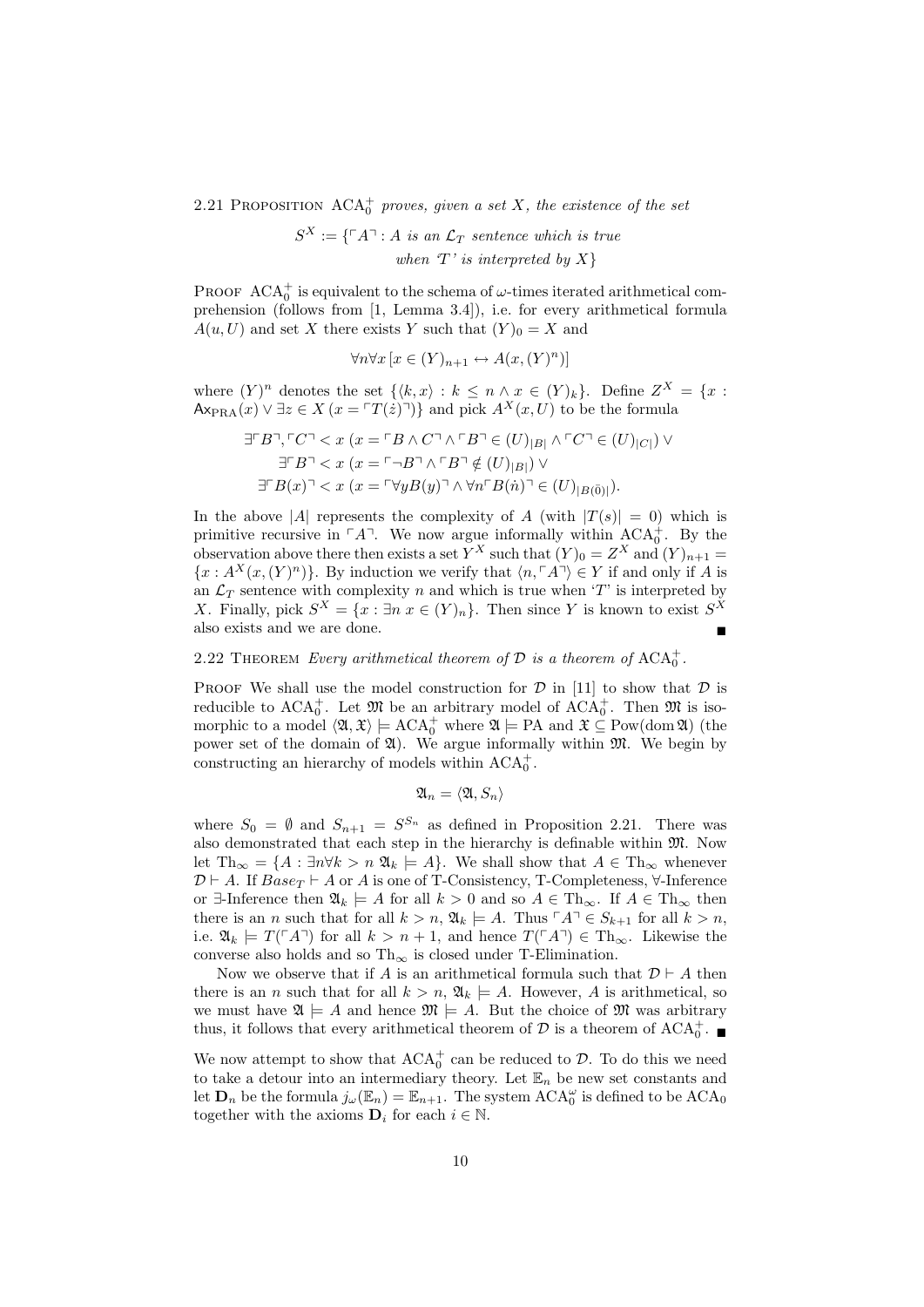2.23 LEMMA (Rathjen [21, 3.2]) If  $\forall X \exists Y F(X, Y)$  is a sentence of second-order arithmetic such that  $F(X, Y)$  arithmetical then

$$
\mathbf{ACA}^+_0\vdash \forall X\exists Y\ F(X,Y)\Longleftrightarrow \mathbf{ACA}^\omega_0\vdash \exists YF(\mathbb{E}_0,Y)
$$

PROOF See [21].

We will show that any model of  $D$  can be extended to a model of  $ACA_0^{\omega}$ . To do this we will need to prove three auxiliary lemmata establishing Tarskian biconditionals for subsets of  $\mathcal{L}_T$ .

2.24 LEMMA For all  $A \in \mathcal{L}_{\text{PA}}$ ,  $\mathcal{D} \vdash \forall x$ .  $T \ulcorner A(\dot{x}) \urcorner \leftrightarrow A(x)$ .

PROOF Axiom 3 ensures the above holds for all atomic formulae. The remaining axioms allow  $T$  to commute with all connectives, except for the case  $\exists n T^{\top}A(\dot{n})\rightarrow T^{\top}\exists xA(x)^{\top}$  an argument for which follows.

$$
\mathcal{D} \vdash \forall n. \text{ Prov}_{\text{PRA}} \ulcorner A(n) \rightarrow \exists y A(y) \urcorner \n\mathcal{D} \vdash \forall n. \ T \ulcorner A(n) \rightarrow \exists y A(y) \urcorner \n\mathcal{D} \vdash \exists n \ T \ulcorner A(n) \urcorner \rightarrow T \ulcorner \exists y A(y) \urcorner
$$

Halbach showed (in [14]) that we can generalise the above lemma to a subclass of  $\mathcal{L}_T$  given by the following stratification of  $\mathcal{L}_T$ .

(i).  $\mathcal{L}_0 = \mathcal{L};$ 

(ii).  $\mathcal{L}_{n+1}$  is the language  $\mathcal{L}_n$  expanded by all the formulae of the form

 $T(t)\wedge \mathsf{Sent}_{\mathcal{L}_n}(t)$ 

for t an arbitrary term, where  $\textsf{Sent}_{\mathcal{L}_n}(x)$  is a predicate in  $\mathcal L$  expressing that x is the Gödel number of a sentence of the language  $\mathcal{L}_n$ .  $\mathcal{L}_{n+1}$  is the closed under the usual rules for formulation of formulae.

2.25 LEMMA 
$$
\mathcal{D} \vdash \forall x
$$
.  $\mathsf{Sent}_{\mathcal{L}_n}(x) \to (T(x) \leftrightarrow T^{\sqsubset}T(x)^{\sqcap}).$ 

PROOF See [14, Lemma 5.2].

We require one further lemma before we can begin the reduction. Denote by  $A^-$  the formula obtained by replacing (in A) each subformula of A of the form  $T \cap B(x)$  where  $B \in \mathcal{L}_T$  has at most x free with  $B(x)$ .

2.26 LEMMA Let A be an  $\mathcal{L}_T$  formula in which all occurrences of  $T(s)$  as subformulae are found amongst the list  $T \mathbb{F}_{B_0}(\dot{x}_0)$ ,  $T \mathbb{F}_{B_1}(\dot{x}_1)$ , ...,  $T \mathbb{F}_{B_n}(\dot{x}_n)$ with  $B_i \in \mathcal{L}_T$  with at most  $x_i$  free  $(i \leq n)$ . Then

$$
\mathcal{D} \vdash \forall x. \ A(x) \leftrightarrow T \ulcorner A \ulcorner (\dot{x}) \urcorner.
$$

PROOF By induction on the complexity of A. If A is atomic then either  $A \in \mathcal{L}$ , in which case  $A^- = A$  and  $A \leftrightarrow T^{\dagger} A^{-\dagger}$  by Lemma 2.24 or A is  $T^{\dagger} B_i(\dot{x}_i)^{\dagger}$  for some  $i$  in which case the result is immediate.

The case where  $A$  is a composition follows by induction since  $T$  commutes with all connectives and quantifiers.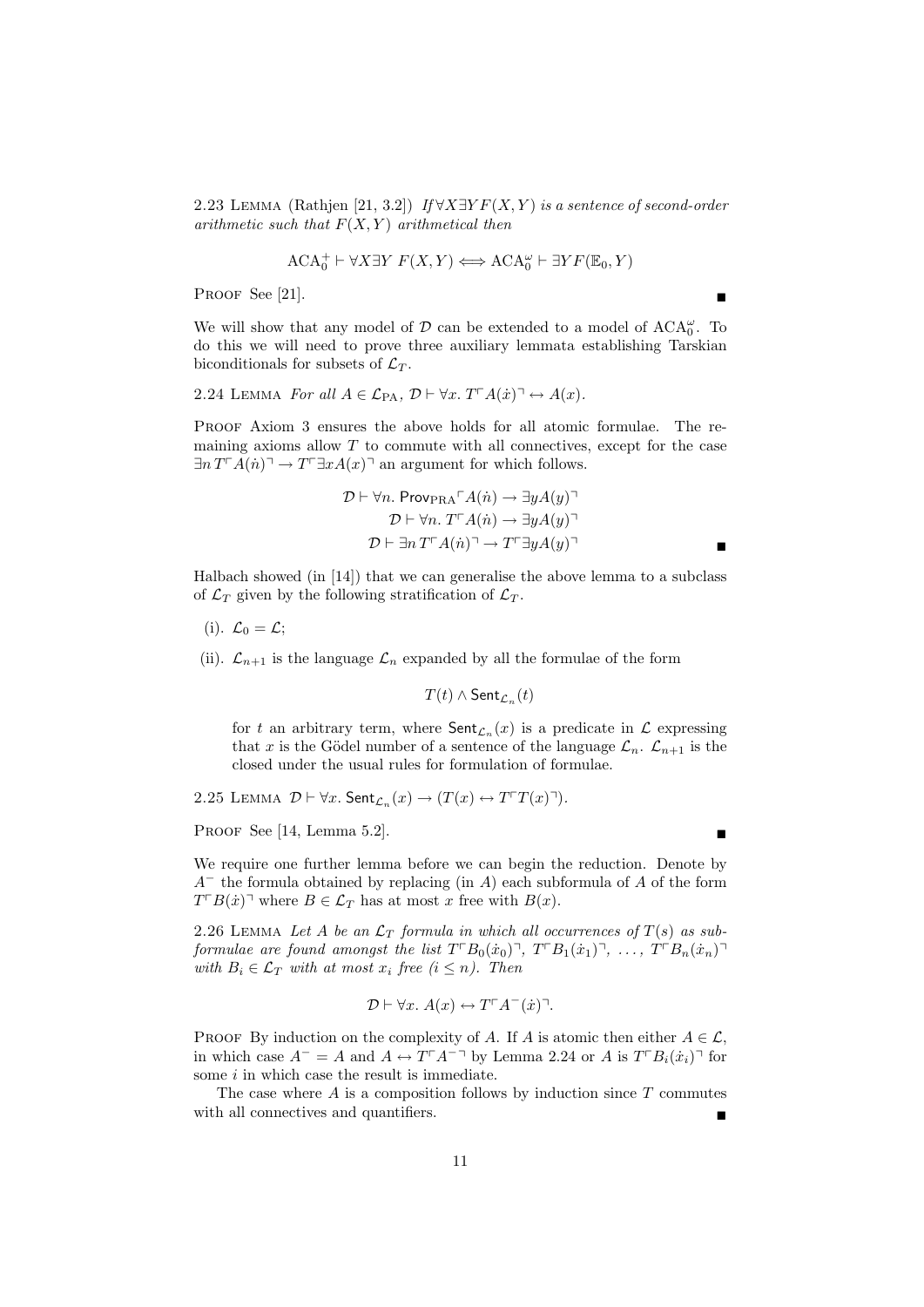PROOF Let  $\mathfrak{M}$  be a model of  $\mathcal{D}$ . Our aim is to construct, within  $\mathfrak{M}$ , a model for  $ACA_0^{\omega}$  and then invoke Lemma 2.23.  $\mathfrak{M}$  is isomorphic to a model  $\langle \mathfrak{A}, \mathfrak{T} \rangle$  of D where  $\mathfrak{A} \models \text{PA}$  and  $\mathfrak{T} \in \text{Pow}(\text{dom }\mathfrak{A})$ . Let  $\mathcal{L}_{\omega} = \bigcup_n \mathcal{L}_n$ . The universe of sets  $\mathfrak X$  is given by all sets of the form

$$
X_A := \{ n : T \ulcorner A(\dot{n}) \urcorner \}.
$$

for  $A \in \mathcal{L}_{\omega}$  with at most one free variable. Induction for arbitrary  $\mathcal{L}_T$  formulae in  $D$  provides us with the induction axiom for sets in  $ACA_0$ . Arithmetical comprehension provides no problem because Lemma 2.24 shows that  $\forall x. A(x) \leftrightarrow$  $x \in X_A$  for all arithmetic A.

It remains to define the set constants  $\mathbb{E}_n$ . Define by double recursion on n and  $k$  the following formulae.

$$
C_n^0(x) \leftrightarrow \bot
$$
  
\n
$$
C_0^{k+1}(x) \leftrightarrow T \ulcorner C_{\dot{x}_1}^k(\dot{x}_1) \urcorner \wedge \mathsf{Sent}_{\mathcal{L}_k} \ulcorner C_{\dot{x}_1}^k(\dot{x}_2) \urcorner
$$
  
\n
$$
C_{n+1}^{k+1}(x) \leftrightarrow \{x_1\}^{C_n^{k+1}}(x_2) \downarrow
$$

Let f be a primitive recursive function such that  $f(k, n, x) = \lceil C_n^k(x) \rceil$ . Now for each k define  $\mathbb{E}_k = \{ \langle n, x \rangle : \mathfrak{M} \models T(f(k, n, x)) \}.$ 

2.28 PROPOSITION  $\mathbb{E}_0 = \emptyset$  and for each  $k \in \mathbb{N}$ ,  $\langle n, x \rangle \in \mathbb{E}_{k+1}$  if and only if  $x \in j_n(\mathbb{E}_k)$ .

PROOF First we should observe that we have  $\forall n \forall x$  Sent $_{\mathcal{L}_k}(f(\bar{k},n,x))$  for each  $k$  so by Lemma 2.25

$$
\mathcal{D} \vdash \forall n \forall x. \ T(f(\bar{k}, n, x)) \leftrightarrow T \ulcorner T(f(\bar{k}, n, x)) \urcorner.
$$

We can now prove the claim by induction on  $k$ .

The base case is trivial with Lemma 2.24 and we prove the induction step as follows by arguing within the model M.

$$
\langle 0, x \rangle \in \mathbb{E}_{k+1} \iff T(f(k+1, 0, x))
$$
  
\n
$$
\iff T^{\top}T(f(k, x_1, x_2))^{\top} \land \mathsf{Sent}_{\mathcal{L}_k}(f(k, x_1, x_2))
$$
  
\nby definition of  $C_{n+1}^{k+1}(x)$  and Lemma 2.24  
\n
$$
\iff T(f(k, x_1, x_2))
$$
  
\n
$$
\iff x \in \mathbb{E}_k.
$$
  
\n
$$
\langle n+1, x \rangle \in \mathbb{E}_{k+1} \iff T(f(k+1, n+1, x))
$$
  
\n
$$
\iff \{x_1\}^{T(f(k+1, n+1, x))}(x_2) \downarrow
$$
  
\nby Lemma 2.26,  
\n
$$
\iff x \in j\{y : \langle n+1, y \rangle \in \mathbb{E}_{k+1}\}
$$
  
\n
$$
\iff x \in j_{n+1}(\mathbb{E}_k).
$$

Finally,  $\langle \mathfrak{A}, \mathfrak{X}, (\mathbb{E}_n)_{n \in \mathbb{N}} \rangle$  forms our model of  $ACA_0^{\omega}$  and any arithmetical theorem of  $ACA_0^+$  is an arithmetical theorem of  $ACA_0^{\omega}$  by Lemma 2.23 and hence is a theorem of  $D$ , as required.

2.29 COROLLARY  $ACA_0^+$  and  $D$  have the same arithmetical consequences.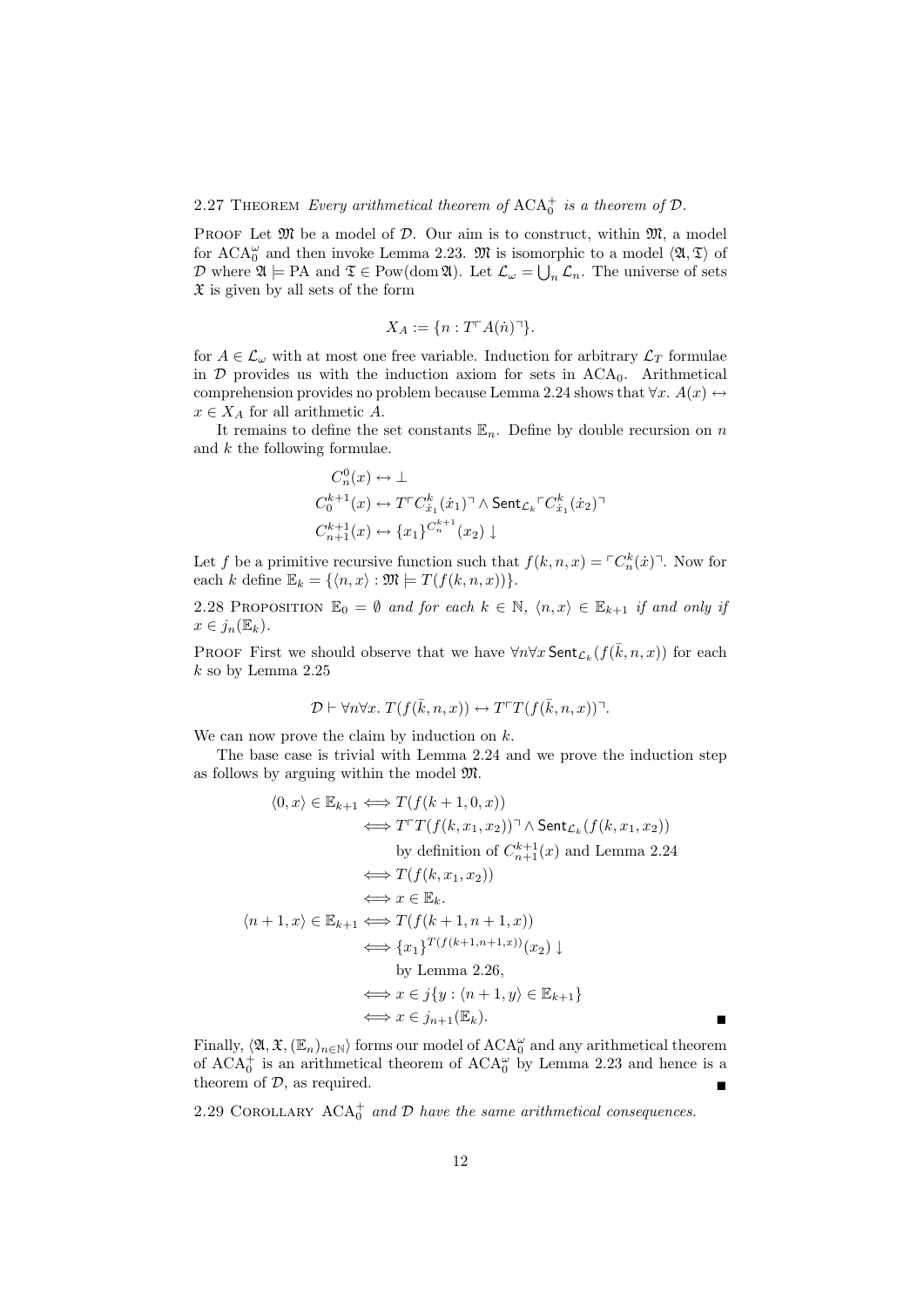### 2.6 Lower bounds for  $\mathcal{E}, \mathcal{F}, \mathcal{G}$  and  $\mathcal{I}$

In order to analyse the stronger theories of  $\mathcal E$  to  $\mathcal I$  we will need to develop an ordinal notation system so that we may make sense of principles such as transfinite induction within these theories.

#### 2.6.1 Ordinals

Let on be the class of all ordinals. Define a class of functions  $\varphi_{\alpha}:$  on  $\rightarrow$  on for  $\alpha \in \mathbb{N}$  indexed by ordinals by transfinite induction as follows.

- (i).  $\varphi_0$  is the function  $\alpha \mapsto \omega^{\alpha}$ .
- (ii). Define  $\varphi_{\alpha+1}$  to be the enumerating function of the class  $\{\xi : \varphi_{\alpha}(\xi) = \xi\},\$ that is,  $\varphi_{\alpha+1}$  enumerates the fix-points of the previously defined function.
- (iii). For limit ordinals  $\lambda$ ,  $\varphi_{\lambda}$  enumerates  $\{\xi : \varphi_{\beta}(\xi) = \xi \text{ for all } \beta < \lambda \}.$

It is easy to show that, for each  $\alpha$ ,  $\varphi_{\alpha}$  is continuous and strictly increasing, which means the class  $\{\xi : \varphi_\alpha(\xi) = \xi\}$  is unbounded in ON ([22, V. Theorem 13.8]). This enables us to deduce that  $\varphi_{\alpha}$  is well-defined for every  $\alpha \in \text{ON}$ . We will write  $\varphi \alpha \beta$  in place of  $\varphi_\alpha(\beta)$ . We will denote by  $\varepsilon_\alpha$  the ordinal  $\varphi 1\alpha$  and say an ordinal  $\gamma$  is an *ε*-ordinal if  $\gamma = \varepsilon_\alpha$  for some  $\alpha$ . It should be remarked that since, by definition, an ordinal  $\varphi \alpha \beta$  is a fix-point for every function  $\varphi_{\gamma}$  with  $\gamma < \alpha$  it is the case that  $\varphi \gamma \varphi \alpha \beta = \varphi \alpha \beta$  whenever  $\gamma < \alpha$ .

The Feferman-Schütte ordinal,  $\Gamma_0$ , is then the least ordinal closed under the two-place function  $\alpha, \beta \mapsto \varphi \alpha \beta$ , that is, the least ordinal greater than 0 such that  $\varphi \alpha \beta < \Gamma_0$  whenever  $\alpha, \beta < \Gamma_0$ .  $\Gamma_0$  is countable and hence there is a bijection between  $\Gamma_0$  and  $\mathbb{N}$ , however for our theories to make sense of such an embedding we require the following result.

2.30 PROPOSITION There are primitive recursive sets OT  $\subseteq \mathbb{N}$  and  $\prec \subseteq \mathbb{N} \times \mathbf{N}$ and a bijection  $\tau : \langle \Gamma_0, \langle \rangle \to \langle \text{OT}, \prec \rangle$  such that  $\tau(0) = 0$  and the functions  $\langle \tau(\alpha), \tau(\beta) \rangle \mapsto \tau(\alpha + \beta)$  and  $\langle \tau(\alpha), \tau(\beta) \rangle \mapsto \tau(\varphi \alpha \beta)$  are primitive recursive.

#### 2.6.2 Well-ordering proofs

Let  $\sigma$ ,  $\prec$  and  $\tau$  be as given in Proposition 2.30. We now restrict ourselves to looking only at the initial segment of the ordinals given by  $\Gamma_0$  and so, all ordinals are, unless otherwise specified, smaller than  $\Gamma_0$ . Furthermore we identify ordinals  $\alpha$  with their representatives,  $\tau(\alpha)$ . Lower case Greek letters  $\alpha$ ,  $\beta$ , etc. are taken to range over ordinals (elements of  $\sigma$ ) and lower case Roman letters  $x$ , y, m, n, etc. range over natural numbers. That is,  $\forall \alpha A(\alpha)$  will abbreviate  $\forall x. x \in \text{OT} \rightarrow A(x)$  and  $\exists \alpha A(\alpha)$  denotes  $\exists x. x \in \text{OT} \land A(x)$ . When there is no case for confusion we write  $\alpha < \beta$  in place of  $\alpha \prec \beta$ . Recall  $S_0 = Base_T + \forall$ -Inf.

2.31 DEFINITION Let  $S_1 = S_0 + T$ -Elim,  $S_2 = S_0 + T$ -Del + T-Intro + T-Elim.

2.32 NOTATION Transfinite induction up to  $\alpha$  for a formula  $A(x)$ , TI( $\alpha$ , A), is given by

$$
\text{Prog}\,A \to \forall \xi \prec \alpha \,A(\xi)
$$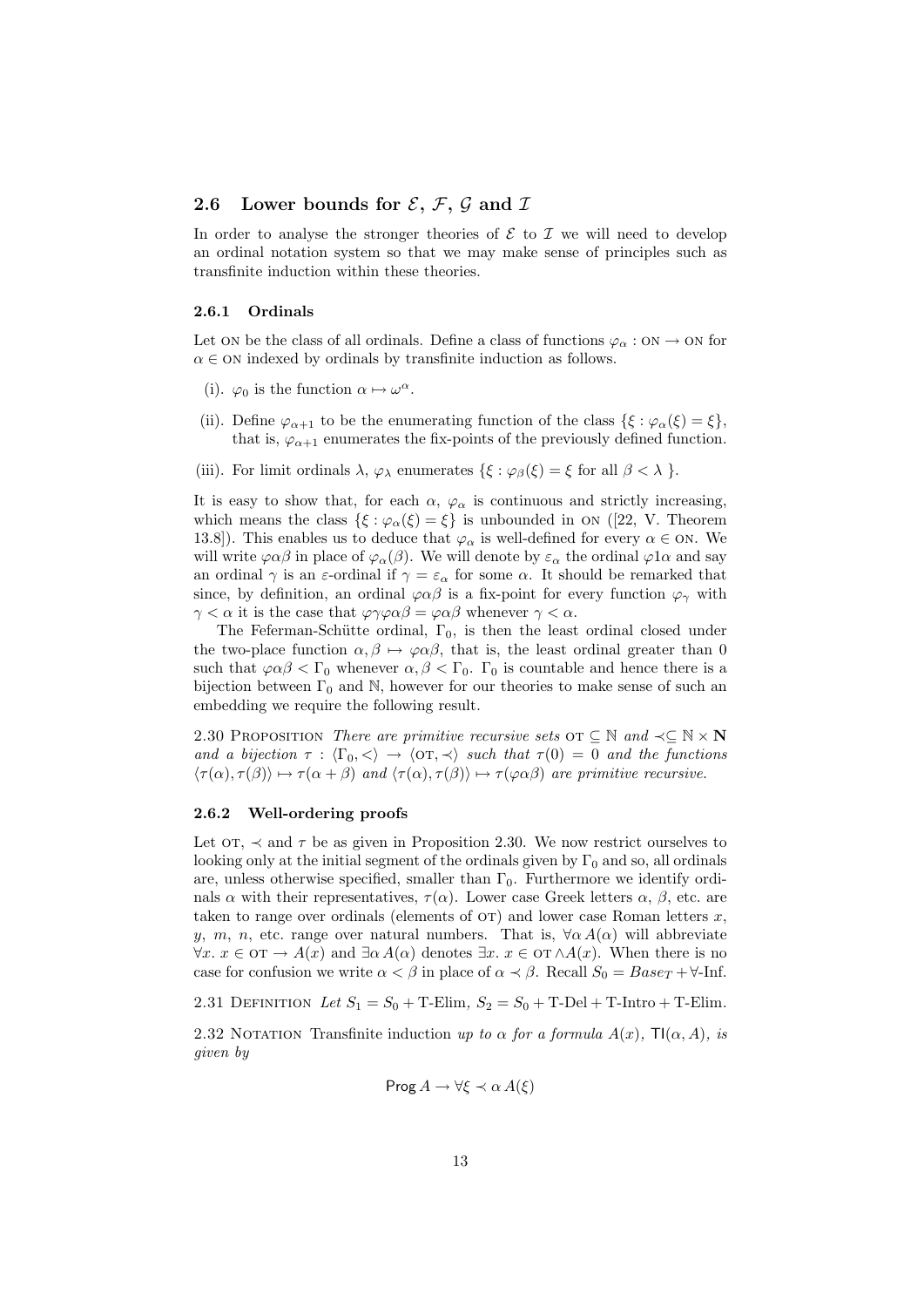where Prog A states the progressiveness of  $A(x)$  in x along  $\prec$ , i.e.

$$
\forall \beta. \ (\forall \xi \prec \beta \, A(\xi)) \rightarrow A(\beta).
$$

We denote by  $I(y)$  the formula  $\forall \forall A(x) \exists T \forall \exists I(\dot{y}, A) \exists$ .

2.33 DEFINITION The proof-theoretic ordinal of a theory S (written  $|S|$ ) is the least ordinal  $\alpha$  such that S and PA + { $\mathsf{TI}(\bar{\beta}, A) : \beta < \alpha$  and  $A \in \mathcal{L}$ } prove the same arithmetical statements and, moreover, that this can be verified within PA.

Sheard [25] proved the following.

2.34 LEMMA ([25, Lemma 3.6]) Let  $\alpha(n)$  be an ordinal term (with variable n) and  $\lambda$  an ordinal such that  $PA \vdash \sup_n \alpha(n) = \overline{\lambda}$ . Then  $S_0 \vdash \forall n$ .  $I(\alpha(n)) \rightarrow$  $I(\bar{\lambda}).$ 

2.35 LEMMA ([25, Lemma 3.7])Let  $\delta(\alpha)$  be an ordinal term (with  $\alpha$  an ordinal variable) such that PA  $\vdash \forall \lambda$ . limit $(\lambda) \rightarrow \delta(\lambda) = \sup_{\alpha \leq \lambda} \delta(\alpha)$ . Then  $S_0$   $\vdash$  $\forall \lambda$ . limit $(\lambda) \rightarrow (\forall \alpha < \lambda) I(\delta(\alpha)) \rightarrow I(\delta(\lambda))$ .

We now use these results to establish some properties of the formula  $I(x)$ .

2.36 LEMMA For every ordinal  $\alpha$ , if  $S_1 \vdash I(\bar{\alpha})$  then  $S_1 \vdash \textsf{TI}(\bar{\alpha}, A)$  for all formulae  $A \in \mathcal{L}_T$ .

2.37 LEMMA  $S_0 + T\text{-}Del \vdash \forall \alpha$ .  $T\ulcorner I(\dot{\alpha})\urcorner \rightarrow I(\alpha)$ 

PROOF Notice that  $Base_T \vdash \forall \Box B(x) \exists . T\Box \forall xB(x) \exists \rightarrow \forall xT\Box B(x) \exists$ . By instantiating  $I(x)$  for  $B(x)$  above and using T-Deletion we obtain the result.

2.38 LEMMA  $S_0 \vdash \forall \alpha$ .  $I(\alpha) \rightarrow I(\omega^{\alpha})$ .

PROOF Since for each formula  $A \in \mathcal{L}_T$  there is a formula  $A' \in \mathcal{L}_T$  constructed primitive recursively from A such that  $PA_T \vdash \forall \beta$ . TI $(\beta, A') \rightarrow \text{TI}(\omega^{\beta}, A)$ . Proposition 2.11 implies  $S_0 \vdash \forall \ulcorner A(x) \urcorner \exists \ulcorner A'(x) \urcorner T(\ulcorner \forall \beta \ldotp \mathsf{TI}(\beta, A') \rightarrow \mathsf{TI}(\omega^{\beta}, A) \urcorner).$ Thus  $\forall$ -Inference and  $Base_T$  yield  $S_0 \vdash \forall \beta$ .  $I(\beta) \rightarrow I(\omega^{\beta})$  $\blacksquare$ 

2.39 LEMMA  $S_0 \vdash \forall \alpha \forall \beta$ .  $I(\alpha) \wedge I(\beta) \rightarrow I(\alpha + \beta)$ .

PROOF The proof is essentially the same as that of Lemma 2.38.

2.40 LEMMA  $S_0 \vdash \forall \alpha$ .  $I(\alpha) \rightarrow I(\alpha^{\epsilon+})$  where  $\alpha^{\epsilon+}$  denotes the least  $\varepsilon$ -number larger than  $\alpha$ .

PROOF By Lemma 2.38 we may deduce, by induction,  $S_0$   $\vdash \forall \alpha$ .  $I(\alpha) \rightarrow$  $\forall n I(\omega_n(\alpha+1)),$  where  $\omega_0(\alpha) = \alpha$  and  $\omega_{n+1}(\alpha) = \omega^{\omega_n(\alpha)}$ . Then, since  $\alpha^{\varepsilon+1} =$  $\sup_n \omega_n(\alpha + 1)$ , Lemma 2.34 yields the result.

Lemma 2.40 amounts to showing Prog A where  $A(x)$  is  $I(\varepsilon_x)$  (the limit case being provided by Lemma 2.35) and thus we may show

2.41 THEOREM  $S_1 \vdash \mathsf{TI}(\bar{\beta}, A)$  for every  $\beta < \varphi$ 20 and every  $A \in \mathcal{L}_T$ .

PROOF Observe that  $\varphi$ 20 is the least ordinal  $\alpha > 0$  such that  $\varepsilon_{\delta} < \alpha$  whenever  $\delta < \alpha$ . Now if  $S_1 \vdash \textsf{TI}(\bar{\beta}, A)$  for every  $A \in \mathcal{L}_T$  then  $S_1 \vdash I(\varepsilon_{\bar{\beta}})$  and so  $S_1 \vdash \mathsf{TI}(\varepsilon_{\bar{\beta}}, A)$  for every  $A \in \mathcal{L}_T$ .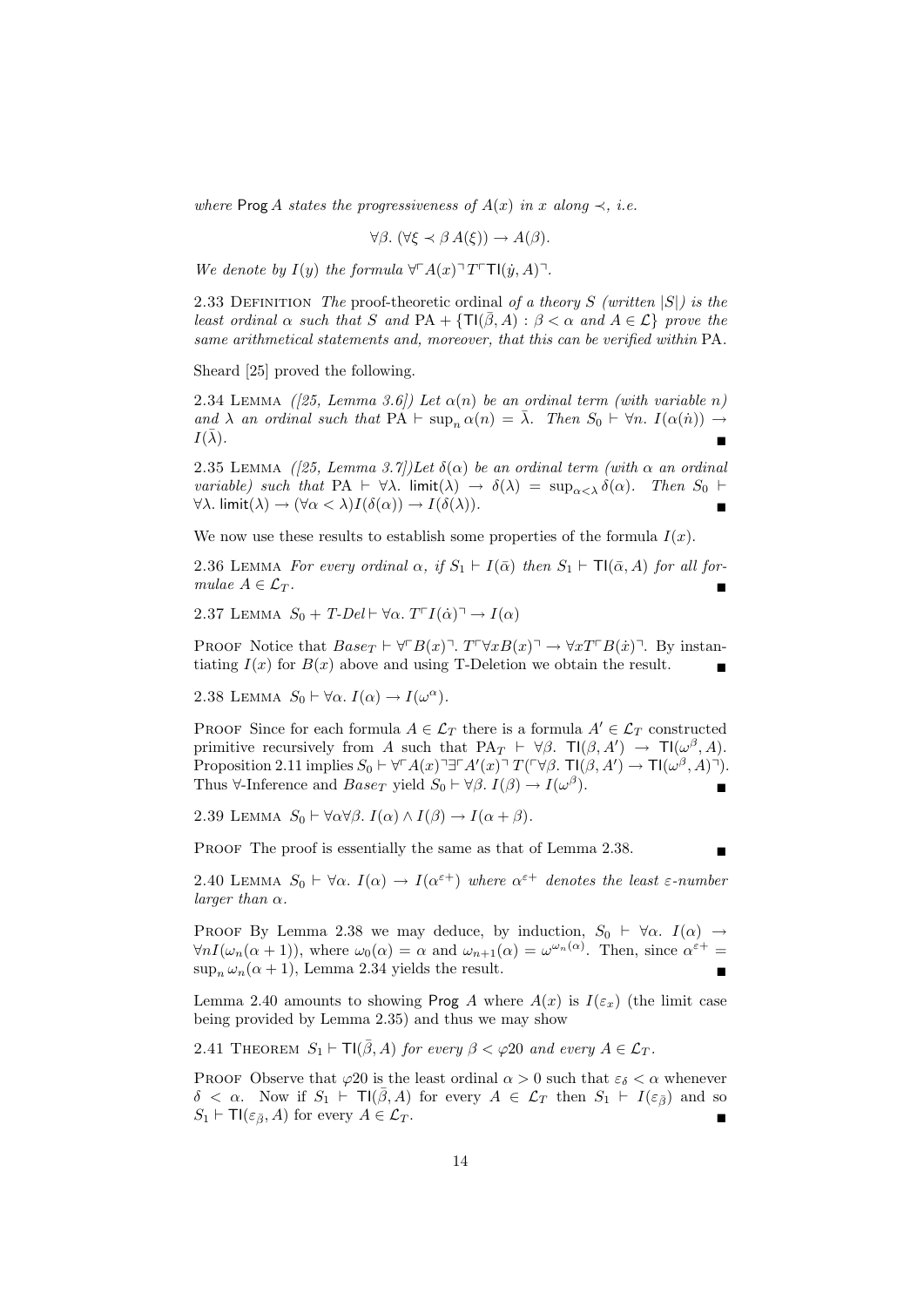2.42 COROLLARY  $\varphi 20 \leq |S_1|$ .

 $S_1$  is a sub-theory of the theories  $\mathcal D$  to  $\mathcal I$ . The above theorem shows that  $S_1$ proves the same arithmetical theorems as  $\mathcal{D}$  (since  $|ACA^+| = \varphi 20$ ). However, as we shall see, the theories  $\mathcal E$  and  $\mathcal F$  are strictly stronger than  $\mathcal D$ ; both prove a reflection principle over  $S_1$ .

2.43 PROPOSITION  $S_2 \vdash \forall x$ . Prov $S_1(x) \wedge \mathsf{Sent}_{\mathcal{L}_T}(x) \rightarrow T(x)$ .

PROOF By T-Introduction we have  $S_2 \vdash T \ulcorner A \urcorner$  for each axiom, A, of  $S_1$ . From this together with Proposition 2.11 (i) (and since the property of being the Gödel number of an axiom of  $S_1$  is primitive recursively decidable) we deduce that  $S_2 \vdash \forall x$ .  $\mathsf{Ax}_{S_1}(x) \to T(x)$ . We now argue informally within  $S_2$  by induction on the length of proof. Since the predicate  $T$  is closed under logical deductions the only thing to check is the use of  $T$ -Elimination. Suppose  $B$  was deduced within  $S_1$  via an application of T-Elimination. Then  $T\overline{B}$  is provable in  $S_1$ and by the induction hypothesis we have  $T\ulcorner T\ulcorner B\urcorner\urcorner$ . So, by T-Deletion, we have  $T \cap B$ <sup> $\exists$ </sup> as required.

As opposed to working with reflection principles and attempting to extend the result of the previous Lemma, it is easier to obtain a lower bound for  $S_2$  by extending the ordinal analysis we established for  $S_1$  as follows.

2.44 LEMMA For each  $n < \omega$ ,  $S_2 \vdash \forall \alpha$ .  $I(\alpha) \rightarrow I(\varphi \bar{n} \alpha)$ .

PROOF By induction on n. The case  $n = 0$  is given by Lemma 2.38 so suppose  $n = m + 1$  and (1)  $S_2 \vdash \forall \alpha$ .  $I(\alpha) \rightarrow I(\varphi \bar{m}\alpha)$ . We argue informally within  $S_2$ . By induction on  $k$  from  $(1)$  we deduce

(2) 
$$
\forall \alpha \, I(\alpha) \to \forall k \, I(\varphi^k \bar{m} \alpha)
$$

where  $\varphi^0 \alpha \beta = \beta$  and  $\varphi^{k+1} \alpha \beta = \varphi \alpha (\varphi^k \alpha \beta)$ .  $\sup_k \varphi^k \alpha \beta = \varphi(\alpha+1) \beta$  so from (2) we deduce (3)  $I(\varphi \bar{n}0)$  and (4)  $\forall \alpha$ .  $I(\varphi \bar{n} \alpha) \rightarrow I(\varphi \bar{n}(\alpha+1))$ . Now (3), (4) and Lemma 2.35 lead us to Prog B where  $B(x)$  is  $I(\varphi \bar{n}x)$  so we deduce

(5) 
$$
\forall \alpha. \; \mathsf{Tl}(\alpha, B) \to I(\varphi \bar{n} \alpha).
$$

An application of T-Introduction and Lemma 2.37 to (5) means  $S_2 \vdash \forall \alpha$ .  $I(\alpha) \rightarrow$  $I(\varphi \bar{n}\alpha)$  as required.

2.45 COROLLARY  $|\mathcal{E}|, |\mathcal{F}| \geq \varphi \omega_0$ .

PROOF Fix some  $\beta < \varphi \omega 0$ . Then there is an n such that  $\beta < \varphi n0$ . By Lemma 2.44 we deduce  $S_2 \vdash I(\varphi \bar{n}0)$ . T-Elimination shows  $S_2 \vdash \mathsf{TI}(\varphi \bar{n}0, A)$ from which we may deduce  $S_2 \vdash \mathsf{TI}(\bar{\beta}, A)$ . However  $S_2$  is a sub-theory of both  $\mathcal E$  and  $\mathcal F$ .

# 3 A Proof Theory for truth theories: Upper bounds for  $\mathcal{F}, \mathcal{G}, \mathcal{I}$  and  $\mathcal{E}.$

We now take a detour into infinitary logic to establish upper-bounds on the proof-theoretical strength of the systems  $\mathcal{E}, \mathcal{F}, \mathcal{G}$  and  $\mathcal{I}$ . See Cantini [6] for a detailed investigation of  $H$ . We will begin with  $\mathcal{F}$ .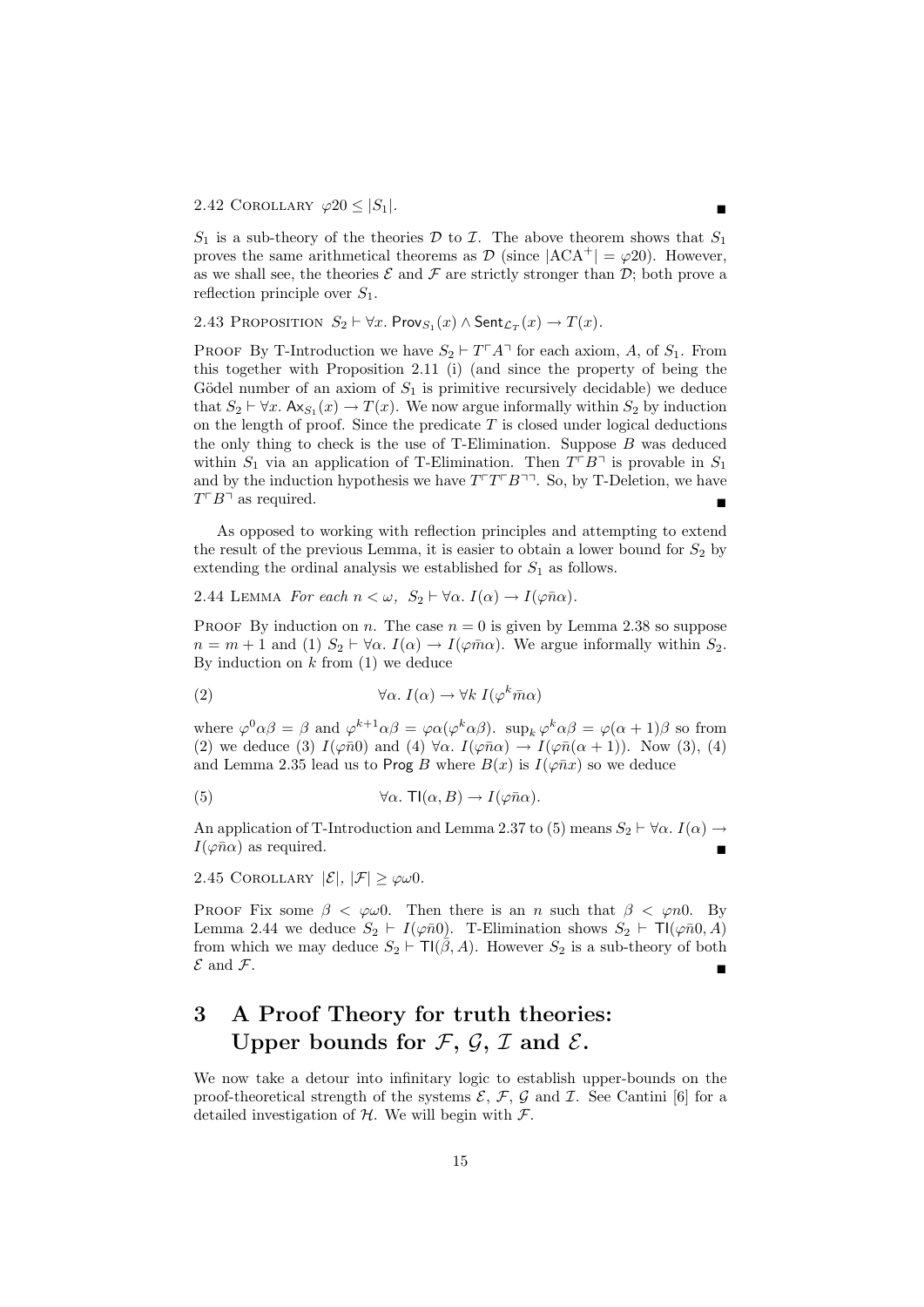3.1 DEFINITION An  $\mathcal{L}_T$ -formula is in negation normal form if it is generated from atomic and negated atomic formula (called literals) via the usual connectives  $\wedge$ ,  $\vee$ ,  $\forall x$  and  $\exists x$ .

The rank of an  $\mathcal{L}_T$ -sentence A, |A|, is defined in the usual sense as the complexity of A, but with all literals in  $\mathcal{L}_T$  being assigned rank 0 (including  $T(t)$ ) and  $\neg T(t)$  for closed terms t).

We now assume that all  $\mathcal{L}_T$ -sentences are presented in negation normal form and we only deal with sentences (closed formulae) unless otherwise stated. A sequent is a finite set of  $\mathcal{L}_T$ -sentences.

3.2 NOTATION If  $\Gamma$  and  $\Delta$  are sequents and A is an  $\mathcal{L}_T$ -sentence then by  $\Gamma, \Delta$ and Γ, A we denote the sequents  $\Gamma \cup \Delta$  and  $\Gamma \cup \{A\}$  respectively.

If s is a closed term then  $s^{\mathbb{N}}$  denotes the interpretation of s in the standard model N.

### 3.1 An infinitary system for  $\mathcal F$

We are now ready to define an infinitary system for  $\mathcal{F}$ . We formulate it in the usual Tait-style sequent calculus as follows.

3.3 DEFINITION (Inductive Definition of  $F_{\infty}$ ) Let  $\Gamma$  be a finite set of sentences of  $\mathcal{L}_T$ . Define  $F_{\infty}$  $\frac{\alpha}{n,k}$   $\Gamma$  for  $\alpha \in \text{OT}$  and  $n, k < \omega$  by transfinite induction on  $\alpha$ as follows ( $F_{\infty}$ ' will be omitted for notational convenience).

 $(Ax.1.) \mid_{n,k}^{\alpha} \Gamma, A \text{ if } A \text{ is a true arithmetical literal.}$ 

 $(\text{Ax}.2.) \mid_{n,k}^{\alpha} \Gamma, \neg T(t), T(s) \text{ if } t^{\mathbf{N}} = s^{\mathbb{N}}.$ 

(Ax.3.)  $\left| \frac{\alpha}{n,k} \right| \Gamma, \neg T(t)$  if  $t^{\mathbb{N}}$  is not the Gödel number of an  $\mathcal{L}_T$ -sentence.

- $(\wedge)$  If  $\Big|_{n,k}^{\alpha}$   $\Gamma$ ,  $A_0$ ,  $\Big|_n^{\beta}$  $\frac{\beta}{n,k} \Gamma, A_1$  and  $\alpha, \beta < \delta$  then  $\Big|_{n,k}^{\delta} \Gamma, A_0 \wedge A_1$ .
- $(\forall i)$  If  $\Big|\frac{\alpha}{n,k}\Gamma,A_i$  and  $\alpha < \beta$  then  $\Big|\frac{\beta}{n,k}\Gamma,A_0 \vee A_1.\ \ (i \leq 1)$
- ( $\exists$ ) If  $\frac{\alpha}{n,k} \Gamma$ ,  $A(t)$  for some term t and  $\alpha < \beta$  then  $\frac{\beta}{n,k} \Gamma$ ,  $\exists x A(x)$ .
- (w) If  $\Big|_{n,k}^{\alpha} \Gamma$ ,  $A(\bar{m})$  for each  $m < \omega$  and  $\alpha < \beta$  then  $\Big|_{n,k}^{\beta} \Gamma$ ,  $\forall x A(x)$ .

$$
\text{(Cut)} \ \text{If} \ \vert \frac{\alpha}{n,k} \Gamma, A, \ \vert \frac{\beta}{n,k} \Gamma, \neg A, \ \vert A \vert < k \ \text{and} \ \alpha, \beta < \delta \ \text{then} \ \vert \frac{\delta}{n,k} \Gamma.
$$

(T-Intro) If  $\Big|_{n,k}^{\alpha} A, \alpha < \beta \text{ and } n < m \text{ then } \Big|_{m,k}^{\beta} \Gamma, T(t) \text{ whenever } t^{\mathbb{N}} = \ulcorner A \urcorner.$ 

- $(T\text{-Imp})$  If  $\frac{\alpha}{n,k}$   $\Gamma, T(t), \ \frac{\beta}{n}$  $\frac{\beta}{n,k} \Gamma, T(\textbf{imp}(t,s))$  and  $\alpha, \beta < \delta$  then  $\frac{\delta}{n,k} \Gamma, T(s)$ .
- (T-Del) If  $\Big|_{n,k}^{\alpha} \Gamma, T^{\dagger}T(t)^{\dagger}$ , where  $t^{\mathbb{N}}$  is the Gödel number of an  $\mathcal{L}_T$ -sentence,  $s^{\mathbb{N}} =$  $t^{\mathbb{N}}$  and  $\alpha < \beta$  then  $\Big|_{n,\,k}^{\beta} \Gamma, T(s)$ .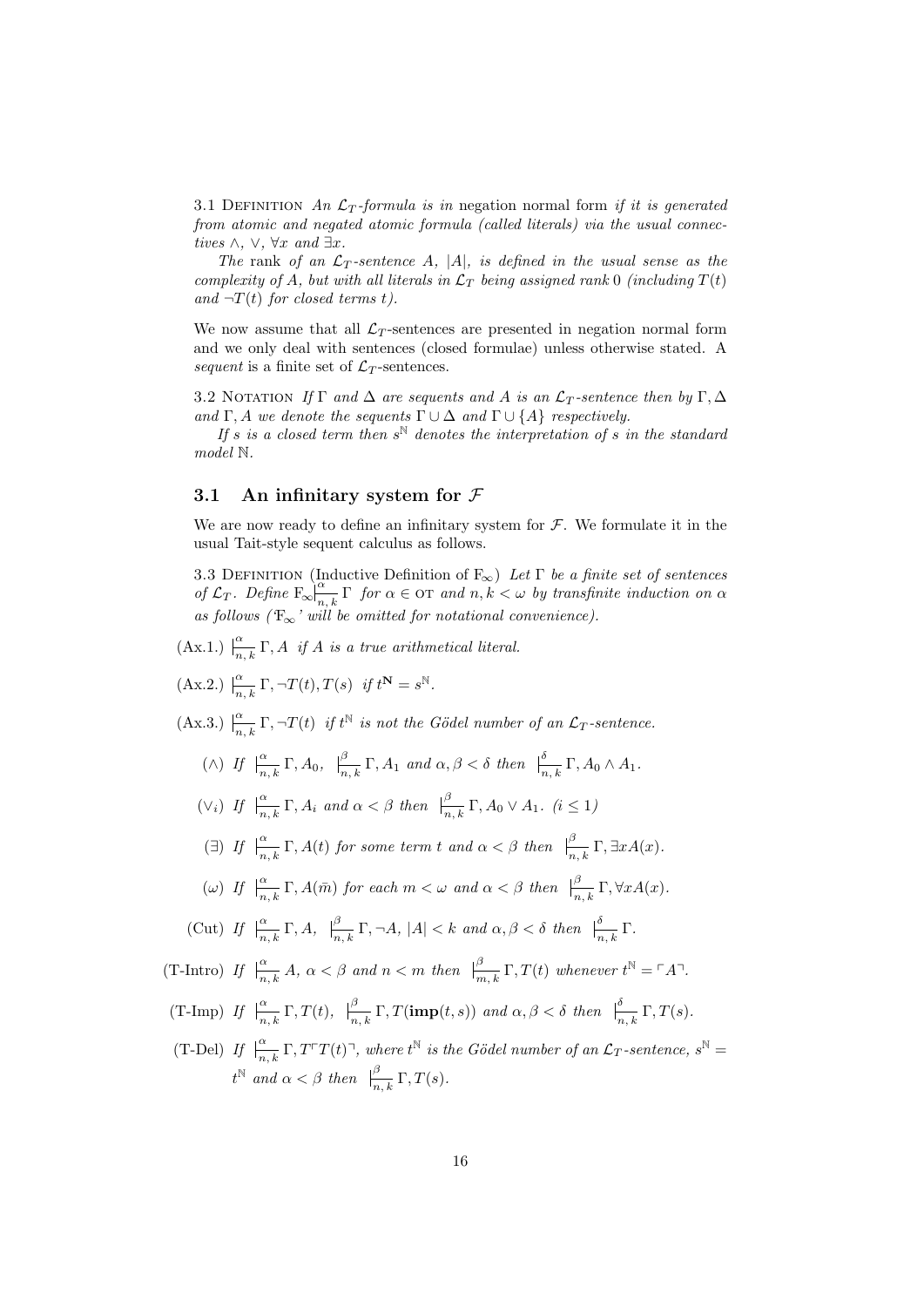$(T-U-Inf)$  If  $\Big|_{n,k}^{\alpha} \Gamma, T \Gamma A(\bar{m})$ <sup>n</sup> holds for all m,  $\alpha < \beta$  then  $\Big|_{n,k}^{\beta} \Gamma, T(t)$  whenever t  $\mathbf{N} = \ulcorner \forall x A(x) \urcorner.$ 

We refer to the rules (T-Intro), (T-Imp), (T-Del), (T-U-Inf) as T-rules. In α  $\frac{\alpha}{n,k}$  Γ,  $\alpha$  denotes the length of the derivation, k the cut-rank, and n the T-Intro rank of the derivation. As above we will omit explicit mention of the infinitary system under consideration whenever there is no room for confusion.

In each of the above rules the distinguished formulae that occur in the conclusion are called active and the distinguished formulae in the premise(s) are called minor formulae. Formulae that appear and are neither active nor minor are called side formulae.

3.4 PROPOSITION The following hold for all  $\alpha$ , n and k

- (i). Monotonicity:  $\frac{\alpha}{n,k} \Gamma$ ,  $\alpha \leq \beta$ ,  $k \leq l$  and  $n \leq m$  implies  $\frac{\beta}{m,l} \Gamma$ .
- (*ii*). Weakening:  $\frac{\alpha}{n,k} \Gamma$  implies  $\frac{\alpha}{n,k} \Gamma, \Delta$ .
- (iii). If  $\Big|_{n,k}^{\alpha} \Gamma$ , A and A is a false arithmetical literal then  $\Big|_{n,k}^{\alpha} \Gamma$ .
- (iv). If  $\Big|_{n,k}^{\alpha} \Gamma$ ,  $A(t)$  and  $s^{\mathbb{N}} = t^{\mathbb{N}}$  then  $\Big|_{n,k}^{\alpha} \Gamma$ ,  $A(s)$ .
- (v). If  $\int_{n,k}^{\alpha} \Gamma_{n} T(t)$  and  $t^{\mathbb{N}}$  is not the Gödel number of an  $\mathcal{L}_{T}$ -sentence then α  $n, k$ Γ.
- (vi). If  $\Big|_{n,k}^{\alpha} \Gamma,(\neg)T(s),(\neg)T(t) \text{ and } s^{\mathbb{N}} = t^{\mathbb{N}} \text{ then } \Big|_{n,k}^{\alpha} \Gamma,(\neg)T(s).$

PROOF (i)–(vi) all follow easily by induction on  $\alpha$ . For weakening it is important that (T-Intro) is formulated to allow side formulae in the conclusion. We shall prove (v) and (vi) as these differ most from the standard infinitary results.

(v). Suppose  $\Big|_{n,k}^{\alpha} \Gamma, T(t) \text{ and } t^{\mathbb{N}}$  is not the Gödel number of an  $\mathcal{L}_T$ -sentence. If  $\Gamma, T(t)$  is an axiom and  $T(t)$  is not active then it follows that  $\Gamma$  is an axiom, thus we may suppose that  $T(t)$  is active. In that case  $\Gamma, T(t)$  must be an instance of (Ax.2) and so of the form  $\Gamma', \neg T(s)$ ,  $T(t)$  with  $s^{\mathbb{N}} = t^{\mathbb{N}}$  and  $\Gamma' \subseteq \Gamma$ . However, then  $\Gamma', \neg T(s) (= \Gamma)$  is an axiom of the form (Ax.3) and the result holds. Now suppose the assumption arose from a rule of inference. If  $T(t)$  is not active then  $T(t)$  occurs in the premise of the rule used and so by the induction hypothesis and re-application of the rule in question  $\frac{\alpha}{n,k} \Gamma$  holds. Thus we may suppose  $\alpha > 0$  and  $T(t)$  is active. In this case the assumption was derived via a T-rule. This may not have been via an application of either (T-Intro), (T-Del) or (T-U-Inf) as these require  $t^{\mathbb{N}}$  to be the Gödel number of an  $\mathcal{L}_T$ -sentence. For (T-Imp) we observe that if  $t^{\mathbb{N}}$  is not the Gödel number of an  $\mathcal{L}_T$ -sentence then neither is  $\text{imp}(s,t)^{\mathbb{N}}$  for any term s and so the result follows by the induction hypothesis.

(vi). We need only consider the case where  $(\neg)T(t)$  is active. If  $\Gamma,(\neg)T(t)$ is an axiom then  $\Gamma,(\neg)T(s)$  must be as well and we are done. The only other situation that may arise is that we are considering  $\Gamma, T(s), T(t)$  and that this follows from an application of a T-rule. For (T-Imp) the argument is as follows.

Suppose we have

$$
\Big|_{n,k}^{\beta_0} \Gamma,\, T(t'),\, T(s), T(t) \quad \text{and} \quad \Big|_{n,k}^{\beta_1} \Gamma,\, T(\textbf{imp}(t',t)),\, T(s), T(t)
$$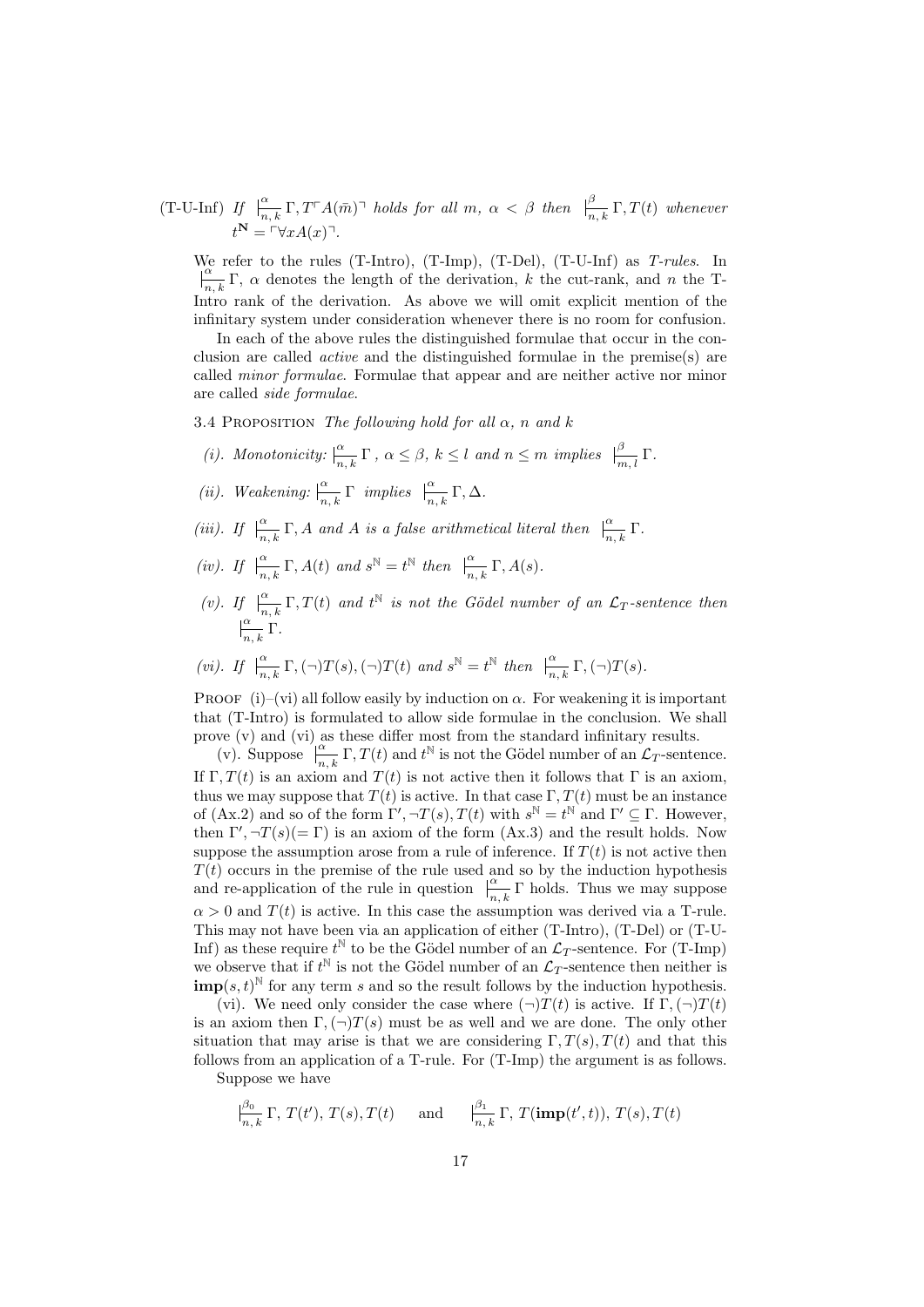for some  $\beta_0, \beta_1 < \alpha$ . We have assumed  $t^{\mathbb{N}} = s^{\mathbb{N}}$  and so also  $\text{imp}(t', s)^{\mathbb{N}} =$  $\text{imp}(t',t)^{\mathbb{N}},$  hence by applying the induction hypothesis twice we deduce

$$
\big|_{n,\,k}^{\beta_0} \Gamma,\,T(t'),\,T(s) \quad \text{ and } \quad \big|_{n,\,k}^{\beta_1} \Gamma,\,T(\textbf{imp}(t',s)),\,T(s)
$$

from which  $\frac{\alpha}{\vert n,k\vert} \Gamma$ ,  $T(s)$  follows by (T-Imp). The other cases involve essentially the same argument.

Henceforth we freely use  $(i)$ – $(vi)$  above without mention.

3.5 DEFINITION Suppose  $\alpha = \omega^{\alpha_0} + \cdots + \omega^{\alpha_m}$  and  $\beta = \omega^{\beta_0} + \cdots + \omega^{\beta_n}$  with  $\alpha_0 \geq \alpha_1 \geq \cdots \geq \alpha_m$  and  $\beta_0 \geq \cdots \geq \beta_n$ . Let  $\gamma_0, \ldots, \gamma_{m+n+1}$  be an enumeration of the ordinals  $\alpha_0, \ldots, \alpha_m, \beta_0, \ldots, \beta_n$  (with repetitions) such that  $\gamma_k \geq \gamma_{k+1}$ for every  $k < m+n+1$ . Then define the natural sum of  $\alpha$  and  $\beta$ ,  $\alpha \neq \beta$ , to be given by  $\omega^{\gamma_0} + \cdots + \omega^{\gamma_{m+n+1}}$ .

3.6 LEMMA (Reduction Lemma for  $F_{\infty}$ )  $Suppose \frac{\alpha}{n,k} \Gamma, A \text{ and } \frac{\beta}{n,k} \Delta, \neg A \text{ with}$  $|A| = k$ . Then  $\lim_{n,k} \Gamma, \Delta$ .

PROOF By induction on the natural sum of  $\alpha$  and  $\beta$ . Due to our definition of the rank  $|A| = |\neg A|$ .

**Case I.** Either A or  $\neg A$  is not active.

Without loss of generality we may assume  $A$  is not active, for which we have two scenarios: either  $\Gamma$  is an axiom, in which case  $\Gamma, \Delta$  is also an axiom and we are done; or  $\alpha > 0$  and  $\frac{\alpha}{n,k} \Gamma$ , A follows from a rule. Provided the rule was not  $(T\text{-}Intro)$  A must have been present in the premise $(s)$ , in which case application of the induction hypothesis to each premise in turn together with the derivation  $\Big|_{n,k}^{\beta} \Delta$ , ¬A followed by re-application of the rule considered achieves the desired conclusion. This is fine since A is assumed not active and if  $\alpha_0 < \alpha$ then  $\alpha_0 \# \beta < \alpha \# \beta$  for all  $\beta$ . However, if the last rule was (T-Intro) then since A was not active it may be omitted in the conclusion and so the result holds by monotonicity.

**Case II.** Both A and  $\neg A$  are active. Here we have two sub-cases depending on the value of |A|.

**Case IIa.**  $|A| = k = 0$ . Then one of Γ, A and  $\Delta$ ,  $\neg A$  must be an axiom, since if A is not arithmetical then one of A and  $\neg A$  must be of the form  $\neg T(t)$ , which may only play an active role in axioms. Without loss of generality we may assume  $\Gamma$ , A is an axiom.

- (Ax.1.) If A is a true arithmetical literal, then  $\neg A$  is a false arithmetical literal, and so  $\frac{\alpha+\beta}{n,k}\Gamma$ ,  $\Delta$  follows from Proposition 3.4(iii), weakening and monotonicity.
- (Ax.2.) In this case  $\Gamma$ , A is  $\Gamma'$ ,  $\neg T(t)$ ,  $T(s)$  with  $\Gamma' \subseteq \Gamma$  and  $s^{\mathbb{N}} = t^{\mathbb{N}}$ . If A is  $T(s)$  then by assumption we have  $\frac{\beta}{n,k} \Delta, \neg T(s)$ . However,  $s^{\mathbb{N}} = t^{\mathbb{N}}$  so by Proposition 3.4(vi)  $\Big|\frac{\beta}{n,k}\Delta,\neg T(t)\Big|$  holds. As  $\neg T(t)\in\Gamma$  we obtain  $\alpha \# \beta$  $\frac{\partial H}{\partial n,k}$   $\Gamma$ ,  $\Delta$  by weakening. Now suppose A is  $\neg T(t)$ . Then there are two cases for us to consider: if  $t^{\mathbb{N}}$  is the Gödel number of an  $\mathcal{L}_T$ -sentence then as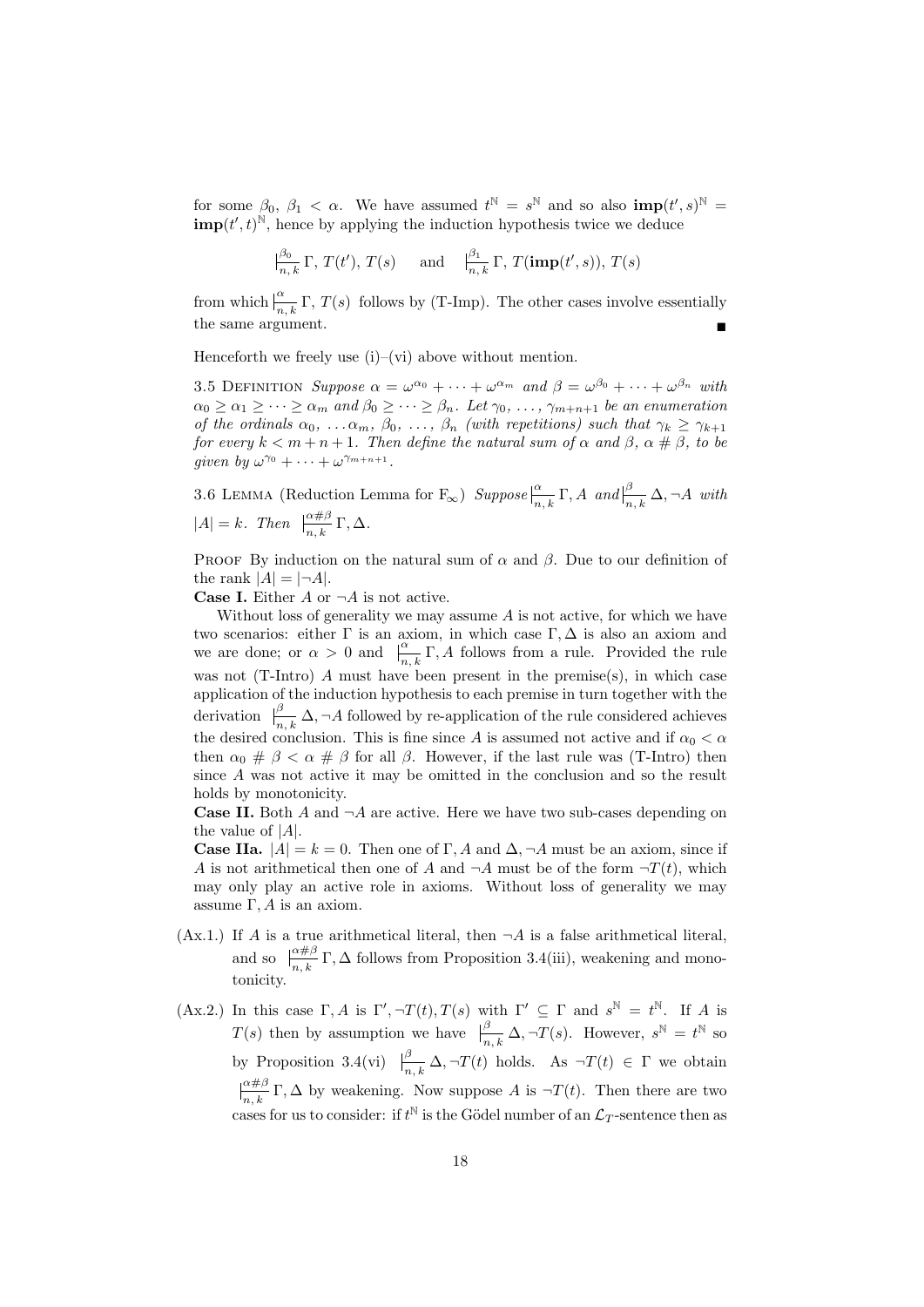before we may deduce  $\frac{\beta}{n,k} \Delta, T(s)$  and hence  $\frac{\alpha \# \beta}{n,k} \Gamma, \Delta$ ; and if  $t^{\mathbb{N}}$  is not the Gödel number of an  $\mathcal{L}_T$ -sentence then by Proposition 3.4(v) we may conclude  $\frac{\alpha}{n,k} \Gamma$  and the result follows by weakening and monotonicity.

(Ax.3.) Here A is  $\neg T(t)$  and  $t^{\mathbb{N}}$  is not the Gödel number of an  $\mathcal{L}_T$ -sentence, so by Proposition 3.4(v)  $\Big|_{n,k}^{\beta} \Delta$  and so again  $\Big|_{n,k}^{\alpha \# \beta} \Gamma, \Delta$ .

**Case IIb.**  $|A| = k > 0$ . Now A cannot have the form  $T(t)$  or  $\neg T(t)$ . Suppose  $\frac{\alpha}{n,k} \Gamma$ , A was derived via

(∧). Then A is  $A_0 \wedge A_1$  and we have (1)  $\frac{\alpha}{n,k} \Gamma$ ,  $A_0 \wedge A_1$  and (2)  $\frac{\beta}{n,k} \Delta$ ,  $\neg A_0 \vee$  $\neg A_1$ . Since both A and  $\neg A$  are assumed active (3)  $\left| \frac{\alpha_i}{n,k} \right| \Gamma$ ,  $A_i$ ,  $A_0 \wedge A_1$  and (4)  $\frac{\beta_0}{n,k} \Delta, \neg A_i, \neg A_0 \vee \neg A_1$  must also hold for some  $\alpha_i < \alpha$   $(i = 0, 1)$  and  $\beta_0 < \beta$ . Firstly we apply the induction hypothesis to the pairs (1) and  $(4)$ ,  $(3)$  and  $(2)$  to obtain

$$
\big|_{n,k}^{\alpha\#\beta_0} \Gamma, \Delta, \neg A_i
$$

and

$$
\frac{\alpha_i \# \beta}{n, k} \Gamma, \Delta, A_i .
$$

Now by (Cut) (as  $|A_i| < |A| = k$ )  $\frac{\alpha \# \beta}{n k}$  $\frac{\alpha}{n,k} \Gamma, \Delta.$ 

(ω). Then A is  $\forall x B(x)$  and  $\mid_{n,k}^{\beta} \Delta, \neg A$  was derived via (∃). Therefore we have  $(1) \frac{\alpha}{n,k} \Gamma, \forall x B(x)$  ,  $(2) \frac{\beta}{n,k} \Delta, \exists x \neg B(x)$  ,  $(3) \frac{\alpha_0}{n,k} \Gamma, B(\bar{m}), \forall x B(x)$  for every  $m < \omega$  and some  $\alpha_0 < \alpha$ , and

(4) 
$$
\Big|_{n,k}^{\beta_0} \Delta, \neg B(t), \exists x \neg B(x)
$$

for some term t and  $\beta_0 < \beta$ . (3) and Proposition 3.4 (iv) imply

(5) 
$$
\frac{\alpha_0}{n,k} \Gamma, B(\bar{m}_0), \forall x B(x)
$$

holds where  $m_0 = t^{\mathbb{N}}$ . Now we may apply the induction hypothesis to (1) and  $(4)$ , and  $(2)$  and  $(5)$  to obtain

(6) 
$$
\left| \frac{\alpha \# \beta_0}{n, k} \right| \Gamma, \Delta, \neg B(t)
$$
 and (7)  $\left| \frac{\alpha_0 \# \beta}{n, k} \Gamma, B(\bar{m}_0) \right|$ 

Proposition 3.4(iv) shows that from (6) we can deduce

$$
\big|_{n,k}^{\alpha\#\beta_0} \Gamma, \Delta, \neg B(\bar{m}_0)
$$

which cut with (7) yields  $\frac{\alpha+\beta}{n,k} \Gamma, \Delta$  as desired.

 $(\vee_i)$  or  $(\exists)$ . These are symmetric to the cases  $(\wedge)$  and  $(\omega)$  above.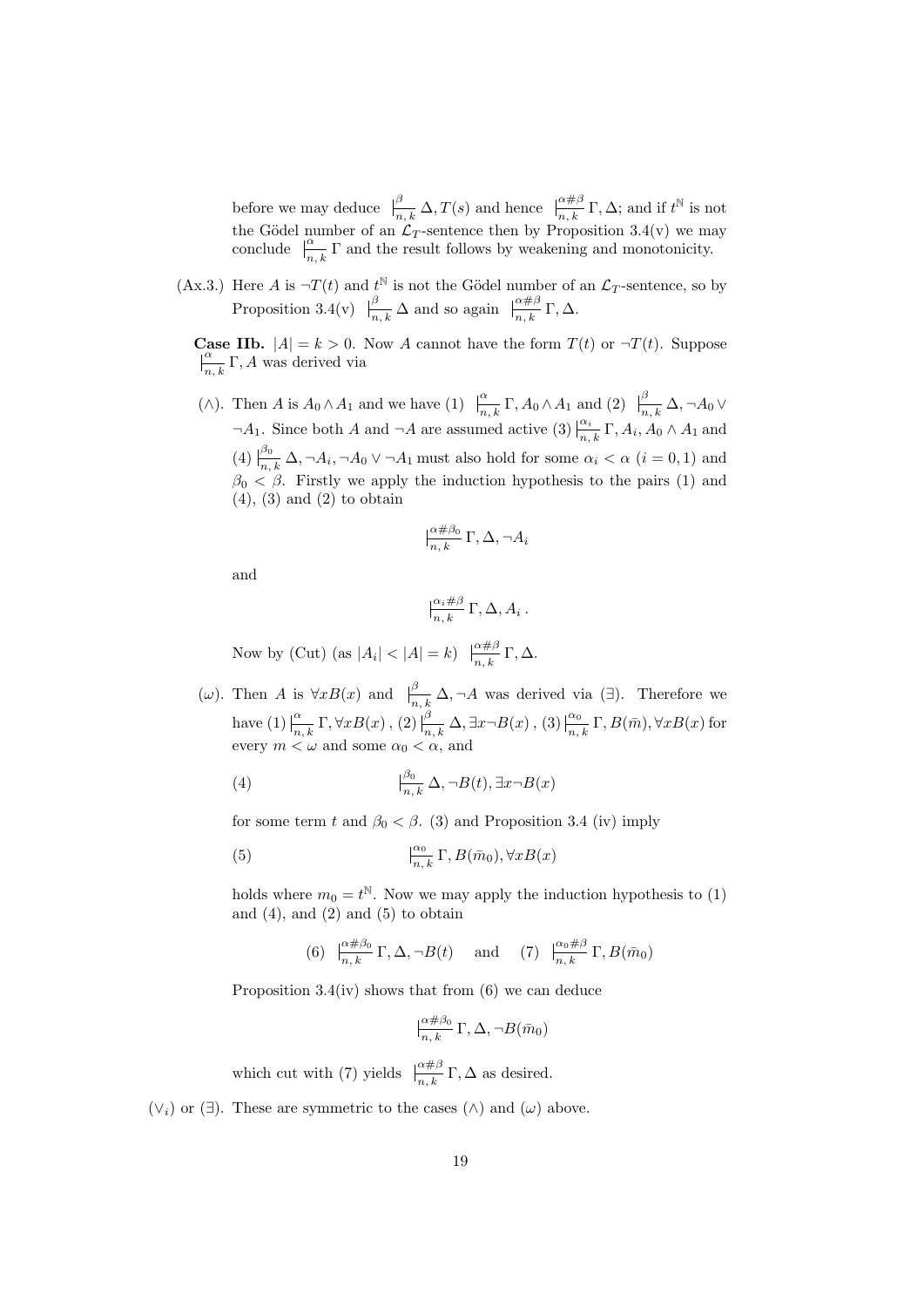- (Cut). Since A and  $\neg A$  are assumed active the last rule applied could not have been (Cut).
- A T-rule. Again, since A is assumed active, and of positive rank the last rule applied could not have been a T-rule.
	- 3.7 THEOREM (Cut-Elimination Theorem for  $F_{\infty}$ )

$$
\mathbf{F}_{\!\infty}\!\!\left|_{\!\!\!\!\frac{\alpha}{n,k+1}}^{\alpha}\Gamma\!\!\!\!\! \right. \implies \mathbf{F}_{\!\infty}\!\!\left|_{\!\!\!\frac{\alpha}{n,k}}^{\omega^{\alpha}}\Gamma\!\!\!\!\right. .
$$

PROOF By induction on the length of the derivation. If  $\Gamma$  is an axiom the result is immediate, and if the last rule used was anything other than (Cut) the result follows by an application of the induction hypothesis. So suppose we have  $\left|\frac{\alpha_0}{n, k+1}\right|$ ,  $A$  and  $\left|\frac{\alpha_1}{n, k+1}\right|$ ,  $\neg A$  with  $\alpha_0, \alpha_1 < \alpha$ . Applying the induction hypothesis we deduce  $\int_{a}^{\omega^{\alpha_0}}$  $\frac{\omega^{\alpha_0}}{n,k}$   $\Gamma$ , A and  $\Big|\frac{\omega^{\alpha_1}}{n,k}\Big|$  $\frac{\omega}{n,k} \Gamma, \neg A$ . If  $|A| < k$  then we may reapply (Cut) and are done. However, if  $|A| = k$  then by the Reduction Lemma  $\frac{\omega^{0}+\omega^{0}}{n,k}$   $\Gamma$  holds. But  $\omega^{\alpha_0} \neq \omega^{\alpha_1} < \omega^{\alpha}$  so the result holds by monotonicity.

The next step is to show that  $F_{\infty}$  is closed under T-Elimination. This is not immediate because of the (possible) presence of side formulae when analysing a specific inference rule but we may overcome the problem by defining an hierarchy of models indexed by natural numbers and ordinals which provide models of 'finite' subsystems of  $F_{\infty}$ . We write  $F_{\infty}$   $\Big|_{n}^{\alpha}$   $\Gamma$  for  $F_{\infty}$   $\Big|_{n}^{\alpha}$  $\frac{a}{n,0}\Gamma$ .

3.8 DEFINITION For each  $n \in \mathbb{N}$  define  $f_n : \alpha \mapsto \varphi n(\varphi 1\alpha)$ . Now for every  $n > 0$  and  $\alpha$  define the  $\mathcal{L}_T$ -structure

$$
\mathfrak{M}_n^{\alpha} = \left\langle \mathbb{N}, \left\{ \ulcorner B \urcorner : \mathcal{F}_{\infty} \middle| \frac{f_n(\alpha)}{m} \, B \text{ for some } m < n \right\} \right\rangle
$$

and let  $\mathfrak{M}^{\alpha}_{0} = \langle \mathbb{N}, \emptyset \rangle$ .

If Γ is a finite set of sentences, Γ is said to be T-positive if for each  $A \in \Gamma$ the predicate T only occurs positively in A, and we write  $\mathfrak{M} \models \Gamma$  to mean  $\mathfrak{M}$ satisfies the disjunction of all members of Γ.

3.9 PROPOSITION (Monotonicity of  $\mathfrak{M}_n^{\alpha}$ ) If  $m \leq n$ ,  $\alpha \leq \beta$  and A is T-positive. Then  $\mathfrak{M}_m^{\alpha} \models A$  implies  $\mathfrak{M}_n^{\beta} \models A$ .

PROOF As  $f_m(\alpha) \leq f_n(\beta)$  this is a consequence of monotonicity for  $F_\infty$ .

3.10 LEMMA (T-Elimination for  $F_{\infty}$ ) For every T-positive sequent  $\Gamma$  and every  $n < \omega$  we have

- (*i*). If  $F_{\infty}|_{n}^{\alpha} \Gamma$  then  $\mathfrak{M}_{n}^{\alpha} \models \Gamma$ .
- (*ii*). If  $\mathbb{F}_{\infty}$   $\Big|_n^{\alpha}$  $\frac{\alpha}{n}T(s)$  and  $s^{\mathbb{N}} = \ulcorner A \urcorner$  then  $F_{\infty}$  $\vert \frac{f_n(\alpha)}{m} A$  for some  $m < n$ .

PROOF We proceed by main induction on  $n$  and subsidiary induction on α.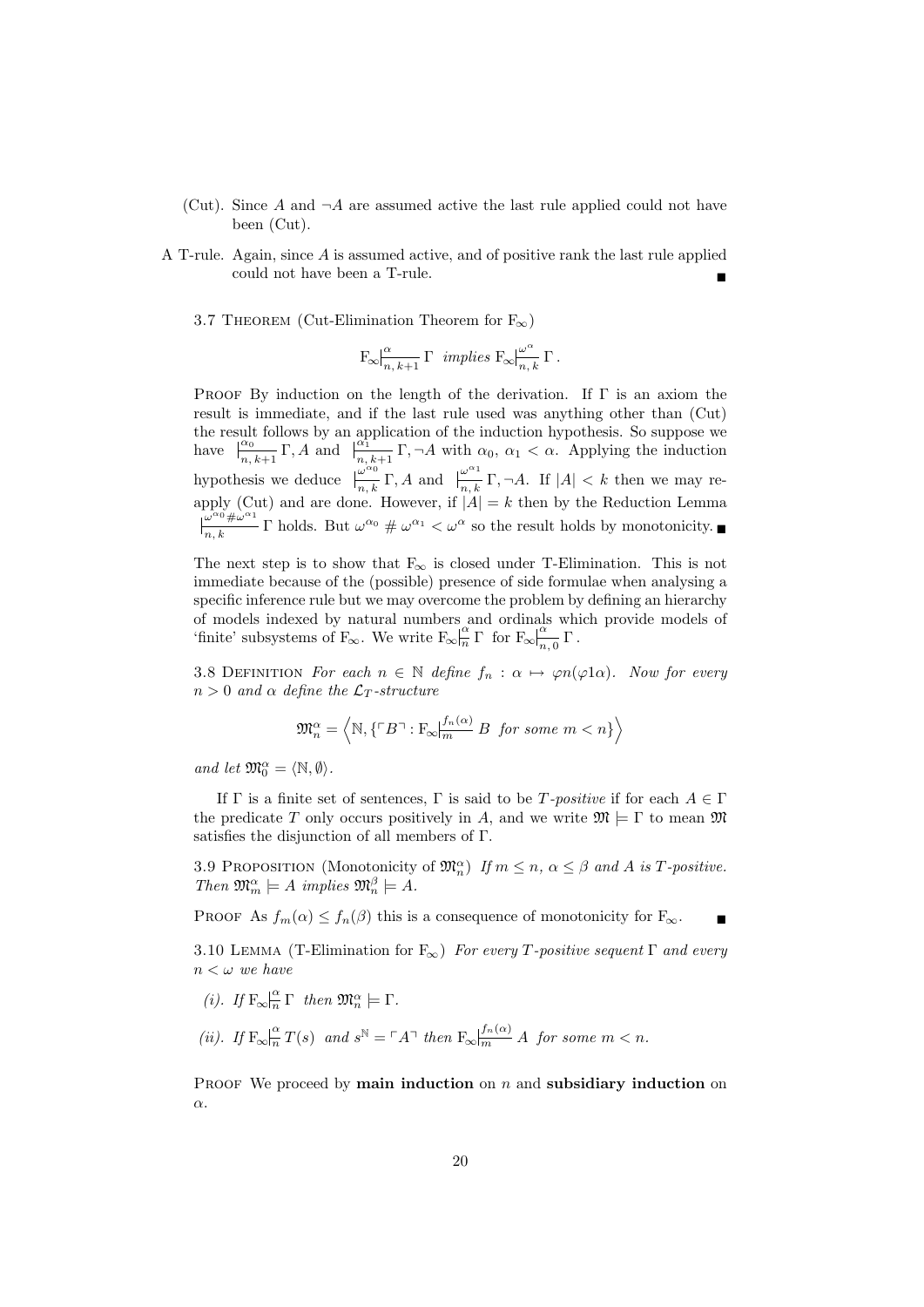**Case**  $n = 0$ . (i). This immediately holds for axioms  $(Ax.1)$  and  $(Ax.2)$ and the rules  $(\wedge), (\vee_i), (\exists)$ , and  $(\omega)$  by the inductive definition of satisfaction and the choice of  $\mathfrak{M}^{\alpha}_{0}$ . The case of axiom (Ax.3) and the T-rules hold vacuously since the interpretation of  $T$  is empty. Furthermore, no applications of Cut have been assumed. (ii) holds because  $F_{\infty}$   $\alpha$  $\frac{\alpha}{0} T(s)$  implies  $\mathfrak{M}_0^{\alpha} \models T(s)$  by (i), and this is impossible.

**Case**  $n = m + 1$ . We now proceed by induction on  $\alpha$ . (i) holds for axioms (Ax.1) and (Ax.2) and for the rules  $(\vee_i)$ ,  $(\wedge)$ ,  $(\exists)$ ,  $(\omega)$  as before. Due to our choice for  $\mathfrak{M}^{\alpha}_{n}$  we observe that (Ax.3) is also satisfied. By assumption no applications of (Cut) have been used so this leaves only the T-rules to consider which will be dealt with individually as follows.

- (T-Intro). If  $\mathbb{F}_{\infty}$   $\Big|_{m}^{\gamma}$  A for some  $\gamma < \alpha$  then  $\gamma < f_n(\alpha)$  and so  $\mathfrak{M}_n^{\alpha} \models \Gamma \vee T(s)$  whenever  $s^{\mathbb{N}} = \ulcorner A \urcorner$ .
- (T-Imp). If  $\mathfrak{M}_n^{\alpha} \models \Gamma$  then we are done, so suppose otherwise. Then the induction hypothesis implies  $\mathfrak{M}_n^{\gamma_0} \models T(t)$  and  $\mathfrak{M}_n^{\gamma_1} \models T(\text{imp}(t,s))$  for some  $\gamma_0$ ,  $\gamma_1 < \alpha$ . If  $\mathfrak{M}_n^{\alpha} \not\models \Gamma$  then  $F_{\infty}$   $\Big|_{m}^{f_n(\gamma_0)} B$  and  $F_{\infty}$   $\Big|_{m}^{f_n(\gamma_1)} \Big|_{m} \Big|_{m}$   $\Box B$ , A for A and B such that  $\ulcorner B \urcorner = t^{\mathbb{N}}$  and  $\ulcorner A \urcorner = s^{\mathbb{N}}$ . We may now apply (Cut) to deduce  $F_{\infty}$  $\frac{f_n(\alpha)}{m-k}$  $\lim_{m,k} A$  where  $k = |B| + 1$  from which we obtain, by Theorem 3.7 applied k times and observing that  $\omega^{f_n(\alpha)} = f_n(\alpha)$ ,  $F_{\infty} \big|_{m=0}^{f_n(\alpha)} A$  and so  $\mathfrak{M}_n^{\alpha} \models T(s).$
- (T-Del). Suppose  $\gamma < \alpha$  and  $\mathfrak{M}_{n}^{\gamma} \models T^{\top}T^{\top}A^{\top}$  for some  $\mathcal{L}_T$ -sentence A. Thus  $F_{\infty}$  $\Big|_{m}^{f_n(\gamma)}$  T<sup> $\tau$ </sup>A<sup> $\tau$ </sup> holds. However by (i) we know  $m \neq 0$  and so by the main induction hypothesis (ii) we obtain  $F_{\infty}$  $\left| \frac{f_m(f_n(\gamma))}{p} A \right|$  for some  $p < m$ . However since  $n > 1$  we have  $\varphi 1f_n(\alpha) = f_n(\alpha)$ , and so  $f_m(f_n(\alpha)) =$  $\varphi m(\varphi 1f_n(\alpha)) = f_n(\alpha)$ . Thus we may deduce  $\mathfrak{M}_n^{\alpha} \models T^{\top}A^{\top}$  by monotonicity and the definition of  $\mathfrak{M}_n^{\alpha}$ .
- (T-U-Inf). If, for each  $k, \gamma_k < \alpha$  and  $\mathfrak{M}_{n}^{\gamma_k} \models T^{\sqsubset} A(\bar{k})$ <sup>-then</sup>  $F_{\infty}$  $\Big|_{m}^{f_n(\gamma_k)} A(\bar{k})$  for each k. Thus  $F_{\infty}$  $\Big|_{m}^{f_n(\alpha)} \forall x A(x)$  by  $(\omega)$  (since  $f_n(\alpha) > f_n(\gamma_k)$ ) and hence  $\mathfrak{M}_n^{\alpha} \models$  $T\ulcorner \forall x A(x) \urcorner$ .
	- (ii) is now an immediate consequence of (i) and monotonicity.

As a consequence of Lemma 3.10 we obtain

3.11 THEOREM (T-Elimination Theorem for  $F_{\infty}$ ) For every  $\alpha < \varphi \omega 0$ ,  $n \in \mathbb{N}$ and  $\mathcal{L}_T$ -sentence A

- (*i*).  $F_{\infty} | \frac{\alpha}{n}$  $\frac{\alpha}{n} T^{\dagger} A^{\dagger}$  implies  $F_{\infty}$  $\Big|_{n}^{\frac{f_n(\alpha)}{n}} A$ .
- (ii).  $F_{\infty}|_{\overline{n}}^{\alpha} \neg T^{\vdash} A^{\urcorner}$  implies  $F_{\infty}|_{\overline{n}}^{\alpha} \neg A$ .

PROOF (i) is now an immediate consequence of Lemma 3.10(ii) since  $f_n(\alpha)$  $f_n(\varphi\omega 0) = \varphi\omega 0.$ 

(ii). As observed in the Reduction Lemma for  $F_{\infty}$  and since the derivation of  $\neg T \overrightarrow{A}$  is assumed cut-free,  $\left| \frac{\alpha}{n} \right| \neg T \overrightarrow{A}$  must be an axiom. The only axiom available is (Ax.3) which assumes  $\ulcorner A\urcorner$  is not the Gödel number of an  $\mathcal{L}_T$ -sentence. Contradiction; hence (ii) holds vacuously.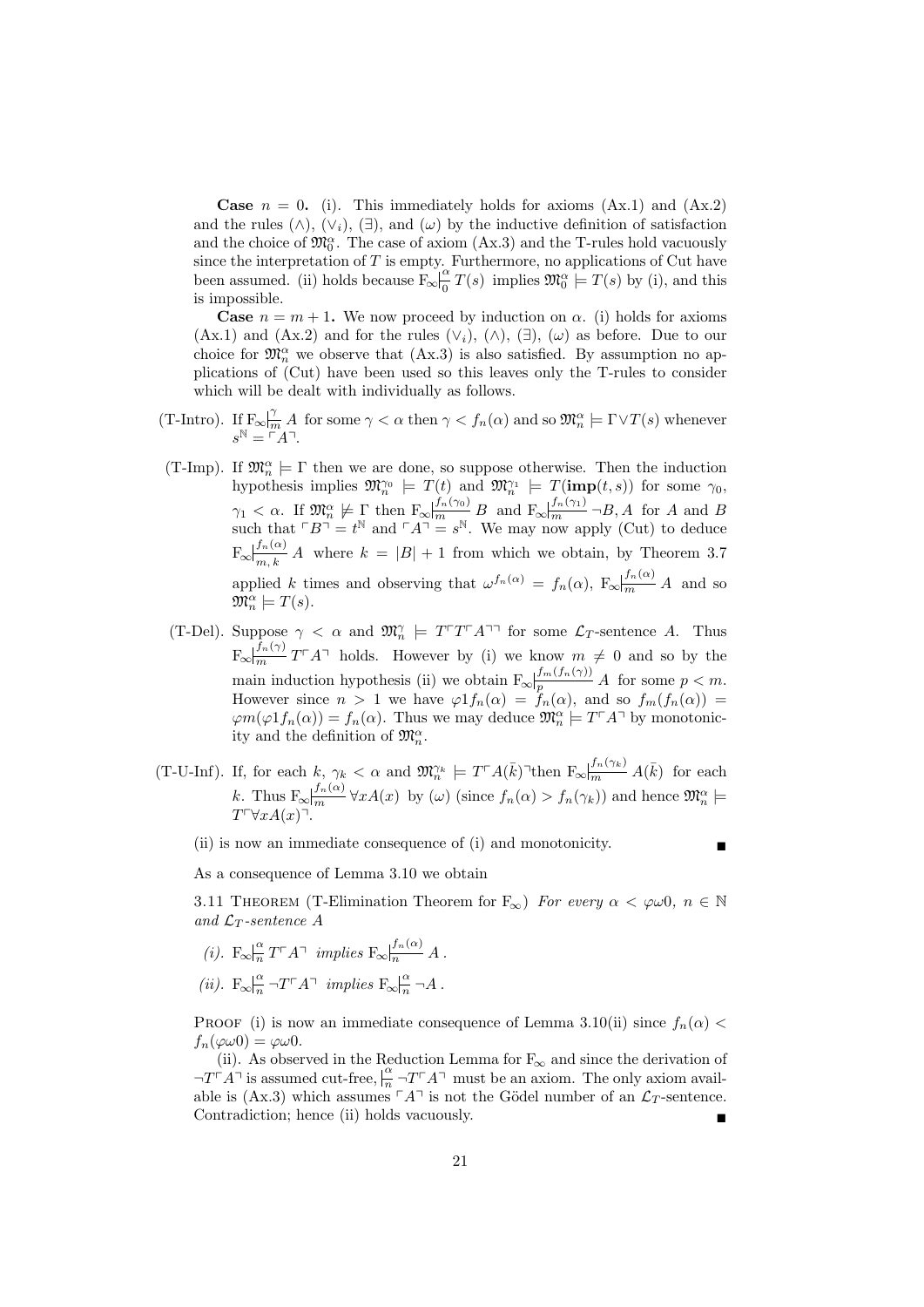3.12 NOTATION If A is an  $\mathcal{L}_T$ -formulae then denote by  $A^*$  the sentence obtained from A by replacing all free variables in A with arbitrary closed terms. This notation is extended to sets  $\Gamma$  of  $\mathcal{L}_T$ -formulae.

3.13 PROPOSITION (i). If A is an axiom of Base<sub>T</sub> then  $F_{\infty}$  $\Big|_{1}^{\varepsilon_0}$  $\frac{\varepsilon_0}{1,0}$   $A^*$  .

(ii).  $F_{\infty}$  $\Big|_0^p$  $\frac{p}{0}$  T-Del  $\wedge \forall$ -Inf *for some finite p*.

PROOF (i). It is easily shown for each theorem A of  $PA_T$  (including each instance of  $\mathcal{L}_T$  induction) that  $F_{\infty}$  $\frac{\omega+p}{\omega}$  $\frac{\omega+p}{0,k} A^*$  for some  $p, k < \omega$  (cf. [23], 3.4.2). Hence  $F_{\infty}$  $\frac{\alpha}{\alpha}$  $\frac{\alpha}{0,0}$   $A^*$  by Theorem 3.11 for some  $\alpha < \varepsilon_0$ .

All that remains is to show the truth axioms are also derivable. We will deal with axiom (3) of  $Base_T$ ; (2) follows by the same argument. From what we have already established and an application of (T-Intro)  $F_{\infty}$  $\frac{p}{1,0}$  T<sup>г</sup>A<sup>∗¬</sup> holds for some finite  $p$  whenever  $A$  is an axiom of PRA. However, since the property of being the Gödel number an axiom of PRA is decidable we may conclude that for every term t there is a finite p such that  $F_{\infty}$  $\frac{p}{1}$  $\frac{P}{1,0} \neg \mathsf{Ax}_\text{PRA}(t), T(t)$  hence  $F_{\infty}$  $\frac{\omega}{1}$  $\frac{x}{1,0}$   $\forall x.$  Ax<sub>PRA</sub> $(x) \rightarrow T(x)$ .

For axiom (1) we need to show  $\forall x, y$ .  $T(x) \wedge T(\text{imp}(x, y)) \rightarrow T(y)$  is derivable in  $F_{\infty}$ . Suppose m and n are Gödel numbers for  $\mathcal{L}_T$ -sentences. Then (Ax.2) gives

$$
\frac{1}{0} \, \neg T(\bar{m}), \neg T(\mathbf{imp}(\bar{m}, \bar{n}), T(\bar{m})
$$

and

$$
|_{\overline{0}}^0 \neg T(\bar{m}), \neg T(\textbf{imp}(\bar{m}, \bar{n}), T(\textbf{imp}(\bar{m}, \bar{n}).
$$

By an application of (T-Imp) we can therefore deduce

(1) 
$$
\Big|_{0}^{\frac{1}{2}} \neg T(\bar{m}), \neg T(\mathbf{imp}(\bar{m}, \bar{n}), T(\bar{n})\Big|
$$

whenever m and n are Gödel numbers for  $\mathcal{L}_T$ -sentences. By  $(Ax.3)$  we also have (1) where one of m or n is not an  $\mathcal{L}_T$ -sentence, hence (1) may be deduced for any m and n. Applications of  $(\vee_i)$  yields  $\frac{5}{0} \neg (T(\bar{m}) \wedge T(\mathbf{imp}(\bar{m}, \bar{n})) \vee T(\bar{n})$ and so  $(\omega)$  completes the proof.

(ii). We will show T-Deletion is derivable,  $\forall$ -Inf is similar. Suppose m is an  $\mathcal{L}_T$ -sentence. By (Ax.2.)  $\big|_0^0 T^{\top}T(\bar{m})^{\top}, \neg T^{\top}T(\bar{m})^{\top}$  holds and so by (T-Del) we can deduce

(2) 
$$
\Big| \frac{1}{0} T(\bar{m}), \neg T^{\top} T(\bar{m})^{\top}.
$$

However (Ax.3) also allows us to deduce (2) for any m not an  $\mathcal{L}_T$ -sentence. Hence, by an application of  $(\vee_0)$  and  $(\vee_1)$  we deduce

$$
\frac{3}{0} \neg T \ulcorner T(\bar{m}) \urcorner \vee T(\bar{m})
$$

holds for each m.  $(\omega)$  finishes the derivation of T-Deletion.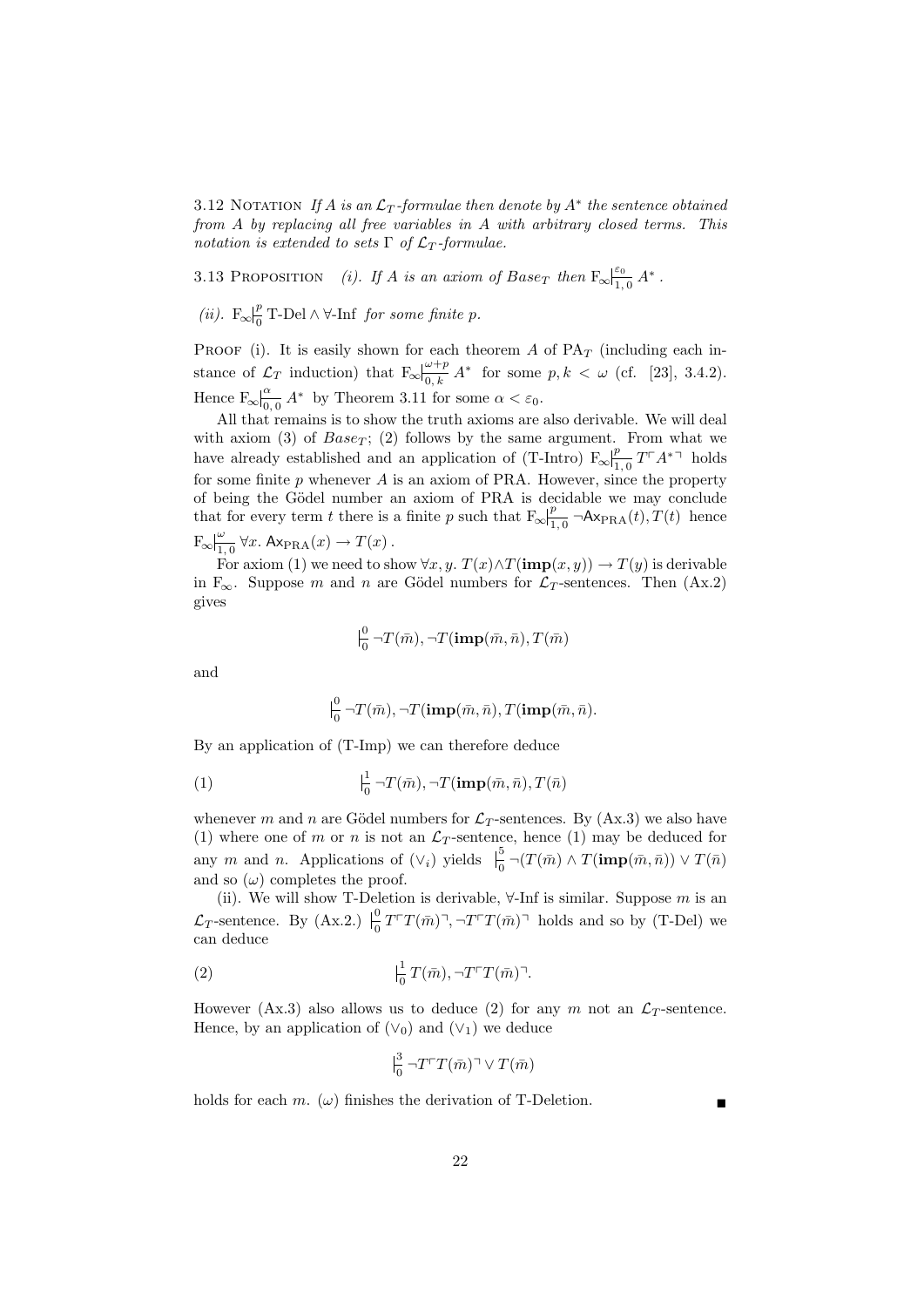3.14 THEOREM Suppose  $\mathcal{F} \vdash A$  and n is the length of this derivation, i.e. the total number of symbols occurring in the proof. Then  $F_{\infty}$  $\Big|_{n,\,n}^{f_n(0)}$   $A^*$ .

PROOF Note that  $f_m(0) < f_k(0)$  holds for all  $m < k$ .

We proceed by induction on n. Observe that all the axioms of  $\mathcal F$  are provable in  $F_{\infty}$  with length  $f_0(0) = \varepsilon_0$ , cut-rank 0 and T-Intro rank 1 owing to Proposition 3.13.

Suppose the last inference was T-Elim. Then  $\mathcal{F} \vdash T \ulcorner A \urcorner$  with total length  $m < n$ . Inductively we then have  $F_{\infty}$  $\frac{f_m(0)}{m, m} T \cap A$ <sup>-1</sup>. Theorem 3.11 implies that  $F_{\infty}$  $\big|_{m,m}^{f_m(f_m(0))} A$ . As  $f_m(f_m(0)) \leq f_n(0)$  we arrive at  $F_{\infty}$  $\big|_{n,n}^{f_n(0)} A$ .

If the last inference was ¬T-Elimination a simplified argument employing Theorem 3.11 (ii) can be used. Furthermore, any application of T-Introduction follows through to  $F_{\infty}$ . In the case of any other inference the assertion follows immediately from the induction hypothesis using the same inference or  $(\omega)$  if the last inference was  $(\forall)$ . Additionally observe that in the case of (Cut) the total length of the proof exceeds the cut rank of any cut formula appearing in it.

3.15 THEOREM The theories  $\mathcal F$  and  $PA+TI(<\varphi\omega 0)$  prove the same arithmetical theorems.

PROOF The lower bound is provided by Corollary 2.45. For the upper bound suppose A is an arithmetical sentence,  $\mathcal{F} \vdash A$  and the length of this proof is n. By Theorem 3.14 we deduce that  $F_{\infty}$  $\vert_{n,n}^{f_n(0)} A$ . The cuts in this derivation may be eliminated and as  $f_n(0) < \varphi(n+1)0$  we deduce  $F_{\infty}$   $\Big|_{n=0}^{\varphi(n+1)0} A$ . Moreover we deduce  $F_{\infty}$   $\frac{\varphi(n+1)0}{0}$  $\frac{\varphi(n+1)\sigma}{0}$  A as A is arithmetical and thus A is derivable in  $F_{\infty}$ directly from axiom (Ax.1) and rules ( $\wedge$ ), ( $\vee$ ),  $(\omega)$ , and ( $\exists$ ). Whence if A is of complexity  $\Pi_k^0$  for some (meta) k, then all formulae occurring in this cut-free derivation belong to the same complexity class. Thus by employing a partial truth predicate for formulae of complexity at most  $\Pi_k^0$  and transfinite induction up to  $\varphi(n+1)$  we would like to conclude that A holds. For this procedure to work, though, it is necessary to formalize infinite derivations in our background theory. To be able to do this we need to show that certain infinite derivations and operations like cut elimination we perform on them can be dealt with in the theory  $PA + \mathsf{T} I(<\varphi \omega 0)$ .

The language of PA is not rich enough to allow for quantification over arbitrary infinite derivations. However, it is well-known that for proof-theoretic purposes it suffices to deal with recursive infinite derivations or codes for recursive derivations (even primitive recursive ones) where the nodes of the proof tree are given by a recursive function (cf. [23, 12]). A recursive  $F_{\infty}$ -proof is a recursive tree, with each node labeled by: A sequent, a rule of inference or the designation "Axiom", two sets of formulas specifying the set of principal and minor formulas,respectively, of that inference, and three ordinals (length, T-rank, and cut-rank) such that the sequent is obtained from those immediately above it through application of the specified rule of inference of  $F_{\infty}$ . The well-foundedness of a proof-tree is then witnessed by the (first) ordinal "tags" which are in reverse order of the tree order. We then have to show that none of our manipulations on recursive  $F_{\infty}$ -derivations leads us beyond this class of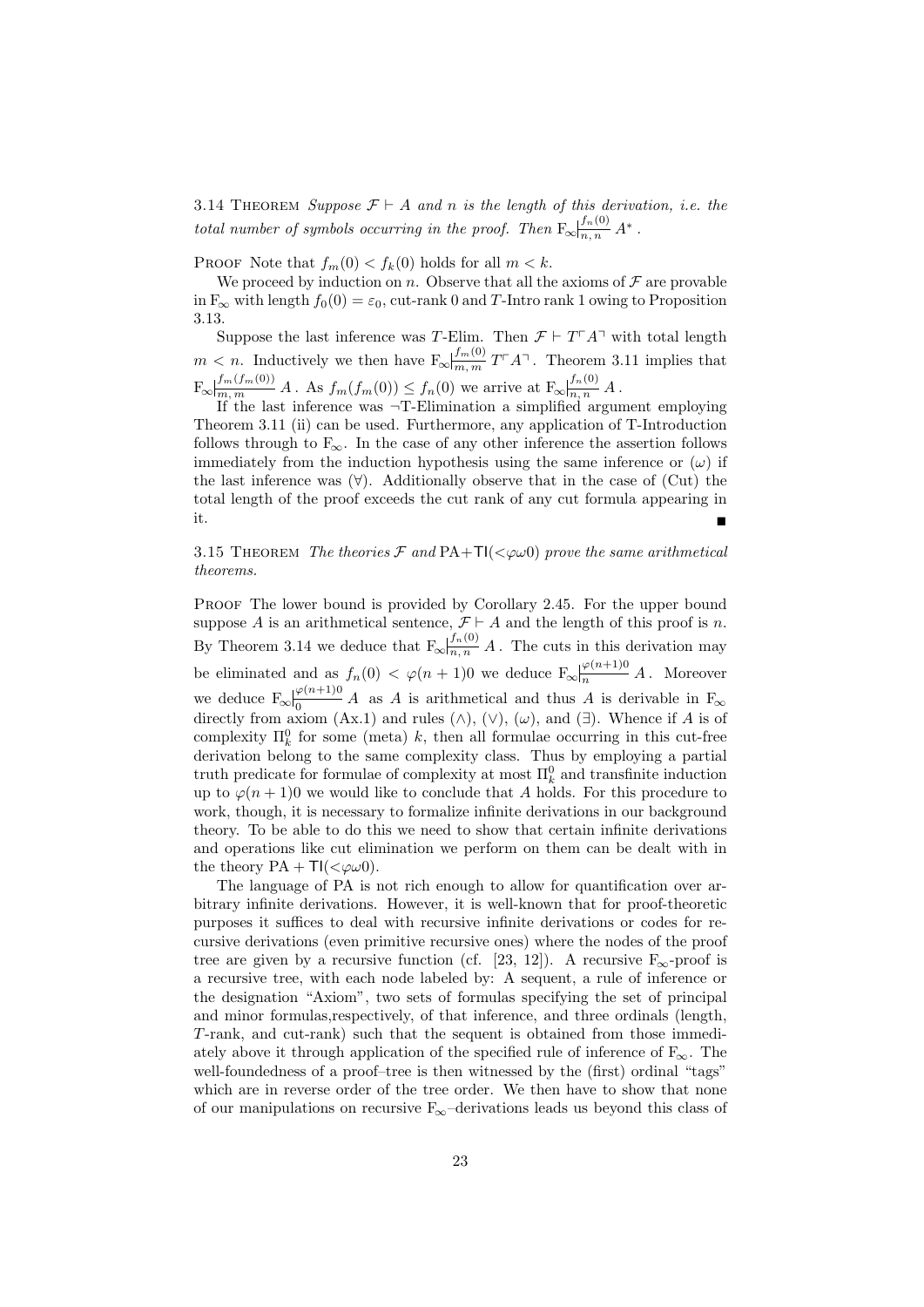recursive proof–trees. This is standard for the cut-elimination theorem and its pertaining lemmas (cf. [23], section 5). The proof of Lemma 3.10 requires transfinite induction only up to  $f_n(0)$  for a sufficiently large (meta) n. The predicates  $\mathfrak{M}_m^{\beta} \models \Gamma$  for  $m < n$  occur only in case  $\beta \leq f_n(0)$  and  $\Gamma$  is a sequent containing literals. But it is also necessary to couch the definition of the structures  $\mathfrak{M}^{\alpha}_{n}$  for  $n > 0$  in terms of recursive proofs, i.e.,

$$
\mathfrak{M}_n^{\alpha} = \left\langle \mathbb{N}, \left\{ \ulcorner B \urcorner : \mathcal{F}_{\infty}^{rec} \middle| \frac{f_n(\alpha)}{m} B \text{ for some } m < n \right\} \right\rangle,
$$

where  $F^{rec}_{\infty}$  $\frac{\gamma}{m}$  Γ signifies that Γ is derivable via a *recursive* cut-free proof in  $F_{\infty}$ with length  $\leq \gamma$  and T-intro rank  $\leq m$ .

Moreover, by viewing instances of (T-Intro) as axioms a cut-free derivation also involves only formulae with complexity at most that of the conclusion. Hence, given  $E_{\infty}$   $\Big|_n^{\alpha} A$  with A an arithmetical formula of complexity k we may replicate the proof of Lemma 3.10 within PA +  $\mathsf{TI}(f_n(0))$  by replacing  $\mathfrak{M}_m^{\beta}$ for  $m \leq n$  with partial truth predicates (indexed by ordinals) for formulae of complexity k.

### 3.2 An infinitary system for  $\mathcal G$

3.16 DEFINITION  $(G_{\infty}|\frac{\alpha}{L}\Gamma)$  Define  $G_{\infty}|\frac{\alpha}{L}\Gamma$  by induction on  $\alpha$  by the rules (Ax.1), (Ax.2), (Ax.3), ( $\vee_i$ , ( $\wedge$ ), ( $\wedge$ ), ( $\forall$ ), ( $\exists$ ), (Cut), (T-Imp), (T-U-Inf) (as defined in Definition 3.3 but without a bound on the T-Intro rank of the derivation) together with the rules

(T-Intro) If  $\Big|_k^{\alpha} A$  and  $\alpha < \beta$  then  $\Big|_k^{\beta} \Gamma, T(t)$  whenever  $t^{\mathbb{N}} = \ulcorner A \urcorner$ .

(T-Rep) If  $\Big|_{\overline{k}}^{\alpha} \Gamma, T(t) \text{ and } \alpha < \beta \text{ then } \Big|_{\overline{k}}^{\beta} \Gamma, T(s) \text{ whenever } s^{\mathbb{N}} = \Gamma T(t)$ <sup>-1</sup>.

Note, that the rule (T-Del) in  $F_{\infty}$  has been dropped in favour of (T-Rep) above. (T-Rep) is also considered a T-rule.

3.17 REMARK Unlike in  $F_{\infty}$  we are not interested in keeping a bound on the applications of (T-Intro) used in a derivation; therefore we drop it as a parameter in the deductions.

3.18 PROPOSITION Cases (i)–(vi) of Proposition 3.4 are all provable for  $G_{\infty}$ .

PROOF First we note that the existence of (T-Del) was completely independent for the results of Proposition 3.4 in that it played no role except when considering the case where (T-Del) was the last used inference. We provide the additional argument for (vi) (the other results follow by similar arguments).

Suppose, instead that

$$
\mid _{\overline{k}} ^{\alpha} \Gamma, T(t), T(s)
$$

 $(t^{\mathbb{N}} = s^{\mathbb{N}})$  was derived via (T-Rep). Without loss of generality we may assume  $T(s)$  is active. Then  $\Big|\frac{\beta}{k}\Gamma, T(t), T(s'), T(s)$  holds for some  $\beta < \alpha$  and s such that  $s^{\mathbb{N}} = \ulcorner T(s') \urcorner$ . By (iv) of this proposition we deduce  $\vert \frac{\beta}{k} \Gamma, T(s), T(s') \vert$  holds, and hence we deduce  $\Big|_{k}^{\alpha} \Gamma, T(t)$  by (T-Rep) as desired.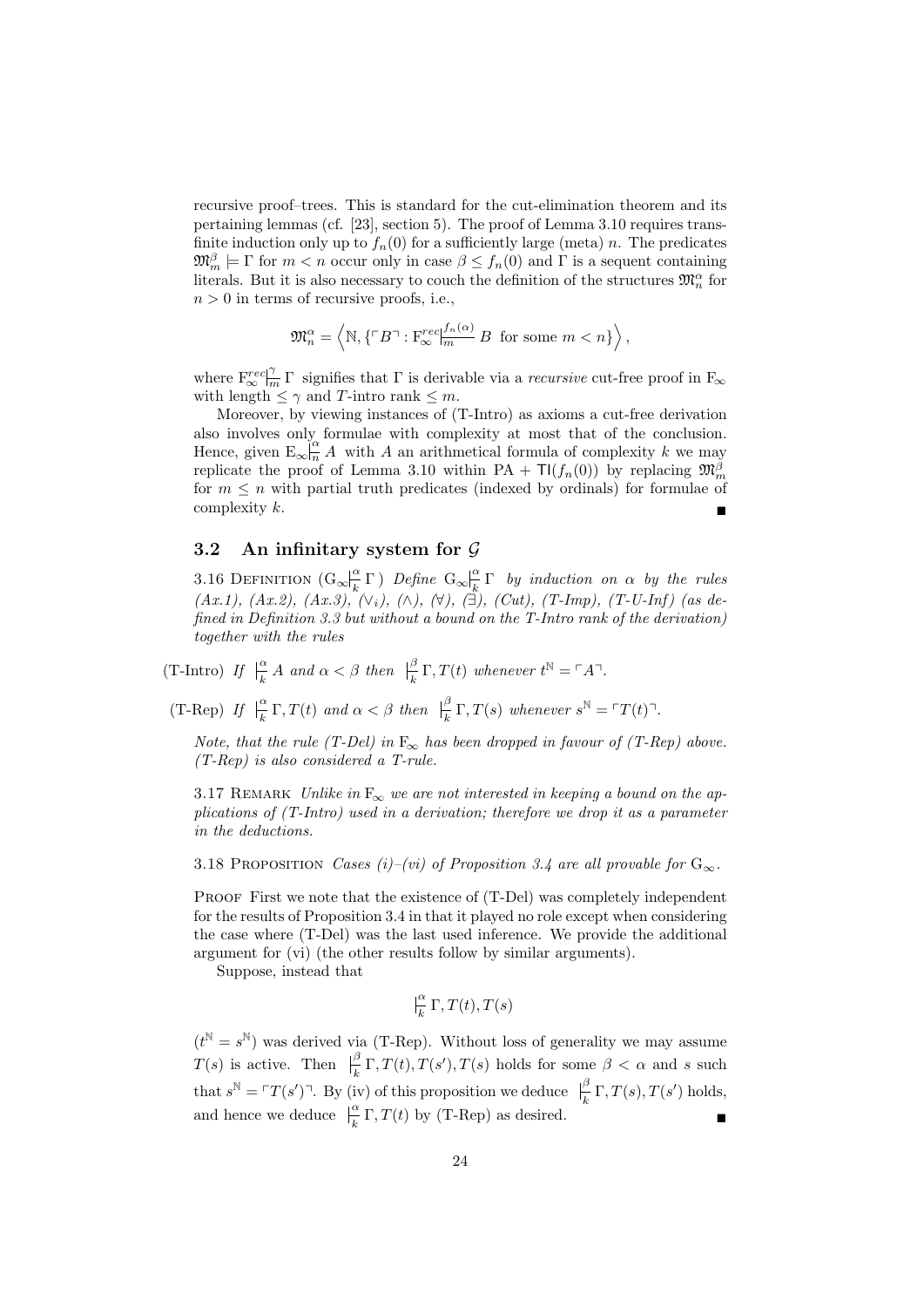The following now holds true for  $G_{\infty}$ .

3.19 LEMMA (Reduction Lemma for  $G_{\infty}$ ) Suppose  $\frac{\alpha}{k} \Gamma$ , A and  $\frac{\beta}{k} \Delta$ , ¬A with  $|A| = k$ . Then  $\frac{\alpha \# \beta}{k} \Gamma, \Delta$ .

PROOF Precisely the same proof may be applied here as for the Reduction Lemma 3.6 for  $F_{\infty}$ . The proof of Lemma 3.6 does not conflict with the removal of (T-Del) and addition of (T-Rep) since the only situation a problem may arise is in case IIa and there the proof only depends on those rules and axioms deriving negative formulae, that is, deductions of the form  $\frac{\alpha}{k} \Gamma, \neg T(t)$  with  $\neg T(t)$  active. The presence of (T-Rep) and the loss of (T-Del) have no effect on this.

3.20 THEOREM (Cut-Elimination Theorem for  $G_{\infty}$ )

$$
\mathbf{G}_{\infty} \big|_{k+1}^{\alpha} \Gamma \text{ implies } \mathbf{G}_{\infty} \big|_{k}^{\omega^{\alpha}} \Gamma.
$$

PROOF Immediate consequence of the Reduction Lemma.

The next step is to show that  $G_{\infty}$  is closed under T-Elimination. For this we employ a similar method as for  $F_{\infty}$  (Theorem 3.11).

3.21 DEFINITION For each ordinal  $\alpha$  in OT define

$$
\mathfrak{M}_{\alpha}^G = \left\langle \mathbb{N}, \left\{ \ulcorner B \urcorner : \mathrm{G}_\infty \right|_0^{\varepsilon_\alpha} B \right. \right\rangle.
$$

3.22 PROPOSITION Let  $\alpha \leq \beta$  and A be a T-positive sentence. Then  $\mathfrak{M}_{\alpha}^G \models A$ implies  $\mathfrak{M}_{\beta}^G \models A$ .

PROOF Immediate by the definition of  $\mathfrak{M}_{\alpha}^G$ .  $\alpha$  .

3.23 LEMMA If 
$$
\Gamma
$$
 is T-positive and  $G_{\infty}|_{0}^{\alpha} \Gamma$  then  $\mathfrak{M}_{\alpha}^{G} \models \Gamma$ .

PROOF We proceed by induction on  $\alpha$ . If  $\Gamma$  is an axiom then  $\mathfrak{M}_{\alpha}^G \models \Gamma$  is immediate, so assume  $\int_{0}^{\alpha} \Gamma$  was derived via a rule. The cases of  $(\vee_i)$ ,  $(\wedge)$ ,  $(\exists)$ ,  $(\omega)$  follow by the inductive definition of satisfaction and as the derivation is assumed cut-free no application of (Cut) may have been used.

- (T-Intro). In this case  $\Gamma$  is  $\Gamma', T(t)$  where  $t^{\mathbb{N}} = \Gamma A^{\mathbb{T}}$  and  $\Big|_0^{\gamma} A$  holds for some  $\gamma < \alpha$ . Indeed by assumption we have  $\mathfrak{M}_{\alpha}^G \models T(t)$ .
- (T-Imp). Now suppose  $\frac{\alpha}{0} \Gamma$ ,  $T(s)$ ,  $\frac{\beta}{0} \Gamma$ ,  $T(t)$ ,  $T(s)$  and  $\frac{\beta}{0} \Gamma$ ,  $T(\text{imp}(t, s))$ ,  $T(s)$  hold where  $\gamma$ ,  $\delta < \alpha$ . Seeking a contradiction suppose  $\mathfrak{M}_{\alpha}^G \models \neg \Gamma \land \neg T(s)$ . Then we have  $\mathfrak{M}^G_\gamma \models T(t)$  and  $\mathfrak{M}^G_\delta \models T(\text{imp}(t,s))$  by the induction hypothesis and Proposition 3.22. Therefore  $s^{\mathbb{N}}$  and  $t^{\mathbb{N}}$  are sentences, say A and B respectively, and both  $G_{\infty}$  $\Big|_{0}^{\varepsilon_{\gamma}}$  $rac{\varepsilon \gamma}{0} B$  and  $G_{\infty}$  $\Big|_0^{\varepsilon_{\delta}}$  $\frac{\varepsilon_{\delta}}{0}$   $\neg B, A$  hold. By (Cut) we deduce  $G_{\infty}$  $\frac{\varepsilon_{\alpha}}{h}$  $\frac{\varepsilon_{\alpha}}{k}$  A, where  $k = |B| + 1$ , and so  $G_{\infty}$  $\Big|_{0}^{\varepsilon_{\alpha}}$  $\frac{\varepsilon_{\alpha}}{0}$  *A* follows from Theorem 3.20, since  $\omega^{\varepsilon_{\alpha}} = \varepsilon_{\alpha}$ . Thus  $\mathfrak{M}_{\alpha}^G \models T(s)$ , yielding a contradiction. Hence  $\mathfrak{M}_{\alpha}^G \models \Gamma \vee T(s)$ .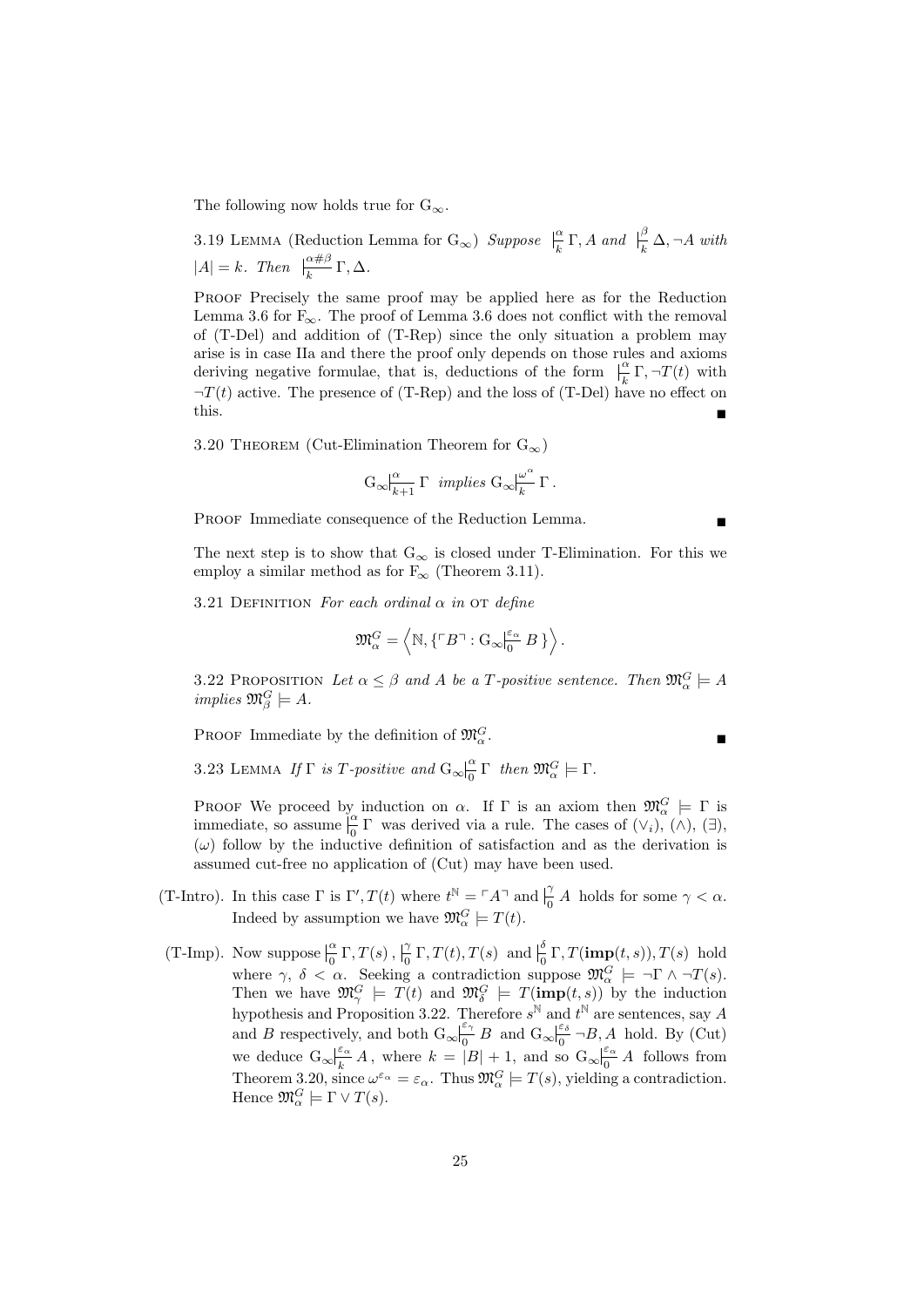- (T-Rep). Suppose  $\mathfrak{M}^G_\gamma \models \Gamma \vee T(s)$  and  $\gamma < \alpha$ . We want to show  $\mathfrak{M}^G_\alpha \models \Gamma \vee T(t)$ where  $t^{\mathbf{N}} = \lceil T(s) \rceil$ . If  $\mathfrak{M}^G_{\gamma} \models \Gamma$  we are done by Proposition 3.22, so suppose  $\mathfrak{M}^G_\gamma \models T(s)$ . In this case  $s^{\mathbb{N}}$  is the Gödel number of a sentence, say A and  $G_{\infty}$  $\Big|_{0}^{\varepsilon_{\gamma}}$  $\frac{0}{0}$  A holds. By an application of (T-Intro) we obtain  $G_{\infty}$  $\frac{\varepsilon_{\alpha}}{2}$  $\frac{\varepsilon_{\alpha}}{0}T(s)$  and hence  $\mathfrak{M}_{\alpha}^G \models T(t)$ .
- (T-U-Inf). If, for each  $n, \gamma_n < \alpha$  and  $\mathfrak{M}_{\gamma_n}^G \models T^{\top}A(\bar{n})^{\top}$  then we deduce  $\frac{\varepsilon_\alpha}{\sqrt{0}} \forall x A(x)$ and so  $\mathfrak{M}_{\alpha}^G \models T^{\Box} \forall x A(x)^{\Box}$ .

3.24 THEOREM (T-Elimination Theorem for  $G_{\infty}$ ) For every  $\alpha$  and every  $\mathcal{L}_T$ sentence A

(*i*).  $G_{\infty}$  $\frac{\alpha}{\alpha}$  $\frac{\alpha}{0}T\ulcorner A\urcorner$  implies  $\mathrm{G}_{\infty}|_{0}^{\varepsilon_{\alpha}}$  $\frac{c_{\alpha}}{0}A$  .

(ii). 
$$
\mathbf{G}_{\infty}|_{0}^{\alpha} \neg T^{\vdash} A^{\urcorner}
$$
 implies  $\mathbf{G}_{\infty}|_{0}^{\alpha} \neg A$ .

PROOF (i). If  $G_{\infty}$  $\frac{\alpha}{0}$  $\frac{\alpha}{0} T^{r} A^{\dagger}$  holds then by Lemma 3.23 it follows that  $\mathfrak{M}_{\alpha}^{G} \models$  $T\ulcorner A\urcorner$ , and so  $G_{\infty}$  $\big|_{0}^{\varepsilon_{\alpha}^{\vee}}$  $\frac{c_{\alpha}}{0}$  *A* holds, as desired.

For part (ii), as for  $F_{\infty}$ , we observe we cannot make a cut-free derivation of  $\neg T(\ulcorner A\urcorner)$  for any sentence A and so (ii) holds vacuously.

- 3.25 PROPOSITION (i). If A is an axiom of Base<sub>T</sub> then  $G_{\infty}$  $\Big|_{k=1}^{\omega+n}$  $\frac{\omega + n}{k}$  A<sup>\*</sup> for some finite n and k.
- (*ii*).  $G_{\infty}$  $\Big|_0^n$  $\frac{n}{0}$  T-Rep  $\wedge \forall$ -Inf for some n.

PROOF The same argument as in Proposition 3.13.

3.26 THEOREM (Embedding Theorem for  $G_{\infty}$ ) Suppose  $\mathcal{G} \vdash A$  and the length of this proof is n. Then  $G_{\infty}$  $\Big|_{0}^{g(n)}$  $\frac{g(n)}{0}$   $A^*$  where  $g(0) = \varepsilon_0$  and  $g(n+1) = \varepsilon_{g(n)}$ .

PROOF Proposition 3.25 and Theorem 3.24 allow us to deduce  $G_{\infty}$   $\frac{g(n)}{n} A^*$  in the same manner as Theorem 3.14. Eliminating the cuts completes the proof.

3.27 COROLLARY G and PA +  $TI(*φ*20)$  prove the same arithmetical statements.

PROOF We proceed with essentially the same argument as for Theorem 3.15, however Theorem 2.41 provides the lower bound for  $\mathcal G$  and the previous theorem provides the basis for the upper bound.

### 3.3 An infinitary system for  $I$

To establish an upper bound for the system  $\mathcal I$  we have to refine the the model construction technique used for  $\mathcal G$  and replace  $G_{\infty}$  in the definition of  $\mathfrak{M}^G_{\alpha}$  by an infinitary version of  $PA<sub>T</sub>$ .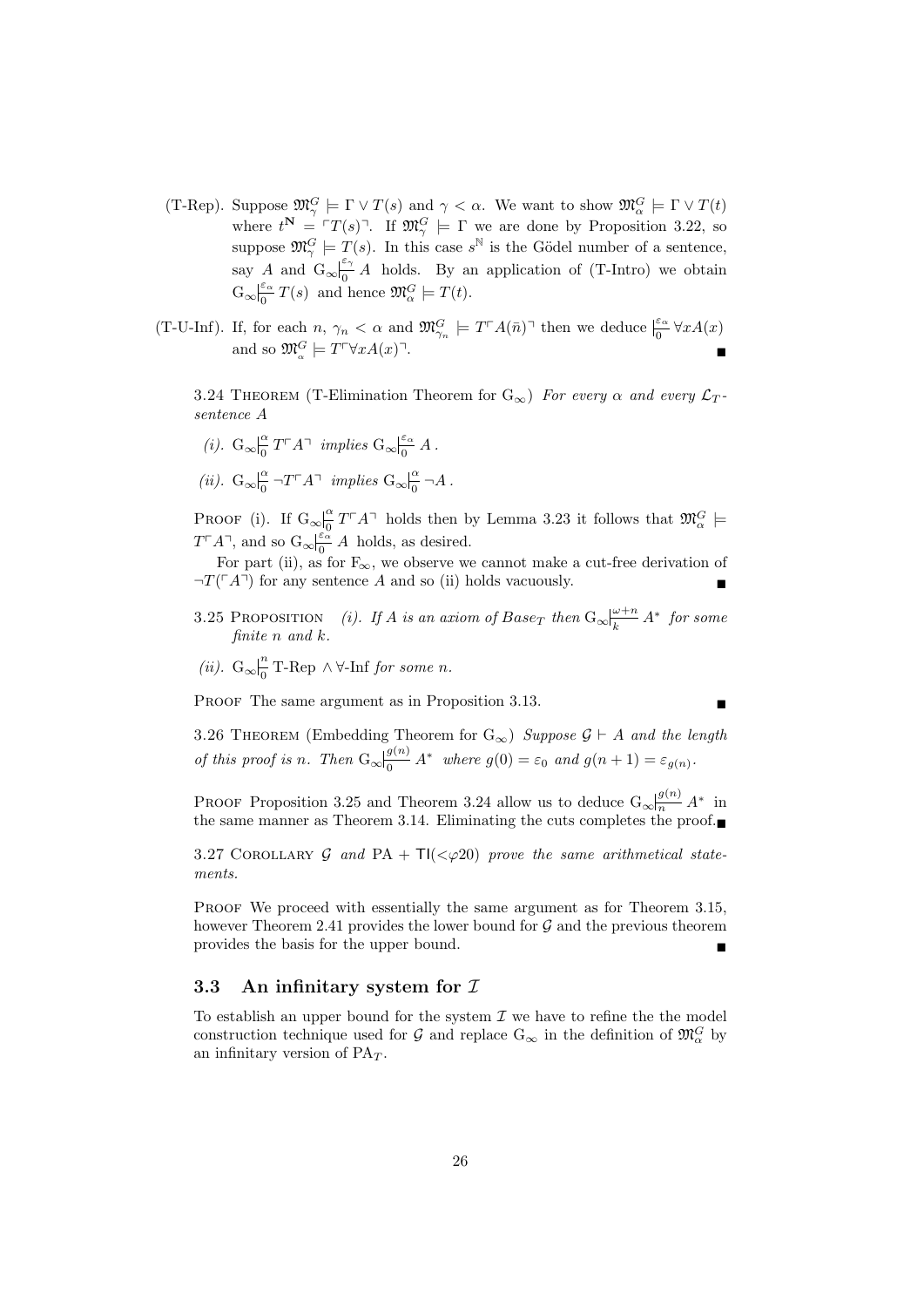3.28 DEFINITION  $\left(\mathrm{I}_{\infty}\right)_{k}^{\alpha}$  $\frac{\alpha}{k} \Gamma$ ) Let  $\text{PA}_\infty^T$  denote the infinitary system given by the arithmetical axioms and rules and  $(Ax.2)$ ,  $(Ax.3)$  and  $(T\text{-}Intro)$ , i.e.  $(Ax.1)$ ,  $(Ax.2), (Ax.3), (\wedge), (\vee), (\omega), (\exists), (Cut)$  and  $(T\text{-}Intro).$ 

Now we define the system  $I_{\infty}$  by the rules of  $G_{\infty}$  excluding (T-Intro) with the addition of  $(T-Del)$  (defined in Definition 3.3, without the parameter 'n') and the axiom

 $\text{(Ax.4)} \left| \text{I}_{\infty} \right|_{h}^{\alpha}$  $\frac{\alpha}{k} \sum_{i=1}^{n} T(t)$  whenever  $t^{\mathbb{N}}$  is the Gödel number of an  $\mathcal{L}_T$ -sentence A and  $PA_\infty^T$ α  $\frac{a}{0}A$ .

Explicitly,  $I_{\infty}$  has the axioms (Ax.1), (Ax.2), (Ax.3), and (Ax.4) and the rules  $(\vee_i), (\wedge), (\omega), (\exists), (Cut), (T-Imp), (T-U-Inf), (T-Rep)$  and  $(T-Del).$ 

In view of our work in previous sections the following are easily shown

- 3.29 PROPOSITION (i). Cases (i)–(vi) of Proposition 3.4 hold for both  $PA^T_{\infty}$ and  $I_{\infty}$ :
- (*ii*).  $PA_{\infty}^T$ α  $\frac{\alpha}{0} \Gamma$  implies  $I_{\infty}$  $\Big|_0^{\alpha}$  $\frac{a}{0} \Gamma$ ;
- (*iii*). If  $PA_\infty^T$ α  $\frac{\alpha}{0}T^{\dagger}A^{\dagger}$  then  $\text{PA}_{\infty}^{T}$ α  $\frac{a}{0}A$ .

PROOF We prove (iii) as this is the only non-obvious case considering our previous work.  $PA_{\infty}^T$ α  $\frac{\alpha}{0}$  T<sup> $\tau$ </sup>A<sup> $\tau$ </sup> may only arise by (T-Intro), hence PA<sup>T</sup><sub>∞</sub> β  $\frac{p}{0}$  A for some  $\beta \leq \alpha$ .

3.30 THEOREM Both  $I_{\infty}$  and  $PA_{\infty}^T$  enjoy cut elimination with the same bounds as for  $F_{\infty}$ .

PROOF (Ax.4) produces only T-positive active formulae, thus it is clear that the same proof as Theorem 3.7 works for  $I_{\infty}$ .

As before we still require to show  $I_{\infty}$  is closed under T-Elimination. This will be done with a similar method to before.

3.31 DEFINITION Define  $\mathcal{L}_T$ -structures  $\mathfrak{M}^I_{\alpha}$  by

$$
\mathfrak{M}_{\alpha}^I = \left\langle \mathbb{N}, \left\{ \ulcorner B \urcorner : \text{PA}_{\infty}^T \middle| \frac{\varepsilon_{\alpha}}{0} B \right\} \right\rangle.
$$

Then the following Lemma holds.

3.32 LEMMA If  $I_{\infty}$  $\frac{\alpha}{\alpha}$  $\frac{\alpha}{0} \Gamma$  and  $\Gamma$  is a T-positive sequent then  $\mathfrak{M}_{\alpha}^I \models \Gamma$ .

PROOF The proof follows the same routine as for  $G_{\infty}$ . If  $\Gamma$  is an instance of (Ax.4) then  $\mathfrak{M}_{\alpha}^I \models \Gamma$  by definition and if the last inference was (T-Del) the result follows by Proposition 3.29(iii). The other cases are identical to before.

By combining this and Proposition 3.29 we can conclude that  $I_{\infty}$  is closed under T-Elimination.

3.33 THEOREM  $I_{\infty}$  $\frac{\alpha}{\alpha}$  $\frac{\alpha}{0}$  T<sup> $\sqcap$ </sup> A<sup> $\sqcap$ </sup> implies  $I_{\infty}$  $\Big|_{0}^{\varepsilon_{\alpha}}$ 0  $A$  .

All that remains is to embed  $\mathcal I$  into  $I_{\infty}$  and read off the ordinal bounds; the following are proved by essentially the same arguments as their counterparts in the last section.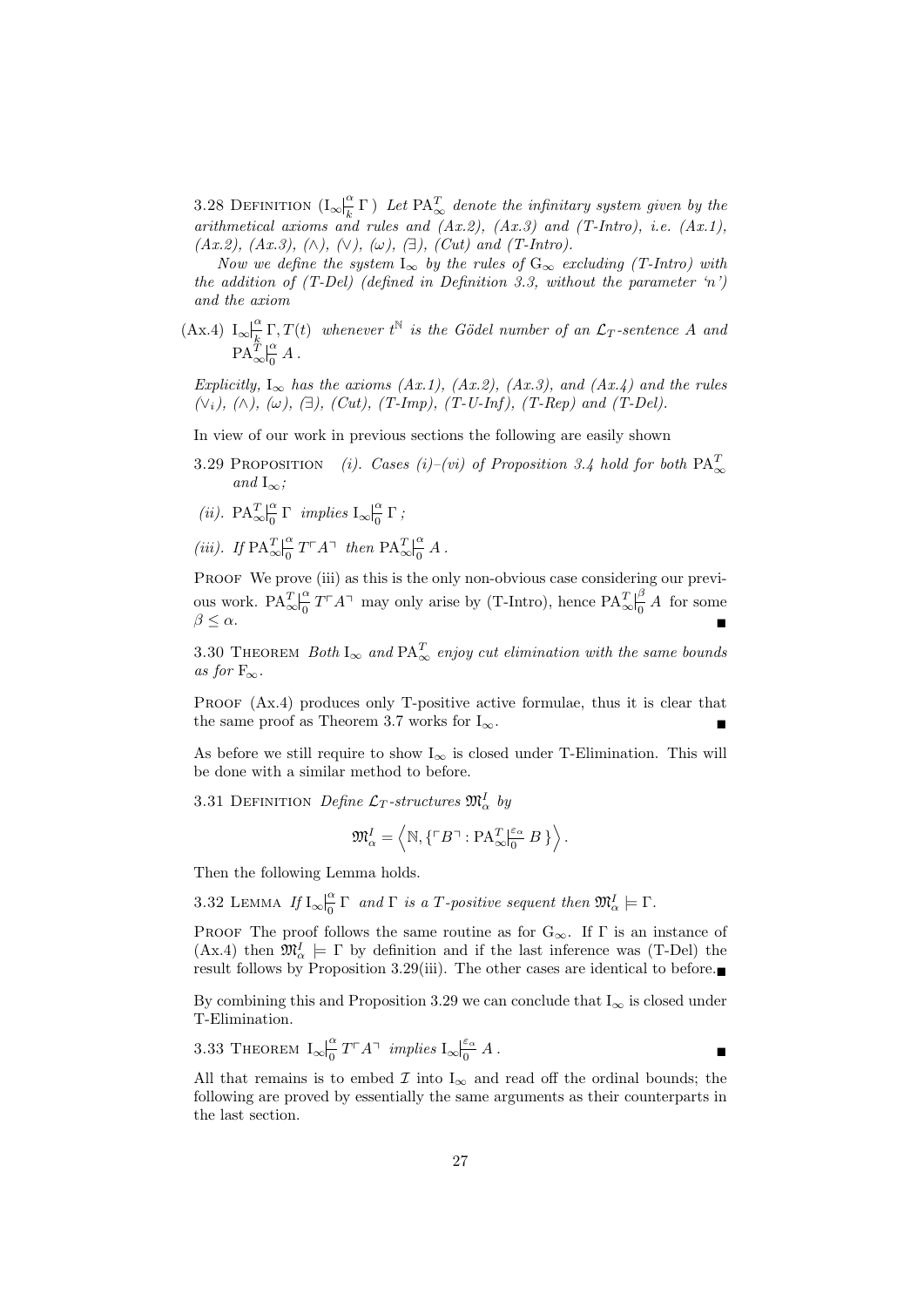3.34 THEOREM Suppose  $\mathcal{I} \vdash A$  and n is the total length of this derivation. Then  $I_{\infty}$  $\Big|_0^{\alpha}$  $\frac{\alpha}{0}$  A\* for some  $\alpha < g(n)$ , where g is defined as in Theorem 3.26.

3.35 COROLLARY *I* is a conservative extension of PA +  $TI( $\varphi$ 20)$  and thus  $|\mathcal{I}| = \varphi 20.$ 

PROOF We proceed with essentially the same argument as for Theorem 3.15, however Theorem 2.41 provides the lower bound for  $\mathcal I$  and the previous theorem provides the basis for the upper bound.

Our techniques also allow us the following observation.

3.36 THEOREM The conjunction of the following two sentences is independent of  $\mathcal I$ .

$$
T(\ulcorner \forall x \forall y. (T(x) \land T(\text{imp}(x, y))) \to T(y) \urcorner)
$$

$$
T(\ulcorner \forall \ulcorner A(x) \urcorner \forall n \, T(\ulcorner A(n) \urcorner) \to T(\ulcorner \forall x A(x) \urcorner) \urcorner).
$$

Moreover, the theory obtained by adding this as an axiom to  $\mathcal I$  has proof-theoretic ordinal  $\varphi$ 30.

PROOF We will sketch the proof here; full details can be found in [18]. Denote by (†) the conjunction of the two sentences.

Consistency of the resulting theory is a consequence of Friedman and Sheard's model construction for  $I$ , however, some work must be done in order to establish an upper bound on its strength. To that aim we observe that  $(\dagger)$  is derivable in the system  $I_{\infty}^{\dagger}$  given as  $I_{\infty}$  with (Ax.4) replaced by

 $(Ax.4^{\dagger})$  I<sup>†</sup> α  $\frac{\alpha}{k_{\perp}} \Gamma, T(t)$  whenever  $t^{\mathbb{N}}$  is the Gödel number of an  $\mathcal{L}_T$ -sentence A and  $G_{\infty}$  $\frac{\alpha}{\alpha}$  $\frac{a}{0}A$ .

Closure under T-Elimination can be shown for this system in the same manner as before using the model

$$
\mathfrak{M}_{\alpha}^{\dagger} := \left\langle \mathbb{N}, \left\{ \ulcorner B \urcorner : \mathrm{G}_{\infty} \middle| \frac{\varphi 2\alpha}{0} B \right\} \right\rangle
$$

but with necessarily larger bounds, namely  $I^{\dagger}_{\infty}$  $\varphi 2\alpha$  $\frac{\varphi_{2\alpha}}{0}$  *A* whenever  $I_{\infty}^{\dagger}$ α  $\frac{\alpha}{0}T\ulcorner A\urcorner$ . Thus  $\mathcal{I} + (\dagger)$  proves no more arithmetical statements than PA + TI( $\lt \varphi$ 30).

The lower bound is the easier to establish as we simply observe that

$$
\mathcal{I} + (\dagger) \vdash \forall x . \mathsf{Prov}_{S_1}(x) \land \mathsf{Sent}_{\mathcal{L}_T}(x) \rightarrow T(x)
$$

from which we deduce  $\mathcal{I} + (\dagger) \vdash I(\varphi \bar{2}\bar{\alpha})$ , if  $\mathcal{I} + (\dagger) \vdash I(\bar{\alpha})$ . As the addition of (†) to  $\mathcal I$  yields a stronger (but consistent) theory (†) must be independent from  $\mathcal{I}$ .

### 3.4 An infinitary system for  $\mathcal E$

 $\mathcal E$  is the most difficult theory to analyse. The presence of T-Consistency (along with T-Introduction and  $\forall$ -Inference) means  $\mathcal E$  is  $\omega$ -inconsistent (McGee [19]). Therefore the natural choice for  $E_{\infty}$  could not possibly support full cut elimination. In fact the situation is worse; due to  $\neg$ T-Introduction if we attempted to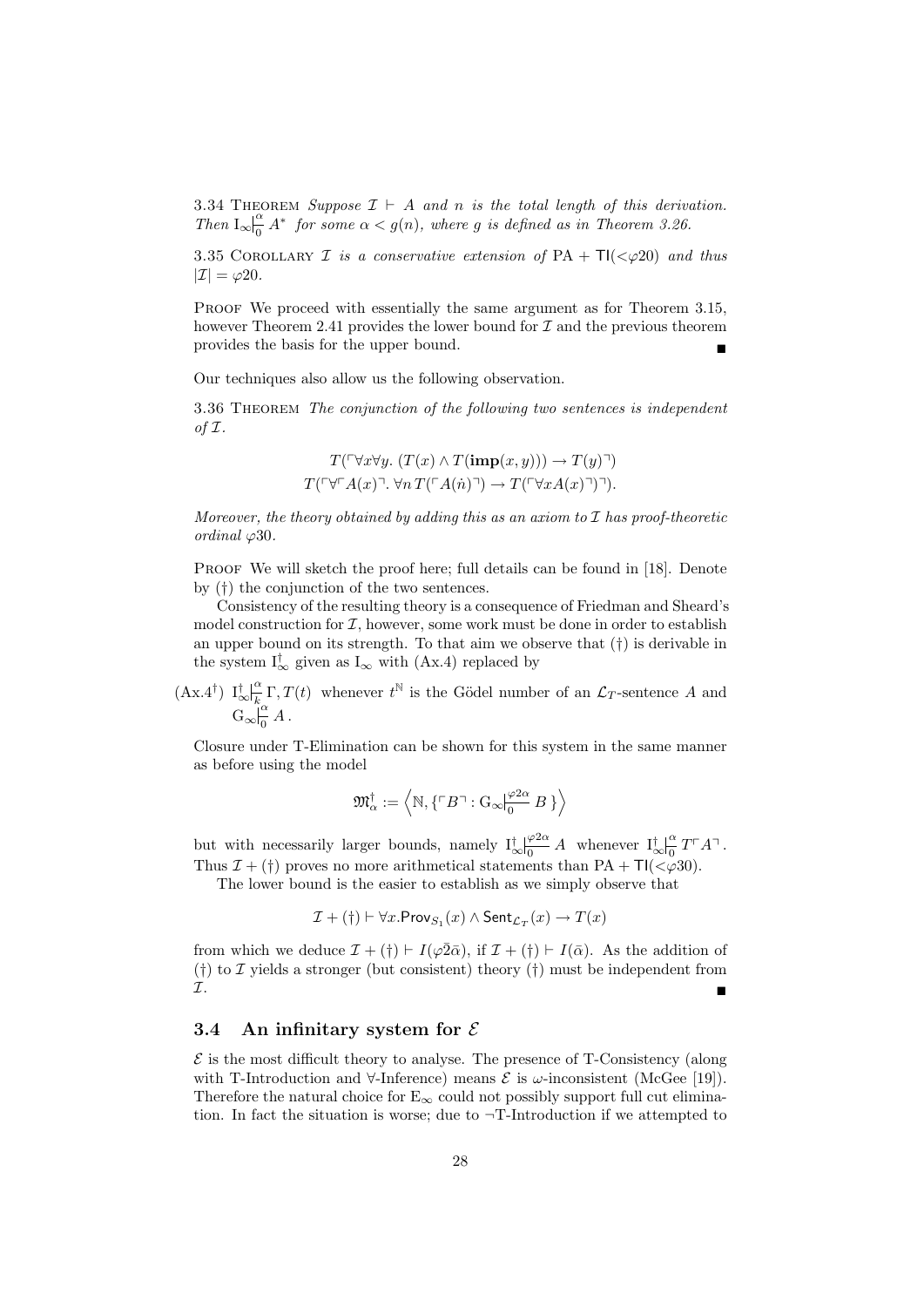carry out the proof of Theorem 3.7 in this situation it would appear necessary to deal with negative occurrences of  $T$  in sequents. However, it was crucial to the proof that we only ever encountered T-positive sequents (Proposition 3.9 would fail otherwise).

Fortunately all is not lost. By formulating the rule (T-Cons) to represent T-Consistency immediately followed by a cut we can ensure T-positive premises yield only T-positive conclusions and reproduce Theorem 3.7 in the context of E.

3.37 DEFINITION (Inductive definition of  $E_{\infty}$ ) Define  $E_{\infty}$  $\frac{\alpha}{n,k} \Gamma$  as  $F_{\infty}$  in Definition 3.3 with the addition of

 $(T\text{-Cons})$  If  $\bigcap_{n,k}^{\alpha} \Gamma, T(s), \bigcap_{n,k}^{\beta}$  $\frac{\beta}{n,k} \Gamma, T(t), s^{\mathbb{N}} = (\textbf{neg}(t))^{\mathbb{N}} \text{ and } \alpha, \beta < \delta \text{ then } \frac{|\delta|}{n,k} \Gamma.$ 

That is,  $E_{\infty}$  has the rule (T-Cons) and all the rules and axioms of  $F_{\infty}$ , namely (Ax.1), (Ax.2), (Ax.3), (∧), ( $\lor$ <sub>i</sub>), (∃), (∀), (Cut), (T-Intro), (T-Imp), (T-Del),  $(T-U-Inf).$ 

3.38 PROPOSITION Cases (i)–(vi) of Proposition 3.4 hold for  $E_{\infty}$ .

3.39 NOTATION Let  $\mathbb{E}_{\infty}$   $\Big|_{n}^{\alpha}$   $\Gamma$  denote  $\mathbb{E}_{\infty}$   $\Big|_{n}^{\alpha}$  $\frac{\alpha}{n,0} \Gamma$ , that is no applications of rule (Cut) have been used. (The rule  $(T\text{-}Cons)$  may still have been used.)

3.40 THEOREM (Cut Elimination for  $E_{\infty}$ )

$$
\mathrm{E}_{\infty} \big|_{n,k}^{\alpha} \Gamma \text{ implies } \mathrm{E}_{\infty} \big|_{n}^{\omega_k(\alpha)} \Gamma,
$$

where  $\omega_0(\alpha) = \alpha$  and  $\omega_{k+1}(\alpha) = \omega^{\omega_k(\alpha)}$ .

PROOF Since the rule (T-Cons) has no active formulae the same argument as for Theorem 3.7 suffices here.

3.41 REMARK Although we are able to remove all applications of  $(Cut)$  in a derivation we are not, in general, able to remove applications of (T-Cons). Therefore, although it may still be possible to derive the empty sequent, any cut-free derivation of it must involve only literals.

We will now establish that  $E_{\infty}$ , like  $F_{\infty}$ , is closed under T-Elimination. Define, for each  $n < \omega$ , the  $\mathcal{L}_T$ -structure

$$
\mathfrak{M}_n^{\alpha} = \left\langle \mathbf{N}, \left\{ \ulcorner B \urcorner : \mathrm{E}_{\infty} \middle| \frac{f_n(\alpha)}{m} \, B \text{ for some } m < n \right\} \right\rangle
$$

with  $\mathfrak{M}_{0}^{\alpha}$  denoting  $\langle \mathbf{N}, \emptyset \rangle$ . Recall  $f_{n}(\alpha) = \varphi n \varphi 1 \alpha$ .

3.42 THEOREM Suppose  $E_{\infty}|_{\overline{n}}^{\alpha} \Gamma$  and  $\Gamma$  is T-positive. Then the following holds

- (*i*).  $\mathfrak{M}^{\alpha}_{n} \models \Gamma$ ;
- (ii).  $\Gamma$  is not the empty sequent;
- (iii). If  $\Gamma$  is  $T(t)$  then  $t^{\mathbb{N}} = \Gamma A \Gamma$  for some  $\mathcal{L}_T$ -sentence A and  $E_{\infty} \big|_{m}^{f_n(\alpha)} A$  for some  $m < n$ .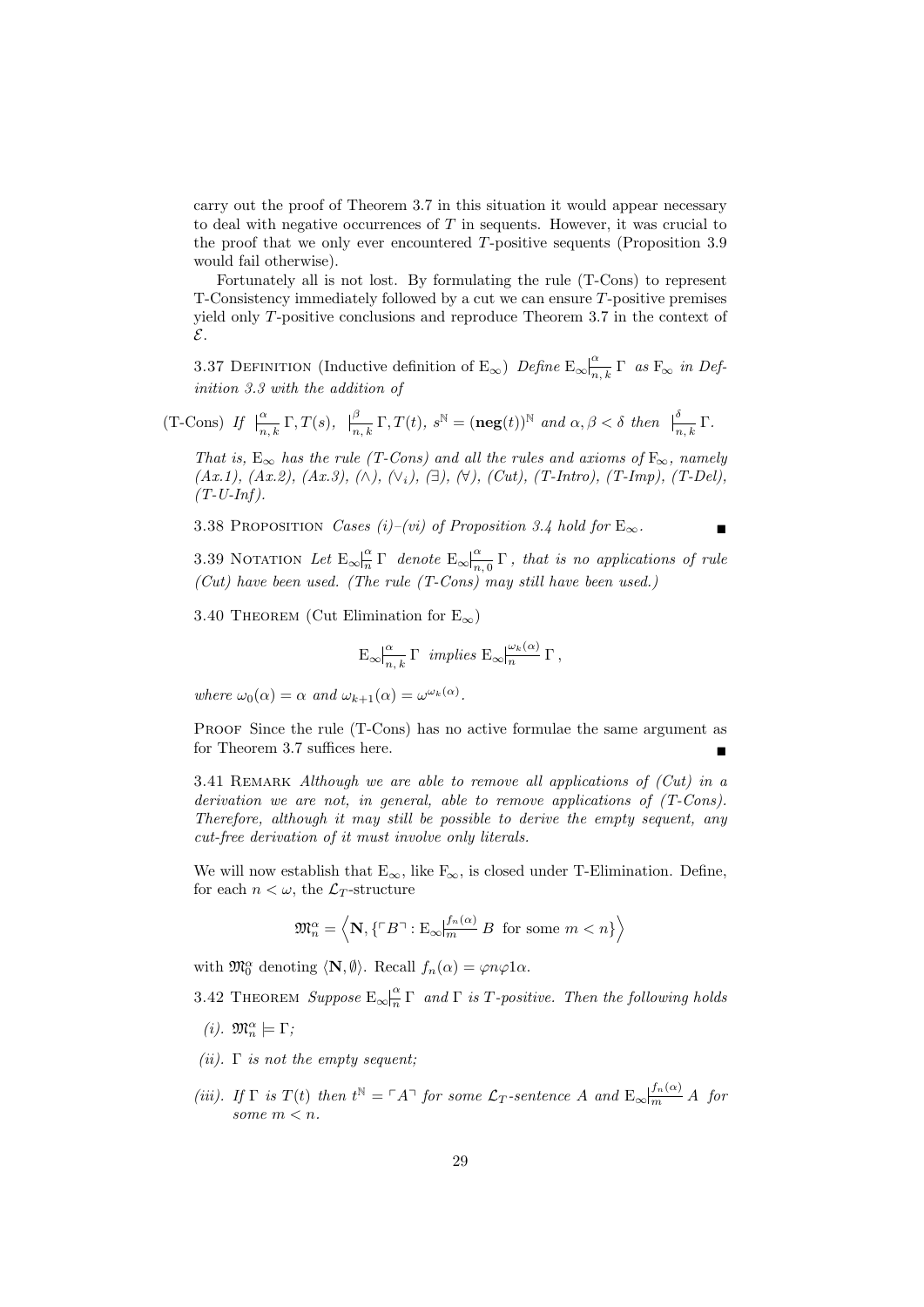PROOF By main induction on n and subsidiary transfinite induction on  $\alpha$ .

(iii) is an immediate consequence of (i) and (ii) holds if the last applied rule was not (T-Cons). Furthermore if  $E_{\infty}$   $\Big|_n^{\alpha'}$   $\Gamma$  arose by an application of any rule other than (T-Cons) the argument in Lemma 3.10 would suffice to show (i).

Hence we may assume  $\mathbb{E}_{\infty}$   $\Big|_{n}^{\beta}$   $\Gamma, T(s)$  and  $\mathbb{E}_{\infty}$   $\Big|_{n}^{\beta}$   $\Gamma, T(\mathbf{neg}(s))$  for some  $\beta < \alpha$ and term s and the last rule used was (T-Cons). By the induction hypothesis we deduce  $\mathfrak{M}^{\beta}_n \models \Gamma, T(s)$  and  $\mathfrak{M}^{\beta}_n \models \Gamma, T(\mathbf{neg}(s))$ . If  $n = 0$  we deduce  $\Gamma$  may not be empty and  $\mathfrak{M}_n^{\alpha} \models \Gamma$ . Thus we may assume  $n = m + 1 > 0$ . If either  $\Gamma$  is empty or  $\mathfrak{M}_n^{\alpha} \not\models \Gamma$  then  $\mathfrak{M}_n^{\beta} \models T(s) \wedge T(\mathbf{neg}(s))$  as  $\Gamma$  is T-positive. Therefore  $s^{\mathbb{N}} = \ulcorner A \urcorner$ , say, and both  $\mathbb{E}_{\infty} \bigg| \frac{f_n(\beta)}{m} A$  and  $\mathbb{E}_{\infty} \bigg| \frac{f_n(\beta)}{m} \neg A$  hold; hence we may deduce  $\mathcal{E}_{\infty}$   $\Big|_{m}^{f_n(\alpha)} \emptyset$ , in contradiction with the induction hypothesis (ii). That is (i) and (ii) must hold.

3.43 REMARK At this point it might be instructive to see why  $E_{\infty}$ , in contrast to  $F_{\infty}$ , is not closed under  $\neg T$ -Elimination. The proof of Theorem 3.11 (ii) fails because even if the proof of  $\neg T \neg A$ <sup>π</sup> is assumed cut-free,  $E_{\infty}$   $\boxed{\frac{\alpha}{n}} \neg T \neg A$ <sup>π</sup> need not be an axiom. Indeed the last inference could have been (T-Cons). From [11, p.14] we know that the addition of  $\neg T$ -Elimination would render  $\mathcal E$  and  $E_{\infty}$ inconsistent. If we take B to be the usual Liar Sentence, that is,  $PA_T$  proves  $B \leftrightarrow \neg T^{\top}B^{\top}$ ,  $Base_T$  then proves  $T^{\top} \neg B^{\top} \leftrightarrow T^{\top}T^{\top}B^{\top}$  (see [11, p.14]), and hence  $E_{\infty} \Big|_{n}^{\alpha} \neg T \ulcorner T \ulcorner B \urcorner \urcorner, T \ulcorner \neg B \urcorner$  for some  $\alpha$ , n. With the help of (T-Del) we also get  $E_{\infty}$  $\frac{\alpha'}{a}$  $\frac{\alpha}{n'}$  ¬T<sup>r</sup>T<sup>r</sup>B<sup>-1</sup>, T<sup>r</sup>B<sup>-1</sup> for some  $\alpha'$ , n'. By means of (T-Cons) we can conclude that  $\frac{\beta}{m} \neg T^{\top}T^{\top}B^{\top \top}$  for some  $\beta$ , m. But  $\neg T^{\top}B^{\top}$  cannot be derived since this would entail the derivability of B and consequently  $T\tau T\tau B$ <sup> $\eta$ </sup> and therefore yield an inconsistency. Thus  $\neg T^{\top}T^{\top}B^{\top}$  provides an explicit example for the failure of  $\neg T$ -Elimination in E<sub>∞</sub>.

3.44 THEOREM Suppose  $\mathcal{E} \vdash A$  and n is the length of this derivation, i.e. the total number of symbols occurring in the proof. Then  $E_{\infty}$  $\Big|_{n,\,n}^{f_n(0)}$   $A^*$ .

PROOF Suppose  $\mathcal{E} \vdash A$  and the length of this derivation is n. We will show  $\mathbb{E}_{\infty}$   $\frac{\alpha}{n,n}$   $A^*$  for some  $\alpha \leq f_n(0)$  by induction on n.

Since  $\neg$ T-Introduction is derivable (in  $\mathcal{E}$ ) from T-Introduction and T-Consistency and applications of T-Elimination are covered by Theorem 3.42 all that remains is to show T-Consistency is derivable in  $E_{\infty}$ . This can be obtained by simply applying the rule (T-Cons) to the axioms  $\neg T(\mathbf{neg}(\bar{n}))$ ,  $\neg T(\bar{n})$ ,  $T(\bar{n})$  and  $\neg T(\mathbf{neg}(\bar{n})), \neg T(\bar{n}), T(\mathbf{neg}(\bar{n})).$ 

Finally we may characterize the proof strength of  $\mathcal{E}$ .

3.45 THEOREM If A is arithmetical then  $\mathcal{E} \vdash A$  iff  $PA + \mathsf{TI}(\langle \mathcal{Q}\omega 0 \rangle \vdash A$ .

PROOF The lower bound is provided by Corollary 2.45. For the upper bound we proceed with essentially the same argument as for Theorem 3.15, but using the previous Theorem 3.44 in place of Theorem 3.14.

3.46 COROLLARY  $|\mathcal{E}| = \varphi \omega 0$ .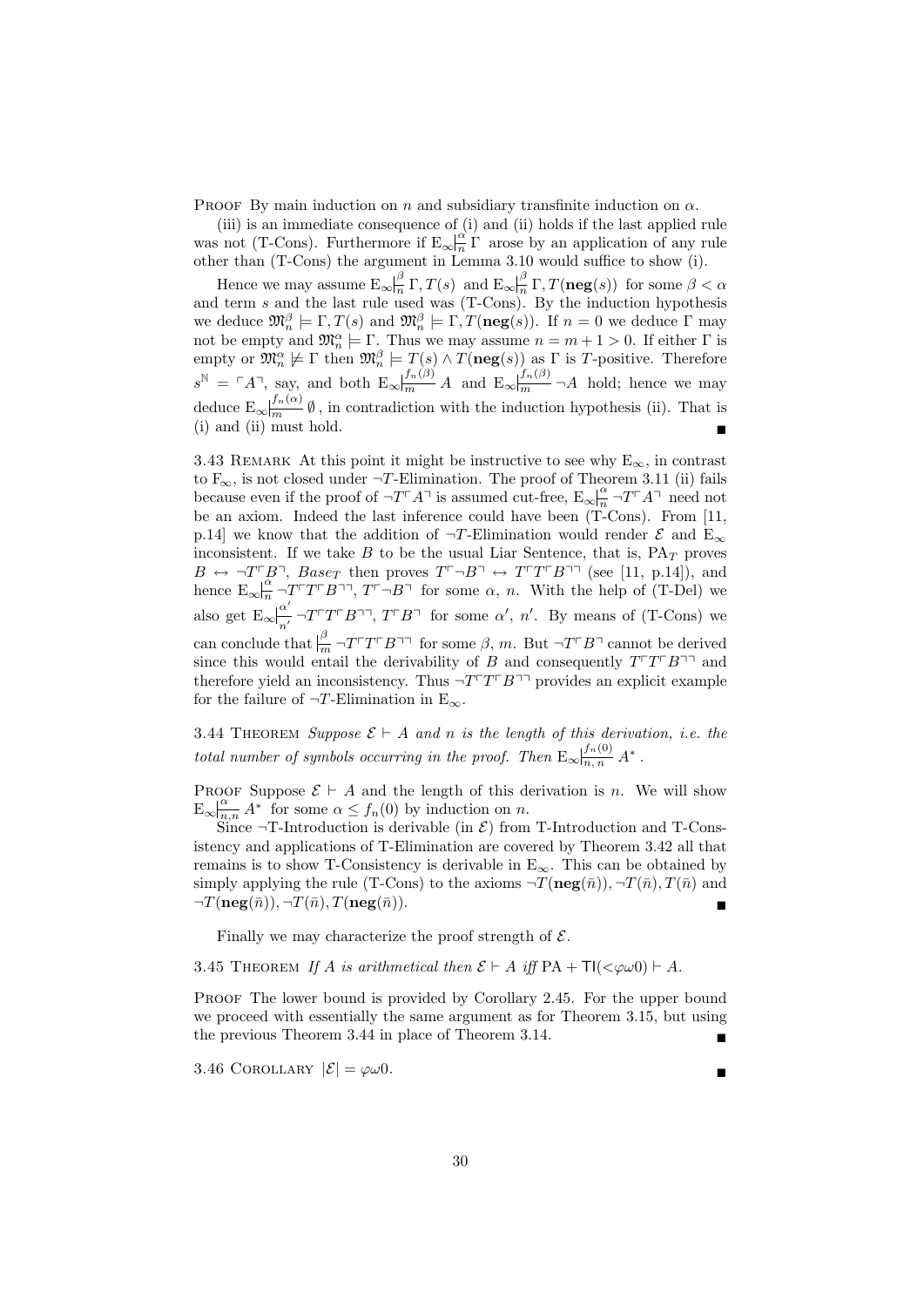# 4 Conclusion

We have now established all the technical results needed to locate the truth theories on the scale of standard theories. The next Definition will recall some of these standard systems.

4.1 Definition The following theories all share the language of second order arithmetic (see [26]) with lower case variables  $x, y, z, \ldots$  intented to range over natural numbers and upper case variables  $X, Y, Z, \ldots$  intended to range over sets of natural numbers.

The  $\Sigma_1^1$ -DC (Dependent Choice) scheme is the collection of formulae

 $\forall x \forall X \exists Y B(x, X, Y) \rightarrow \forall U \exists Z[(Z)_0 = U \wedge \forall x B(x, (Z)_x, (Z)_{x+1})]$ 

where B is  $\Sigma_1^1$ . Here by  $(Z)_x$  we refer to the x-th section of the set  $Z$ , i.e.  $(Z)_x$ denotes the set  $\{y \mid \langle x, y \rangle \in Z\}$  with  $\langle ., . \rangle$  being a standard primitive recursive pairing function. The system  $\Sigma_1^1$ -DC<sub>0</sub> is defined to be ACA<sub>0</sub> +  $\Sigma_1^1$ -DC. The proof-theoretic ordinal of  $\Sigma_1^1$ -DC<sub>0</sub> was determined to be  $\varphi \omega 0$  in [5].

The rule

(HCR) 
$$
\frac{\forall x[\exists Y A(x, Y) \leftrightarrow \forall Z B(x, Z)]}{\exists X \forall x [x \in X \leftrightarrow \exists Y A(x, Y)]}
$$

with  $A(x, Y)$  and  $B(x, Z)$  arithmetical, known as the *hyperarithmetic* or  $\Delta_1^1$ . *comprehension rule*, was introduced by Kreisel (cf. [17]). Let  $\Delta_1^1$ -CR be the theory ACA + HCR. The strength of  $\Delta_1^1$ -CR was investigated by Feferman and Schütte (cf. [7, 22]).  $\Delta_1^1$ -CR has proof-theoretic ordinal  $\varphi \omega 0$  according to [22, VIII,Theorem 23.5].

Another well-known rule is the Bar Rule

$$
(BR) \quad \frac{\text{WO}(\prec)}{\text{TI}(\prec, F)}
$$

where  $\prec$  is any primitive recursive ordering, WO( $\prec$ ) expresses that  $\prec$  is a wellordering, and  $TI(\prec, F)$  asserts transfinite induction along  $\prec$  for arbitrary formulae  $F(x)$  of second order arithmetic.

The scheme of parameter-free Bar induction for primitive recursive orderings,  $BI_{PR}^{\Box}$ , consists of all formulae

$$
WO(\prec) \to TI(\prec, F)
$$

where  $F(x)$  may be any formula of second order arithmetic and  $\prec$  is a primitive recursive ordering whose defining formula does not depend on parameters (for details see [21]).

The theory  $ID_1^*$  is a restricted version of the ubiquitous theory of positive inductive definitions ID<sub>1</sub> (cf. [3]) in that the scheme for proof by induction on the inductively defined predicates is only permitted for formulae in which the predicates for the inductively defined sets occur positively (cf. [8, 4, 20, 2]).

4.2 THEOREM We shall write  $T \equiv S$  to convey that the theories T and S prove the same arithmetical statements.

- $(i)$ .  $\mathcal{A} \equiv PA$ .
- (ii).  $B \equiv C \equiv ACA$ .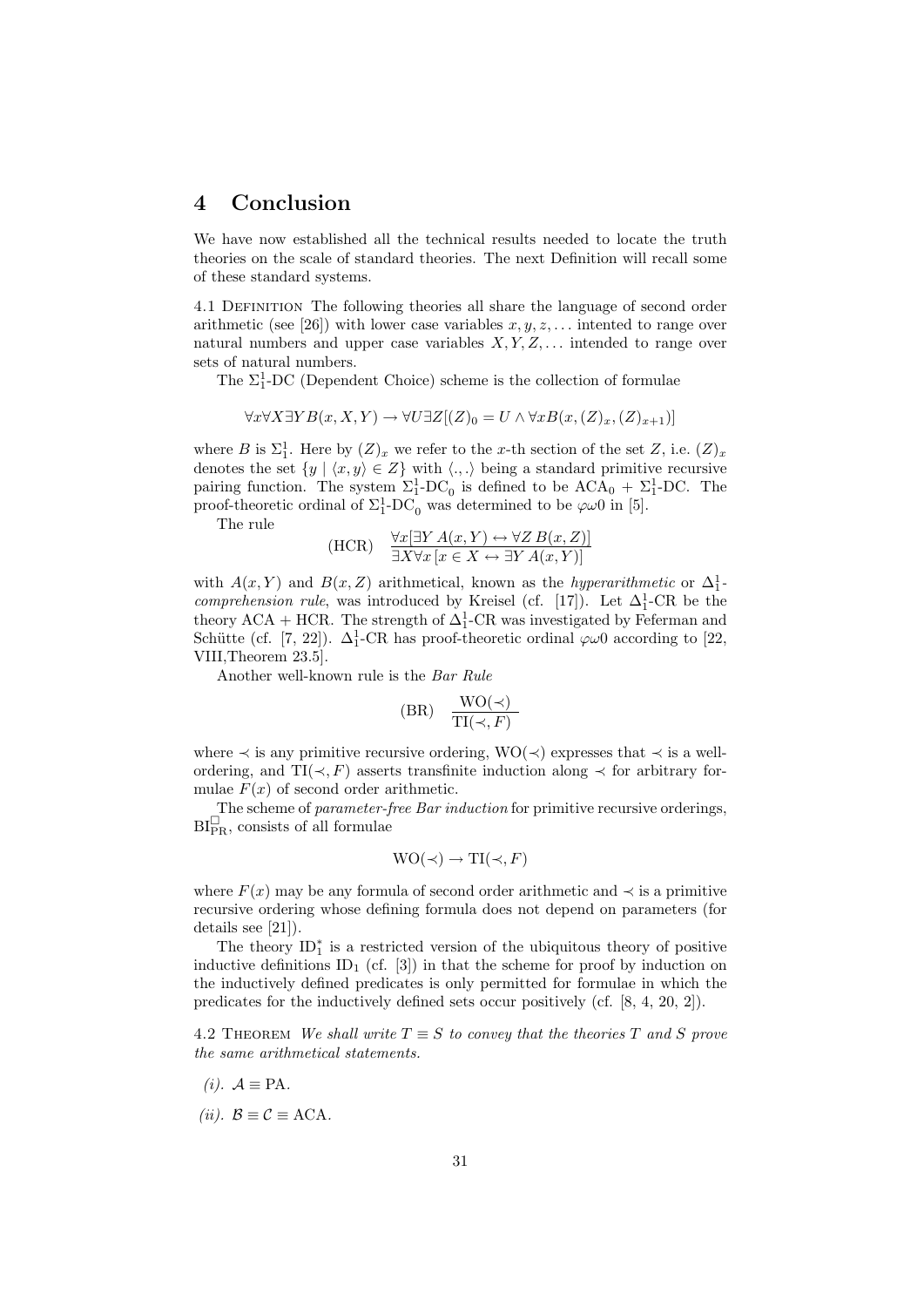(iii).  $\mathcal{D} \equiv \mathcal{G} \equiv \mathcal{I} \equiv {\rm ACA}_0^+ \equiv {\rm ACA}_0 + {\rm BR} \equiv {\rm ACA}_0 + {\rm BI}_{\rm PR}^\square.$ 

$$
(iv).\ \, \mathcal{E}\equiv\mathcal{F}\equiv\Sigma_1^1\textrm{-DC}_0\equiv\Delta_1^1\textrm{-CR}\equiv{\rm ID}_1^*.
$$

PROOF (i) follows from 2.8. (ii) is a consequence of 2.16. (iii) follows from 2.29, 3.27, and 3.35 in conjunction with [21, Theorem 3.5]. The first three equivalences of (iv) are due to 3.15, 3.45 and Theorem 4.3 of [5].

The equivalence with  $\Delta_1^1$ -CR can be obtained from [22, VIII,Theorem 23.5] while the equivalence with the theory of positive induction  $ID_1^*$  follows from [20] as well as [2]. Many more examples of natural theories of ordinal strength  $\varphi\omega 0$ can be found in [16].

# References

- [1] B. Afshari and M. Rathjen: Reverse Mathematics and Well-ordering Principles: A Pilot Study, Annals of Pure and Applied Logic 160 (2009) 231-237.
- [2] B. Afshari and M. Rathjen: A note on ID<sup>\*</sup>, Archive for Mathematical Logic, to appear.
- [3] Wilfried Buchholz, Solomon Feferman, Wolfram Pohlers and Wilfried Sieg: Iterated inductive definitions and subsystems of Analysis: Recent Proof-Theoretical Studies theories (Springer-Verlag, Berlin, Heidelberg, 1981).
- [4] Andrea Cantini: A note on a predicatively reducible theory of elementary iterated induction, Bollettino U.M.I. (1985) 413–430.
- [5] A. Cantini: On the relation between choice and comprehension principles in second order arithmetic, Journal of Symbolic Logic 51 (1986) 360–373.
- [6] A. Cantini: A theory of formal truth arithmetically equivalent to  $ID_1$ , Journal of Symbolic Logic 55 (1990) 244–259.
- [7] S. Feferman: Systems of predicative analysis, Journal of Symbolic Logic 29 (1964) 1–30.
- [8] Solomon Feferman: Iterated inductive fixed-point theories: Application to Hancock's conjecture, Patras Logic Symposion (North-Holland, Amsterdam, 1982) 171–196.
- [9] S. Feferman: Toward useful type-free theories, I, Journal of Symbolic Logic 49 (1984) 75–111.
- [10] S. Feferman: Reflecting on Incompleteness, Journal of Symbolic Logic 56 (1991) 1–49.
- [11] H. Friedman and M. Sheard: An Axiomatic Approach to Self-Referential Truth, Annals of Pure and Applied Logic 33 (1987) 1–21.
- [12] H. Friedman and M. Sheard: Elementary descent recursion and proof theory, Annals of Pure and Applied Logic 71 (1995) 1–45.
- [13] Volker Halbach: Truth and Reduction, Erkenntnis 53 (2000) 97–126.